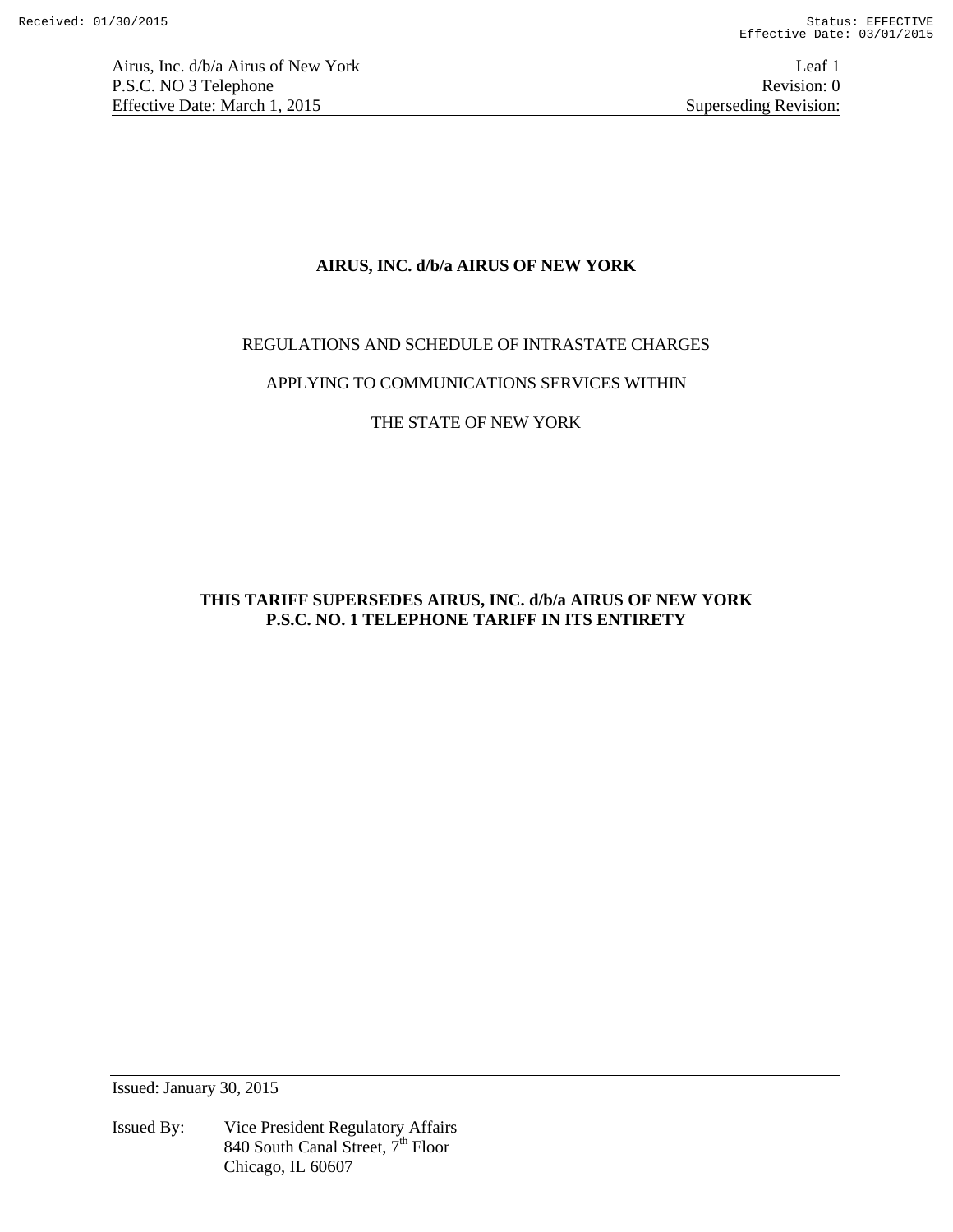## TABLE OF CONTENTS

## INDEX

- SECTION 1 APPLICATION OF TARIFF
- SECTION 2 GENERAL RULES AND REGULATIONS
- SECTION 3 CONNECTION CHARGES
- SECTION 4 INTRALATA TOLL USAGE AND MILEAGE CHARGES
- SECTION 5 SUPPLEMENTAL SERVICES
- SECTION 6 RESERVED FOR FUTURE USE
- SECTION 7 BUSINESS NETWORK SWITCHED SERVICES
- SECTION 8 SPECIAL SERVICES AND PROGRAMS
- SECTION 9 SPECIAL ARRANGEMENTS
- SECTION 10 LOCAL CALLING AREAS
- SECTION 11 EXPLANATION OF TERMS

## EXPLANATION OF NOTES

- (C) Indicates Changed Regulation
- (D) Indicates Discontinued Rate or Regulation
- (I) Indicates Rate Increase
- (M) Indicates Move in Location of Text
- (N) Indicates New Rate or Regulation
- (R) Indicates Rate Reduction
- (T) Indicates Change of Text Only

Issued: January 30, 2015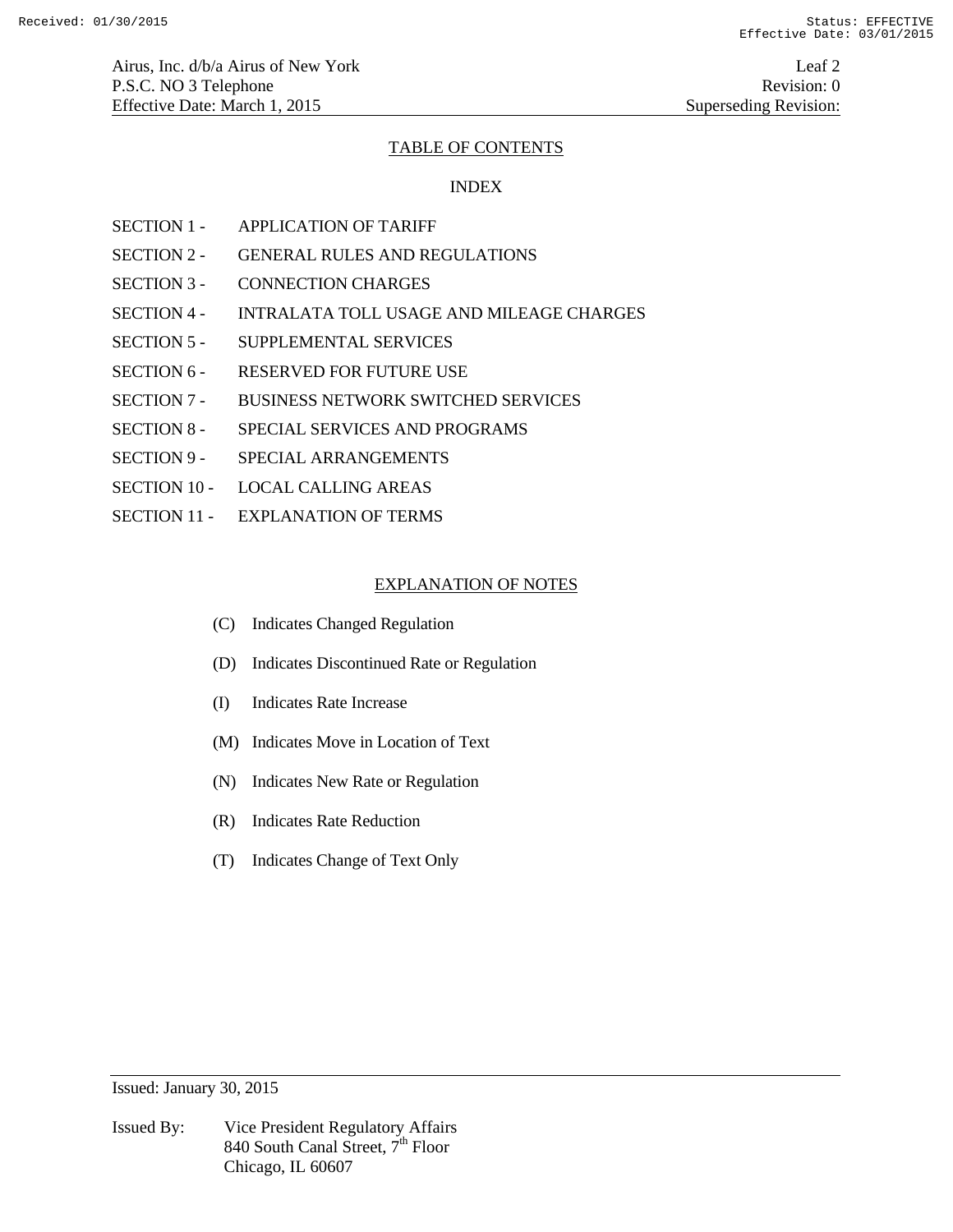# **SECTION 1 - APPLICATION OF TARIFF**

## 1.1 Application of Tariff

This Tariff sets forth the regulations and rates applicable to services provided by AIRUS, INC. d/b/a AIRUS OF NEW YORK (hereafter "Airus" or "Company") as follows:

The furnishing of end user intrastate communications services by virtue of one-way and/or two-way information transmission between points within the State of New York.

# 1.1.1 Service Territory

Airus will provide service in the State of New York in the areas served by Verizon.

# 1.1.2 Availability

Service is available where facilities permit.

Issued: January 30, 2015

Issued By: Vice President Regulatory Affairs 840 South Canal Street,  $7^{\text{th}}$  Floor Chicago, IL 60607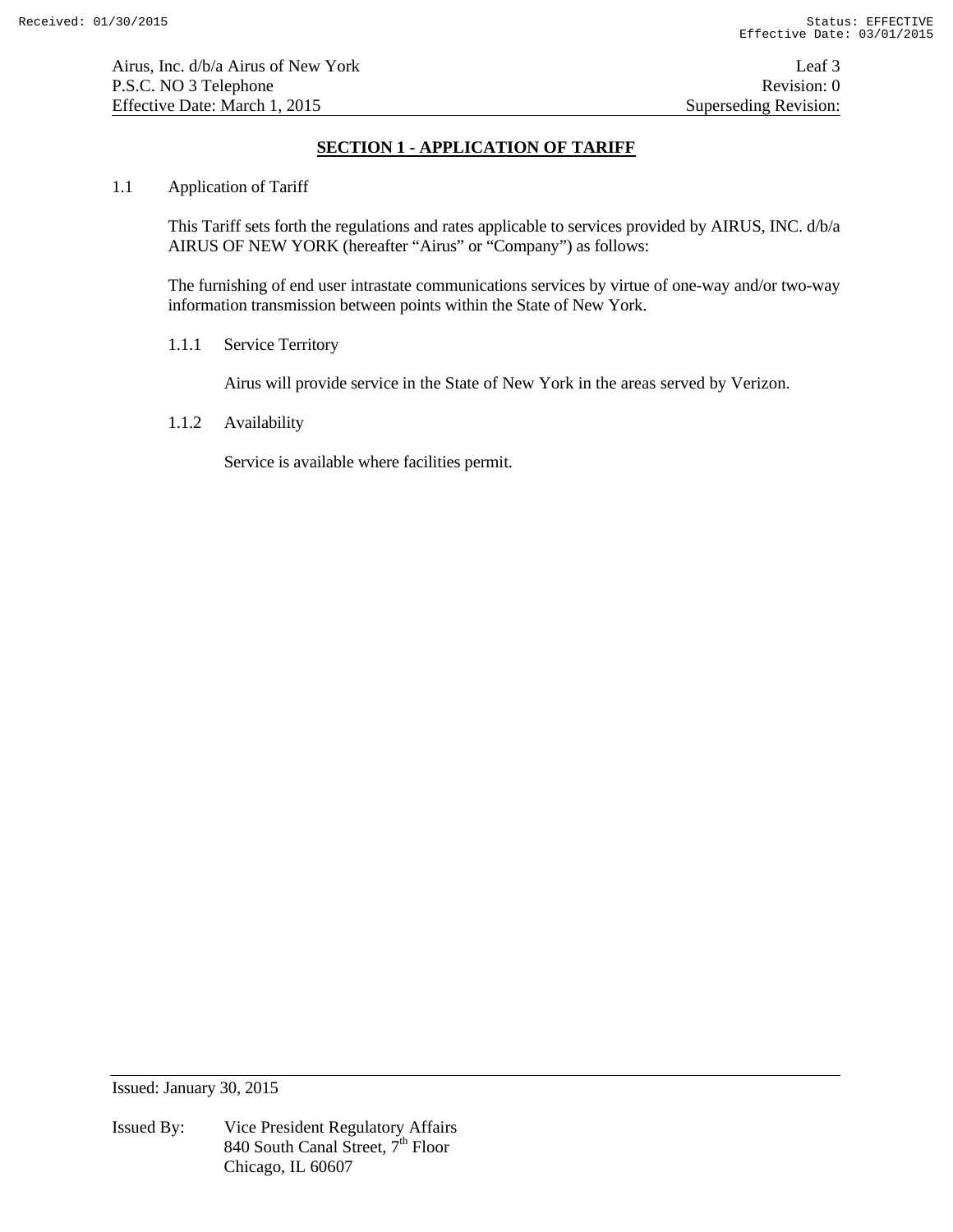## 2.1 USE OF FACILITIES AND SERVICE

#### 2.1.1 Obligation of the Company

In furnishing facilities and service, the Company does not undertake to transmit messages, but furnishes the use of its facilities to its customers for communications.

The Company's obligation to furnish facilities and service is dependent upon its ability (a) to secure and retain, without unreasonable expense, suitable facilities and rights for the construction and maintenance of the necessary circuits and equipment; (b) to secure and retain, without unreasonable expense, suitable space for its plant and facilities in the building where service is or will be provided to the customer; or (c) to secure reimbursement of all costs where the owner or operator of a building demands relocation or rearrangement of plant and facilities used in providing service therein.

The Company shall not be required to furnish, or continue to furnish, facilities or service where the circumstances are such that the proposed use of the facilities or service would tend to adversely affect the Company's plant, property or service.

The Company reserves the right to refuse an application for service made by a present or former customer who is indebted to the Company for service previously rendered pursuant to this Tariff until the indebtedness is satisfied.

Issued: January 30, 2015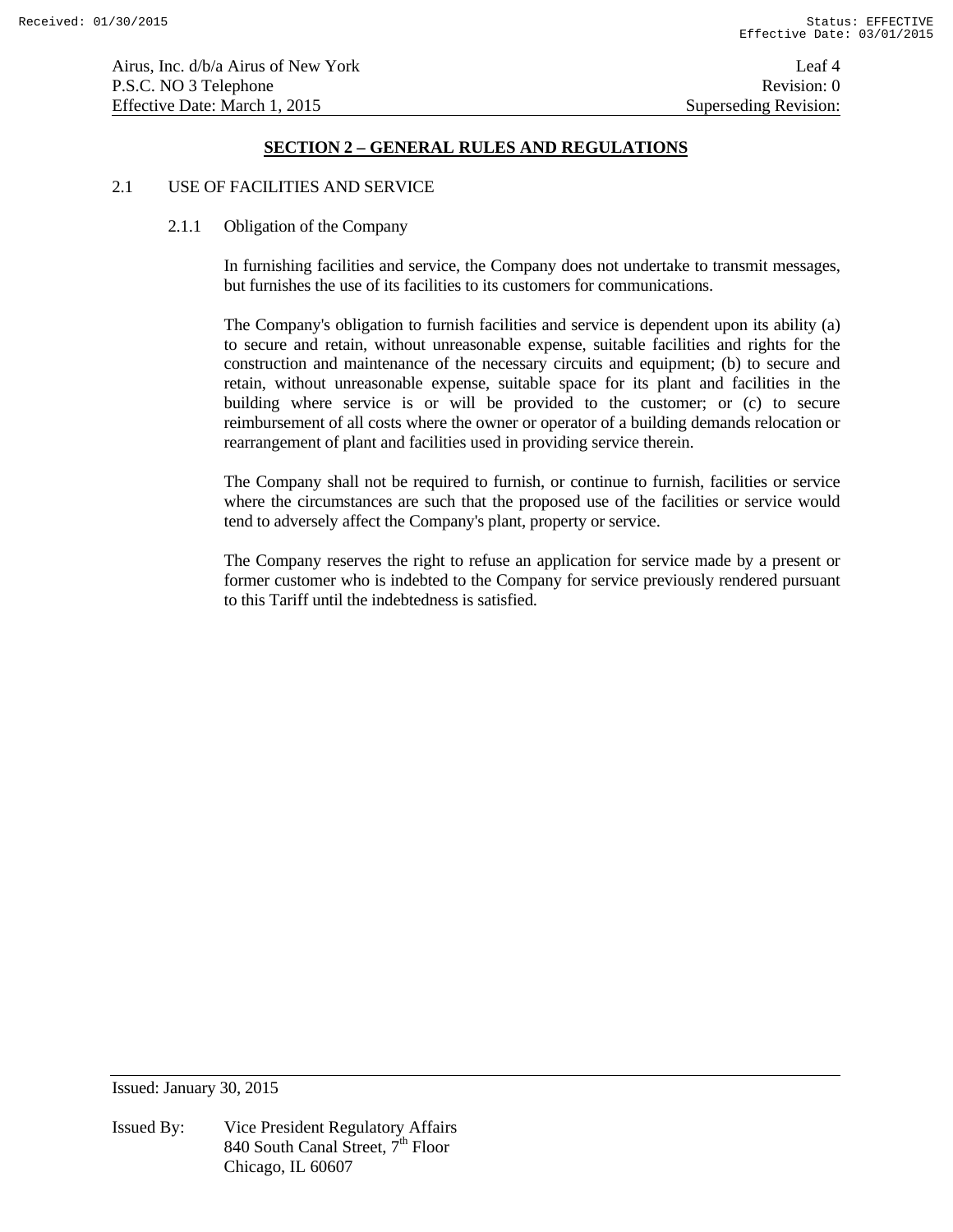Airus, Inc. d/b/a Airus of New York Leaf 5 P.S.C. NO 3 Telephone Revision: 0 Effective Date: March 1, 2015 Superseding Revision:

# **SECTION 2 – GENERAL RULES AND REGULATIONS**

#### 2.1 USE OF FACILITIES AND SERVICE (Cont'd.)

- 2.1.2 Limitations on Liability
	- a. Indemnification by Customer

 The customer and any authorized or joint users, jointly and severally shall indemnify, defend and hold the Company harmless against claims, loss, damage, expense (including attorneys' fees and court costs) for libel, slander, or infringement of copyright arising from the material transmitted over its facilities; against claims for infringement of patents arising from combining with, or using in connection with, facilities of the Company, equipment and systems of the customer; and against all other claims arising out of any act or omission of the customer in connection with facilities provided by the Company or the customer. In the event any such infringing use is enjoined, the customer, authorized user or joint user at its option and expense, shall obtain immediately a dismissal or stay of such injunction, obtain a license or other agreement so as to extinguish any claim of infringement, or terminate the claimed infringing use or modify such infringement.

b. Customer-Provided Equipment

 The service and facilities furnished by the Company are subject to the following limitations: the Company shall not be liable for damage arising out of mistakes, omissions, interruptions, delays, errors or defects in transmission or other injury, including but not limited to injuries to persons or property from voltages or currents transmitted over the facilities of the Company caused by customerprovided equipment or premises wire.

c. Use of Facilities of Other Companies

 When the facilities of other companies are used in establishing a connection, the Company is not liable for any act, error, omission, or interruption caused by the other company or their agents or employees. This includes the provision of a signaling system database by another company.

Issued: January 30, 2015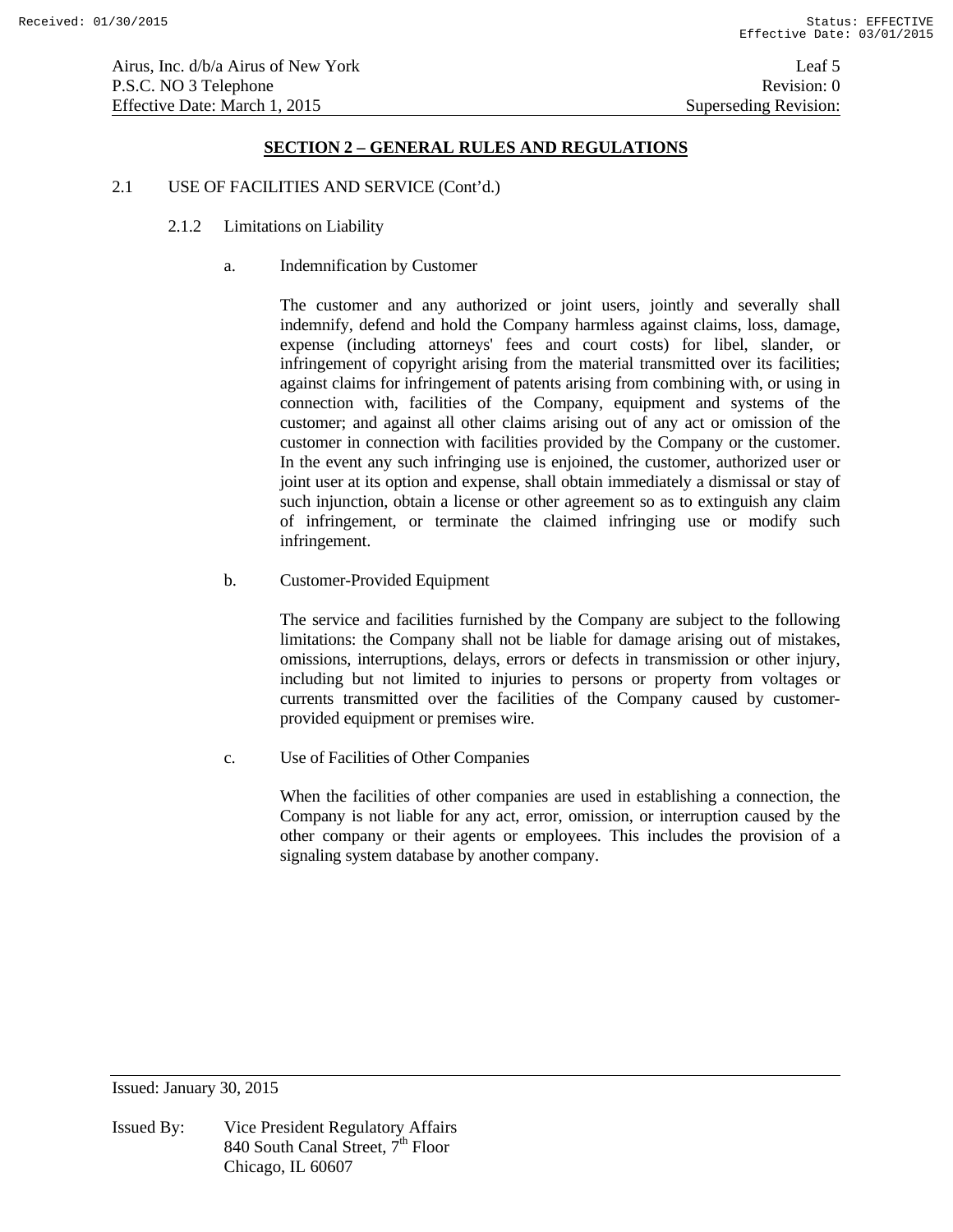### 2.1 USE OF FACILITIES AND SERVICE (Cont'd.)

## 2.1.3 Use of Service

 Any service provided under this Tariff may be resold to or shared (jointly used) with other persons at the customer's option. The customer remains solely responsible for all use of service ordered by it or billed to its telephone number(s) pursuant to this Tariff, for determining who is authorized to use its service, and for promptly notifying the Company of any unauthorized use. The customer may advise its customers that a portion of its service is provided by the Company, but the customer shall not represent that the Company jointly participates with the customer in the provision of the service.

## 2.1.4 Use and Ownership of Equipment

 The Company's equipment, apparatus, channels and lines shall be carefully used. Equipment furnished by the Company shall remain its property and shall be returned to the Company whenever requested, within a reasonable period following the request, in good condition, reasonable wear and tear accepted. The customer is required to reimburse the Company for any loss of, or damage to, the facilities or equipment on the customer's premises, including loss or damage caused by agents, employees or independent contractors of the customer through any negligence.

## 2.1.5 Directory Errors

 In the absence of gross negligence or willful misconduct and except for the allowances stated below, no liability for damages arising from errors or mistakes in or omissions of directory listings, or errors or mistakes in or omissions of listings obtainable from the directory assistance operator, including errors in the reporting thereof, shall attach to the Company. An allowance for errors or mistakes in or omissions of published directory listings or for errors or mistakes in or omissions of listings obtainable from the directory assistance operator shall be given as follows:

- 1) Free Listings: For free or no-charge published directory listings, credit shall be given at the rate of two times the monthly tariff rate for an additional or charge listing for each individual, auxiliary or party line, PBX trunk or Centrex attendant loop affected, for the life of the directory or the charge period during which the error, mistake or omission occurs.
- 2) Charge Listings: For additional or charge published directory listings, credit shall be given at the monthly tariff rate for each such listing for the life of the directory or the charge period during which the error, mistake or omission occurs.

Issued: January 30, 2015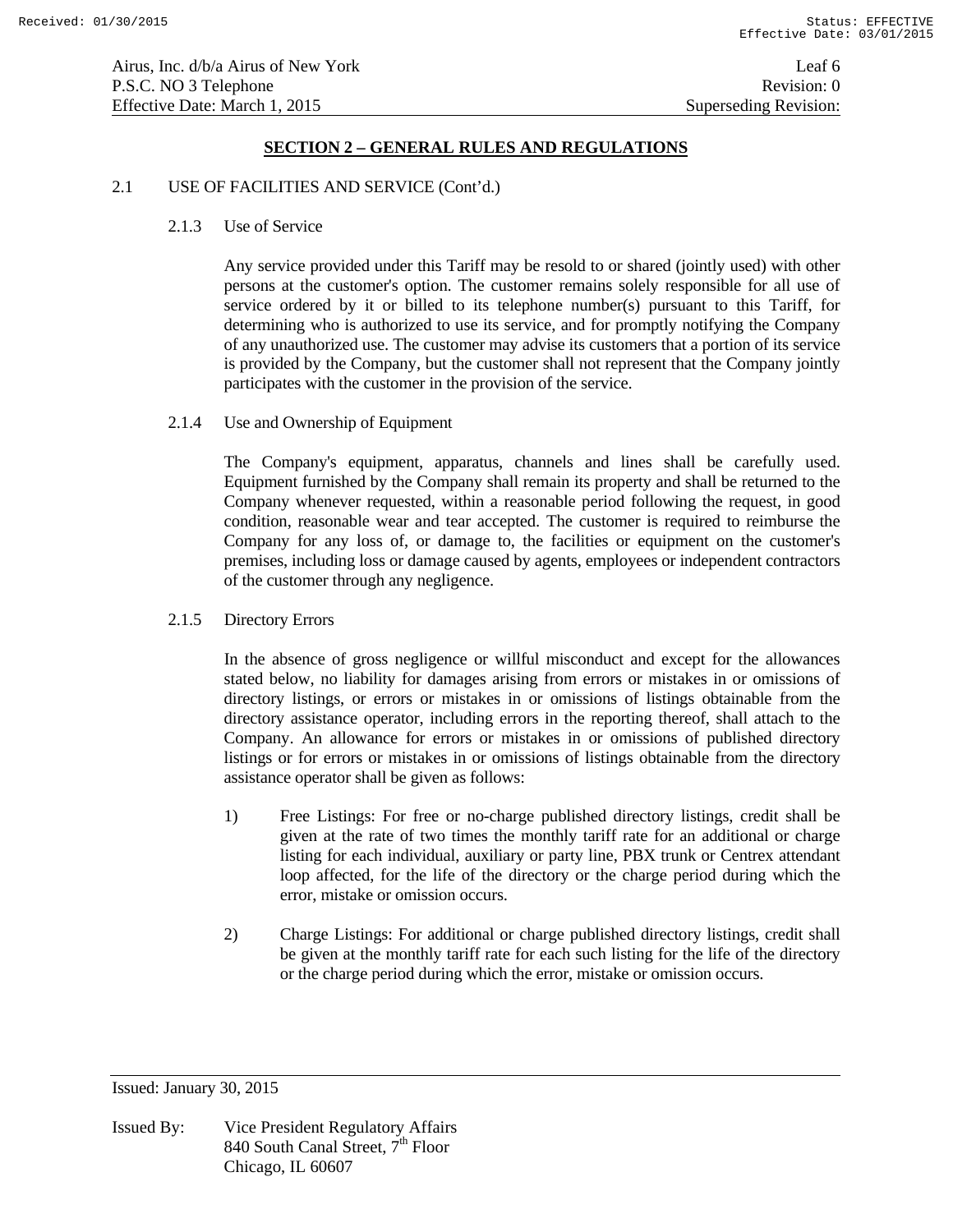### 2.1 USE OF FACILITIES AND SERVICE (Cont'd.)

- 2.1.5 Directory Errors (continued)
	- 3) Operator records: For free or charge listings obtainable from records used by the directory assistance operator, upon notification to the Company of the error, mistake or omission in such records by the subscriber, the Company shall be allowed a period of three business days to make a correction. If the correction is not made in that time, credit shall be given at the rate of 2/30ths of the basic monthly rate for the line or lines in question for each day thereafter that the records remain uncorrected. (Where Centrex attendant loops are involved, credit shall be given at the rate of 2/30ths of the basic monthly rate for PBX trunks.)
	- 4) Credit limitation: The total amount of the credit provided for the preceding paragraphs 1, 2, and 3 shall not exceed, on a monthly basis, the total of the charges for each charge listing plus the basic monthly rate, as specified in paragraph 3, for the line or lines in question.
	- 5) Definitions: As used in Paragraphs 1, 2, 3, and 4 above, the terms "error," "mistake" or "omission" shall refer to a discrepancy in the directory listing or directory assistance records which the Company has failed to correct and where the error affects the ability to locate a particular subscriber's correct telephone number. The terms shall refer to addresses only to the extent that an error, mistake or omission of an address places the subscriber on an incorrect street or in an incorrect community.
	- 6) Notice: Such allowances or credits as specified in Paragraphs 1, 2, and 3 above, shall be given upon notice to the Company by the subscriber that such error, mistake or omission has occurred; provided, however, that when it is administratively feasible for the Company to have knowledge of such error, mistake or omission, the Company shall give credit without the requirement of notification by the subscribers.

Issued: January 30, 2015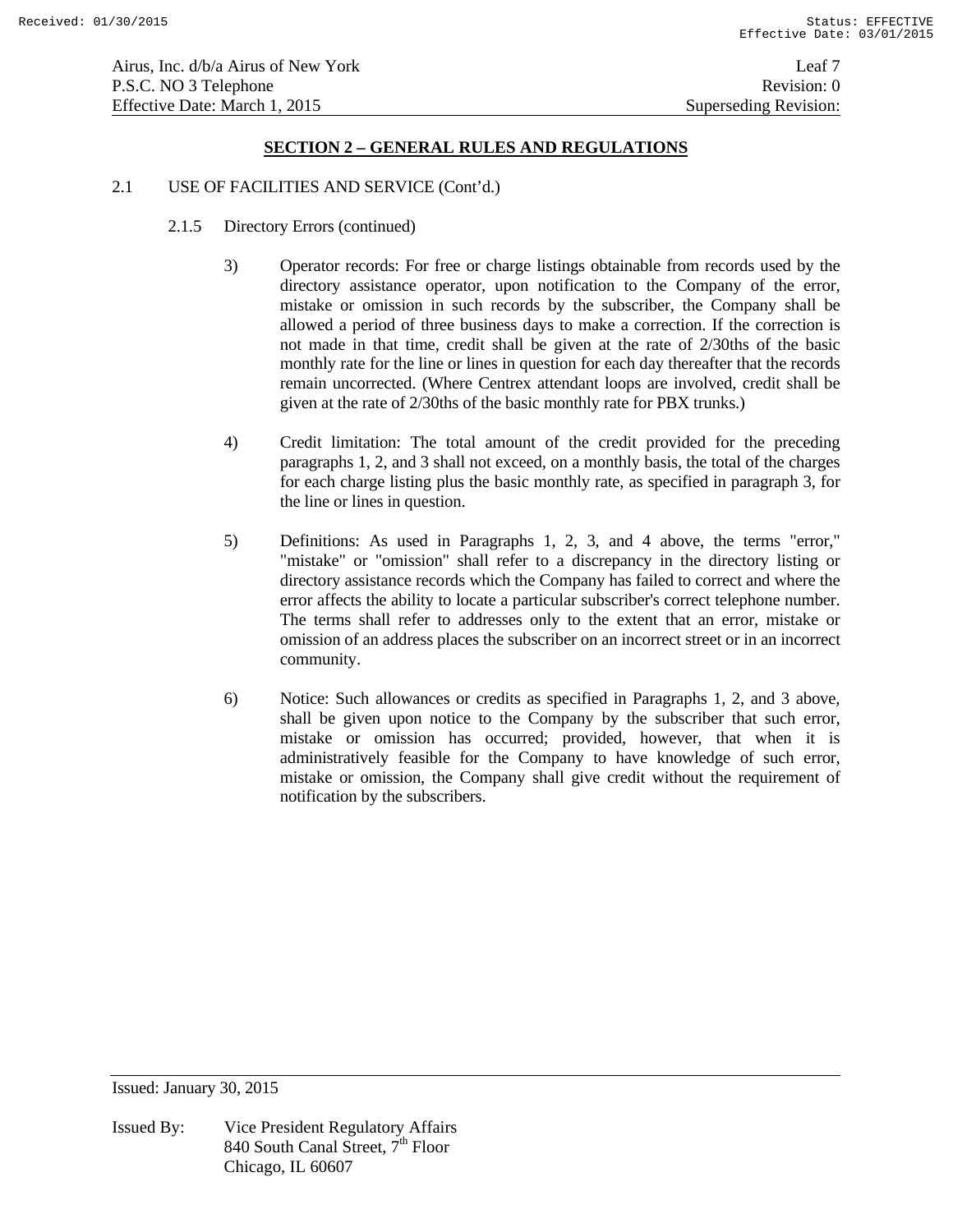### 2.2 MINIMUM PERIOD OF SERVICE

 The minimum period of service is one month except as otherwise provided in this Tariff. The customer must pay the regular tariffed rate for the service they subscribe to for the minimum period of service. If a customer disconnects service before the end of the minimum service period, that customer is responsible for paying the regular rates for the remainder of the minimum service period. When the service is moved within the same building, to another building on the same premises, or to a different premises entirely, the period of service at each location is accumulated to calculate if the customer has met the minimum period of service obligation.

 If service is terminated before the end of the minimum period of service as a result of condemnation of property, damage to property requiring the premises to be abandoned, or by the death of the customer, the customer is not obligated to pay for service for the remainder of the minimum period.

 If service is switched over to a new customer at the same premises after the first month's service, the minimum period of service requirements are assigned to the new customer if the new customer agrees in writing to accept them. For facilities not taken over by the new customer, the original customer is responsible for the remaining payment for the minimum service period in accordance with the terms under which the service was originally furnished.

Issued: January 30, 2015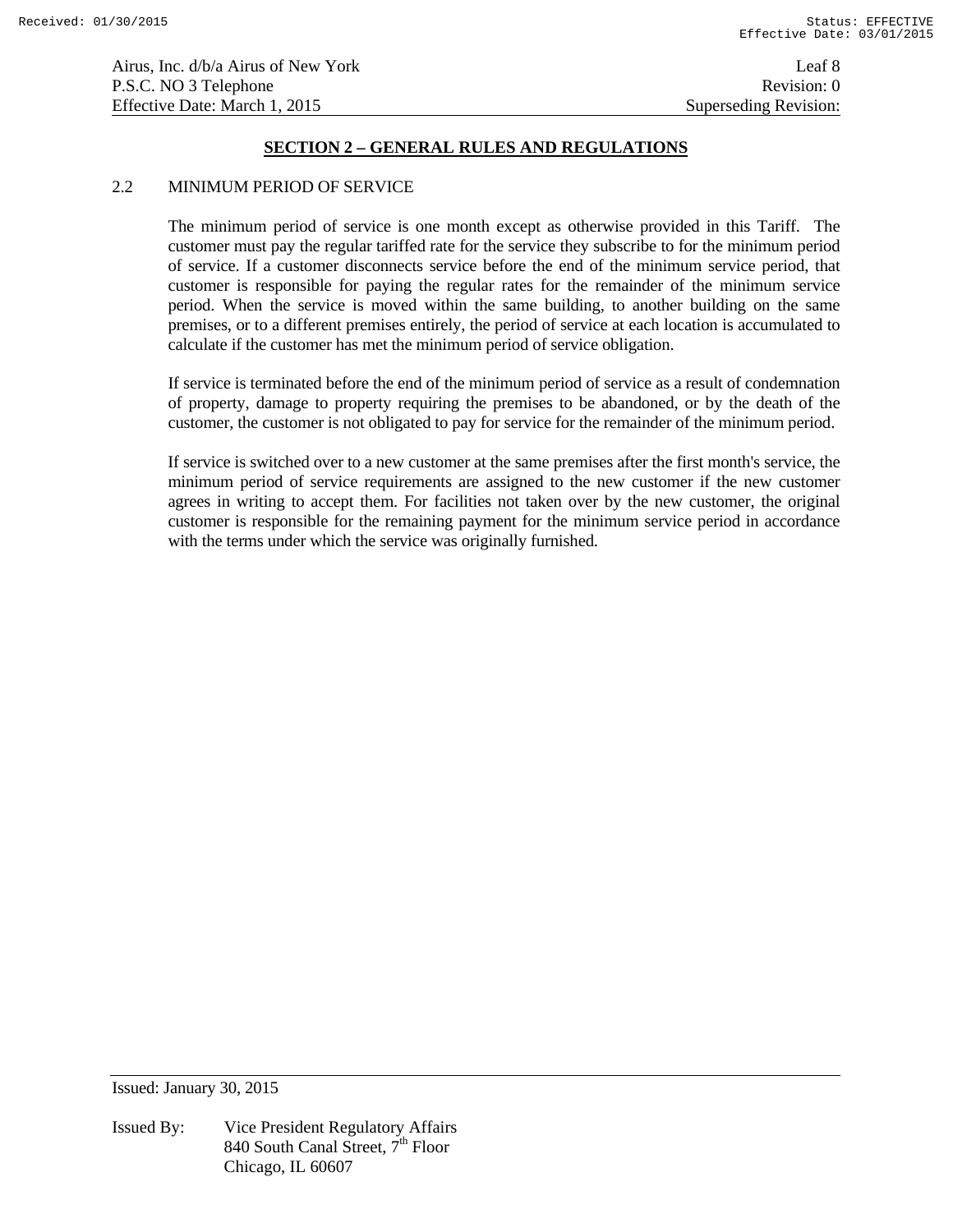## 2.3 FLEXIBLE PRICING

2.3.1 General

 Flexible Pricing sets minimum and maximum rates that can be charged for telephone service. The Company may change a specific rate within the range of the established minimum and maximum rates on one day's notice to customers and the Public Service Commission.

- 2.3.2 Conditions
	- a. The Company reserves the right to change prices at any time subject to regulatory requirements by filing a revised Rate Attachment with the Commission.
	- b. Individual written notice to Customers of rate changes shall be made in accordance with Commission regulations. Where there are no regulations, notification will be made in a manner appropriate to the circumstances involved.
	- c. A rate shall not be changed unless it has been in effect for at least thirty (30) days.
	- d. A customer can request that the Company disconnect service that is provided under the Flexible Pricing due to a price increase. The customer will be credited for the difference between the new price and the old price retroactive to the effective date of the price increase if the customer notifies the Company of its desire to disconnect service within 20 days of receiving notification of the price increase.

# 2.4 PAYMENT FOR SERVICE RENDERED

## 2.4.1 Responsibility for All Charges

 Any applicant for facilities or service may be required to sign an application form requesting the Company to furnish the facilities or service in accordance with the rates, charges, rules and regulations from time to time in force and effect. The customer is responsible for all local and toll calls originating from the customer's premises and for all calls charged to the customer's line where any person answering the customer's line agrees to accept such charge.

Issued: January 30, 2015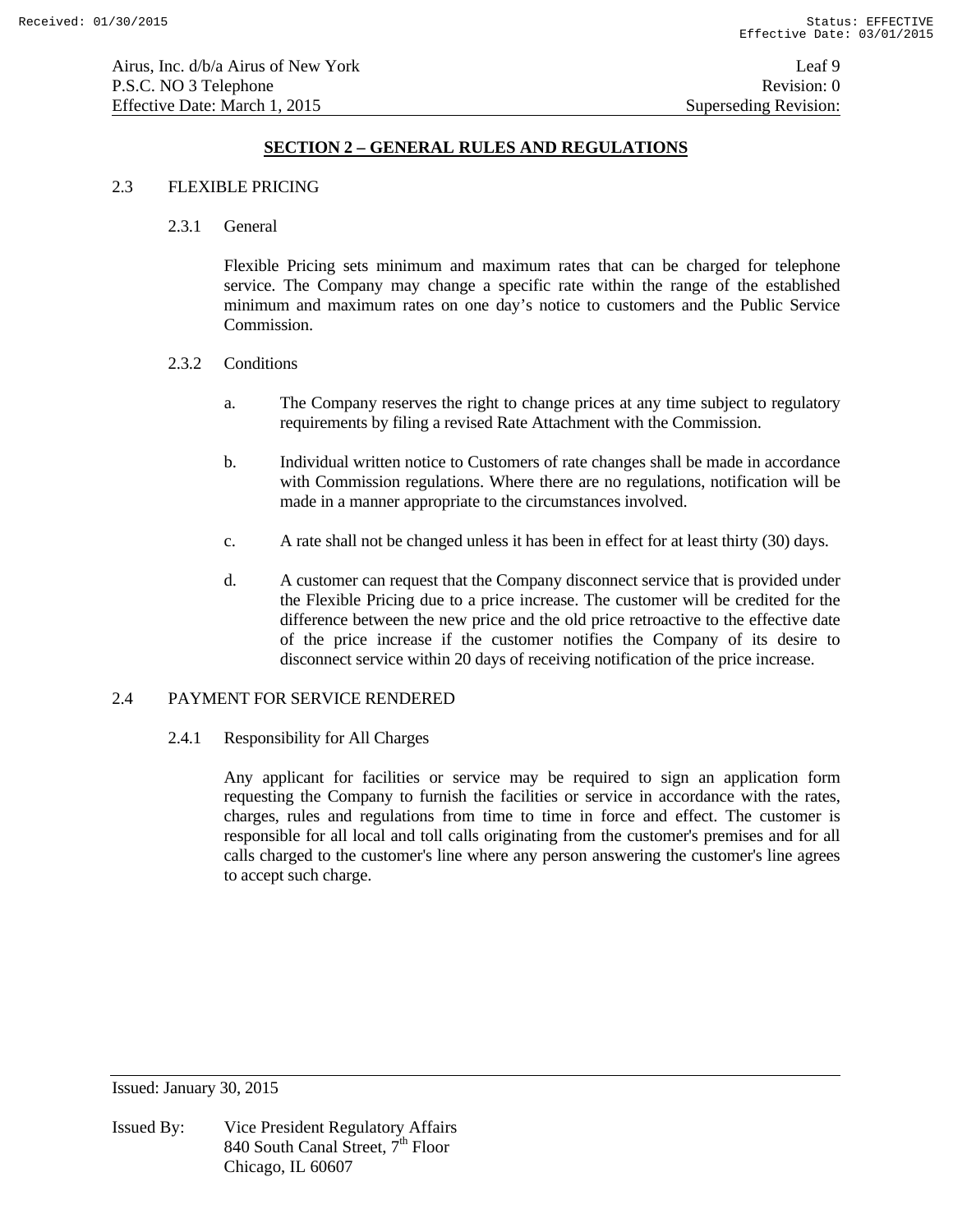### 2.4 PAYMENT FOR SERVICE RENDERED (continued)

### 2.4.2 Deposits

 Subject to special provisions as may be set forth below and in Section 2.10 of this Tariff, any applicant or customer whose financial responsibility is not established to the satisfaction of the Company may be required to deposit a sum up to an amount equal to the total of the estimated local service and intraLATA toll charges for up to two months for the facilities and service. If the minimum period of service for the requested facilities and service is more than one month, as specified in this Tariff, the customer may also be required to deposit a sum up to an amount equal to the total charges for service for the minimum service period less any connection charge paid by the customer.

 The fact that a deposit has been made shall in no way relieve the applicant or customer from complying with the Tariff regulations for the prompt payment of bills on presentation. Each applicant from whom a deposit is collected will be given a certificate of deposit and circular containing the terms and conditions applicable to deposits, in accordance with the Rules and Regulations of the Commission pertaining to customer deposits.

a. Interest on Deposits

 Simple interest at the rate specified by the Commission shall be credited or paid to the customer while the Company holds the deposit.

b. Inadequate Deposit

 If the amount of a deposit is proven to be less than required to meet the requirements specified above, the customer shall be required to pay an additional deposit upon request.

c. Return of Deposit

 When a deposit is to be returned, the customer may request that the full amount of the deposit be issued by check. If the customer requests that the full amount be credited to amounts owed the Company, the Company will process the transaction on the billing date and apply the deposit to any amount currently owed to the Company, and return any remaining amount of the deposit to the customer by check.

Issued: January 30, 2015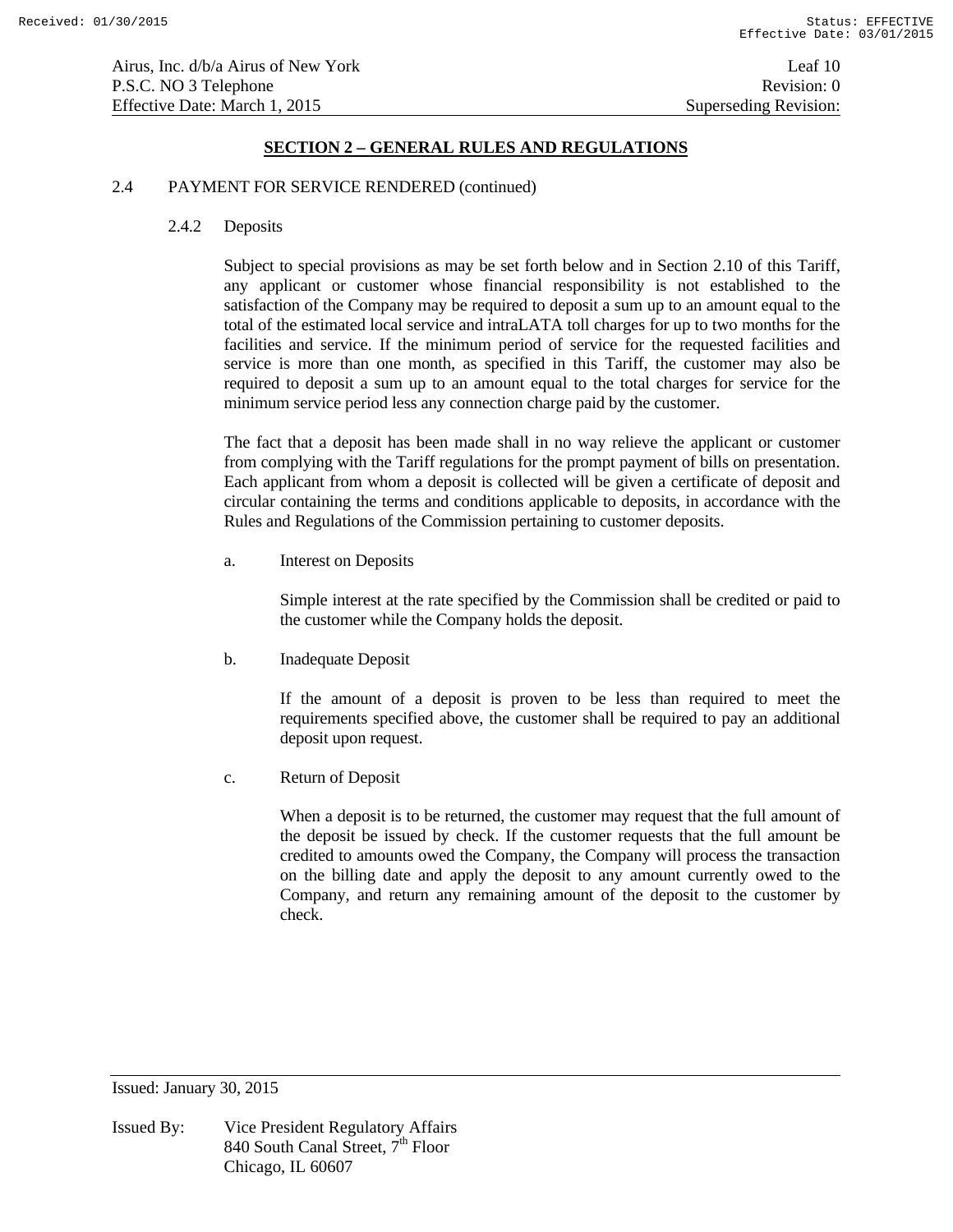## 2.4 PAYMENT FOR SERVICE RENDERED (continued)

2.4.3 Payment of Charges

 Charges for facilities and service, other than usage charges, are due monthly in advance. All other charges are payable upon request of the Company. Bills are due on the due date shown on the bill and are payable at any business office of the Company, by U.S. Mail, or at any location designated by the Company. If objection is not received by the Company within three months after the bill is rendered, the items and charges appearing thereon shall be determined to be correct and binding upon the customer. A bill will not be deemed correct and binding upon the customer if the Company has records on the basis of which an objection may be considered, or if the customer has in his or her possession such Company records. If objection results in a refund to the customer, such refund will be with interest at the greater of the unadjusted customer deposit rate or the applicable late payment rate, if any, for the service classification under which the customer was billed. Interest will be paid from the date when the customer overpayment was made, adjusted for any changes in the deposit rate or late payment rate, compounded monthly, until the overpayment is refunded. Notwithstanding the foregoing, no interest will be paid by the Company on customer overpayments that are refunded within 30 days after the overpayment is received by the Company. Where an objection to the bill involves a superseded service order, the items and charges appearing on the bill shall be deemed to be correct and binding upon the customer if objection is not received by the Company within two months after the bill is rendered.

2.4.4 Return Check Charge

When a check which has been presented to the Company by a customer in payment for charges is returned by the bank, the customer shall be responsible for the payment of a Returned Check Charge of \$20.00.

Issued: January 30, 2015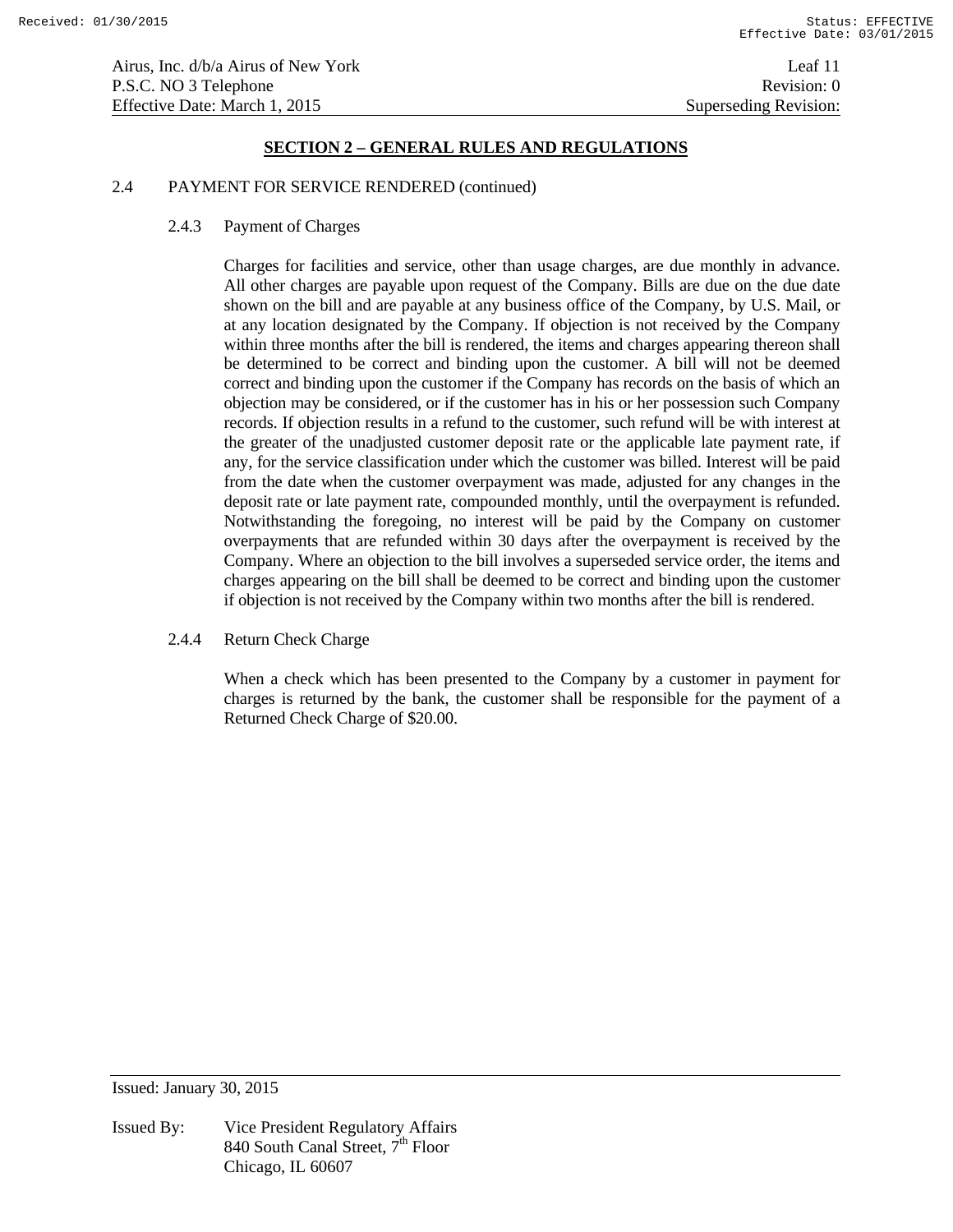### 2.4 PAYMENT FOR SERVICE RENDERED (continued)

- 2.4.5 Late Payment Charges
	- a. Customer bills for telephone service are due on the due date specified on the bill. A customer is in default unless payment is made on or before the due date specified on the bill. If payment is not received by the customer's next billing date, a late payment charge of 1.5% will be applied to all amounts previously billed under this Tariff, excluding one month's local service charge, but including arrears and unpaid late payment charges.
	- b. Late payment charges do not apply to those portions (and only those portions) of unpaid balances that are associated with disputed amounts. Undisputed amounts on the same bill are subject to late payment charges if unpaid and carried forward to the next bill.
	- c. Late payment charges do not apply to final accounts.
	- d. Late payment charges do not apply to government agencies of the State of New York. These agencies are required to make payment in accordance with the provisions of Article XI-A of the State Finance Law (Chapter 153 of the Laws of 1984).
- 2.4.6 Customer Overpayments

 The Company will provide interest on customer overpayments that are not refunded within 30 days of the date the Company receives the overpayment. An overpayment is considered to have occurred when payment in excess of the correct charges for service is made because of erroneous Company billing. The customer will be issued reimbursement for the overpayment, plus interest, or, if agreed to by the customer, credit for the amount will be provided on the next regular Company bill. The rate of interest shall be the greater of the customer deposit interest rate or the Company's applicable Late Payment Charge. Interest shall be paid from the date when overpayment was made, adjusted for any changes in the deposit rate or late payment rate, and compounded monthly, until the date when the overpayment is refunded. The date when overpayment is considered to have been made will be the date on which the customer's overpayment was originally recorded to the customer's account by the Company.

Issued: January 30, 2015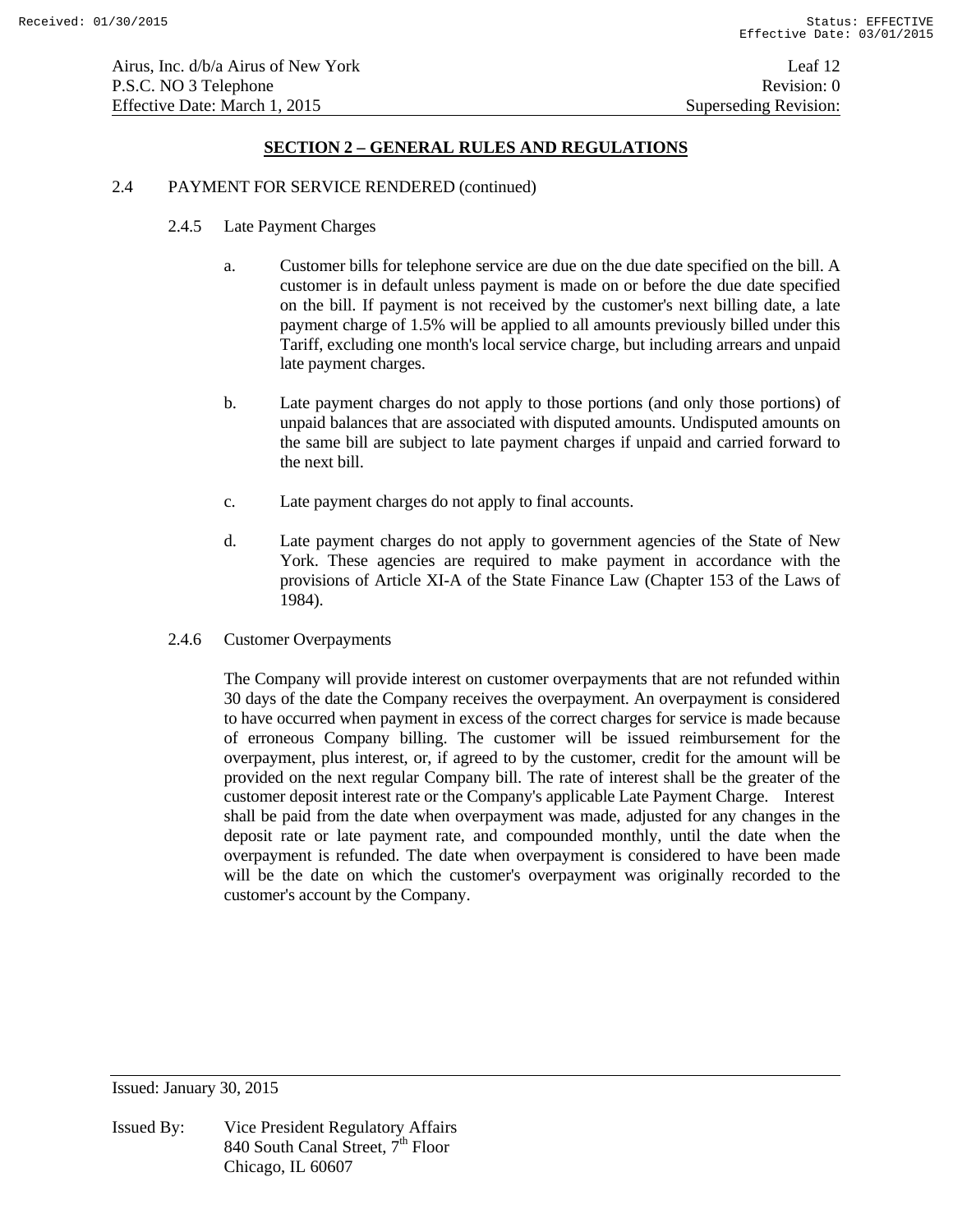### 2.5 INSTALLATION SERVICE

 The Company provides a Half-Day Installation Plan, which offers customers half-day appointments (i.e., morning/afternoon or a rolling interval) for connection of Commission regulated service involving a customer premise visit. In the case of any inconsistency with the regulations in Part 609 of 16 NYCRR for installation service, the rules of the Commission shall prevail.

## 2.6 ACCESS TO CUSTOMER'S PREMISES

 The customer shall be responsible for making arrangements or obtaining permission for safe and reasonable access for Company employees or agents of the Company to enter the premises of the customer or any joint user or customer of the customer at any reasonable hour for the purpose of inspecting, repairing, testing or removing any part of the Company's facilities.

Issued: January 30, 2015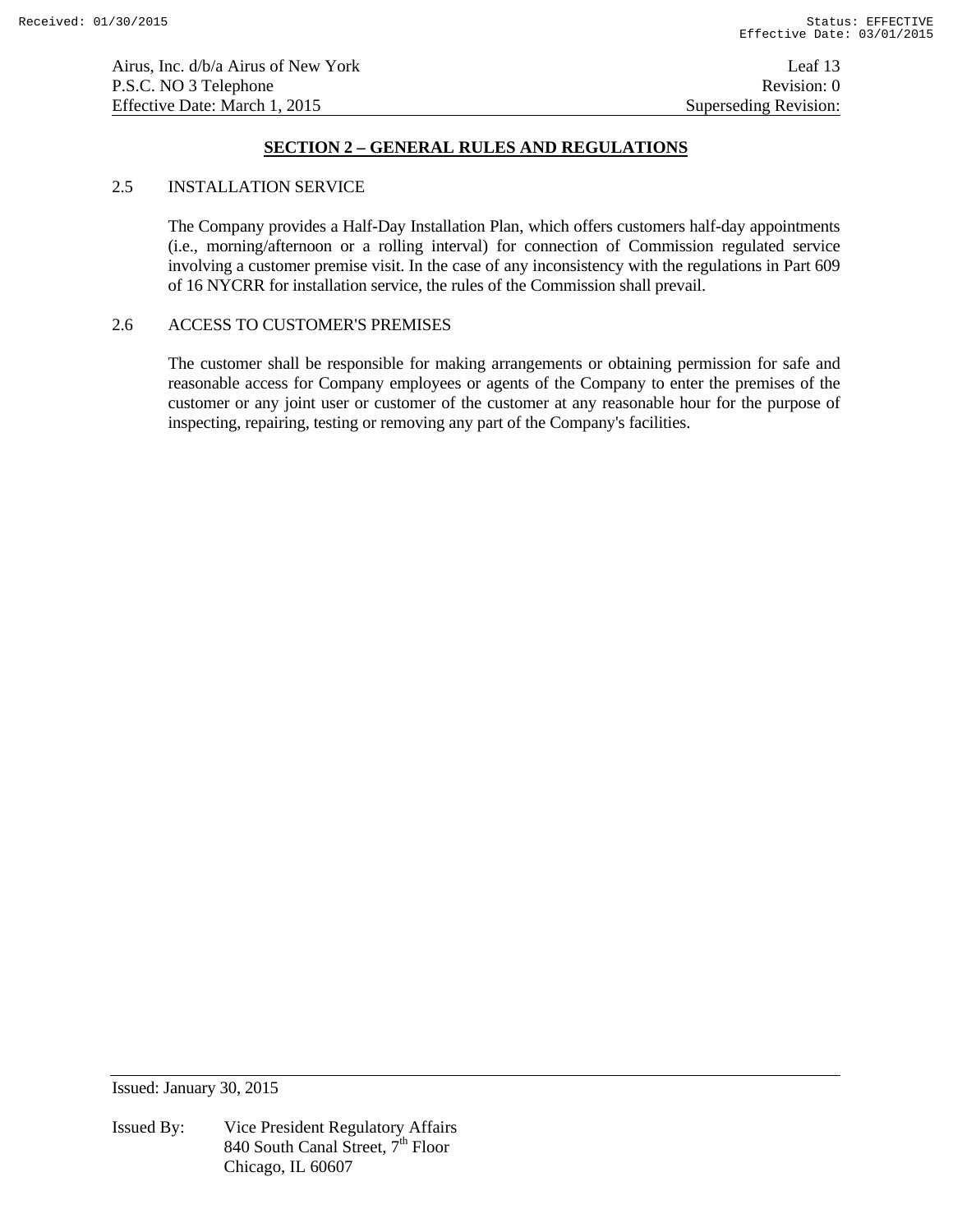## 2.7 TELEPHONE SURCHARGES

#### 2.7.1 General

 In addition to the rates and charges applicable according to the rules and regulations of this Tariff, various surcharges apply to the customer's monthly bill statement as outlined in Section 2.7 below. If there are surcharge rates applicable to a particular city, village, town or county tax district or other jurisdictional taxing entity, the rate will be listed in Attachment A at the end of this section.

# 2.7.2 Surcharge for State Gross Income and Gross Earnings Taxes

 A monthly surcharge to recover the additional expense related to the State Gross Income and Gross Earnings Taxes applies to the recurring and nonrecurring rates and charges for all intrastate service except returned check charges, late payment charges and rates for local coin calls. The applicable Gross Revenue Surcharge rates are shown in Attachment A at the end of this section. Any changes to these rates will be filed on 15 days' notice to customers and the Commission, and as directed by the Commission. Whenever the state levies a new tax on the Company's gross revenues, repeals such a tax, or changes the rate of such a tax, the Commission may approve new surcharge factors, and the Company will file a revised statement as directed or approved by the Commission.

#### 2.7.3 Village or Municipal Surcharge on Local Utility Gross Revenue Taxes

 In certain cities and villages a municipal surcharge related to the Local Utility Gross Revenue Taxes applies to the recurring and nonrecurring rates and charges for all intrastate service except returned check charges, late payment charges and rates for local coin calls. The percentage rate of the surcharge in each locality where such a surcharge applies is listed in Attachment A at the end of this section.

 The surcharge statement shall be filed at least fifteen business days before the effective date. The effective date of the statement shall not be prior to the effective date of the surcharge and no sooner than the date when the tax enactment is filed with the Secretary of State. The surcharge shall be applicable to bills subject to the tax enactment that are rendered on or after the effective date of the statement. If the tax enactment either ceases to be effective or is modified so as to reduce the tax rate, the surcharge will be changed accordingly within 5 business days.

 Introduction, cancellation, or modification of a surcharge will be effective on the date of the customer's first bill rendered after the effective date of the change.

Issued: January 30, 2015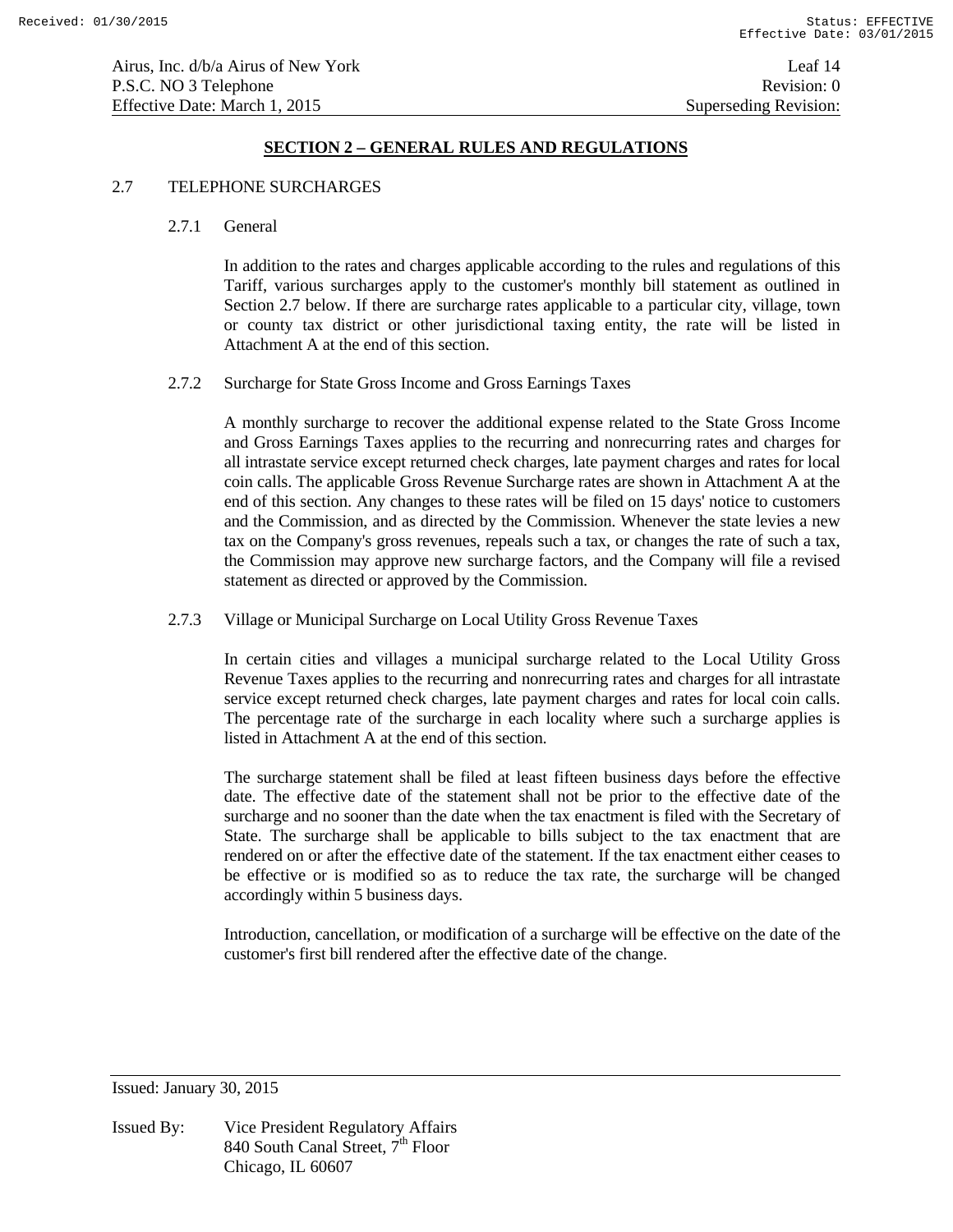Airus, Inc. d/b/a Airus of New York Leaf 15 P.S.C. NO 3 Telephone Revision: 0<br>Effective Date: March 1, 2015 Superseding Revision: 0 Effective Date: March 1, 2015

# **SECTION 2 – GENERAL RULES AND REGULATIONS**

2.8 [RESERVED FOR FUTURE USE]

Issued: January 30, 2015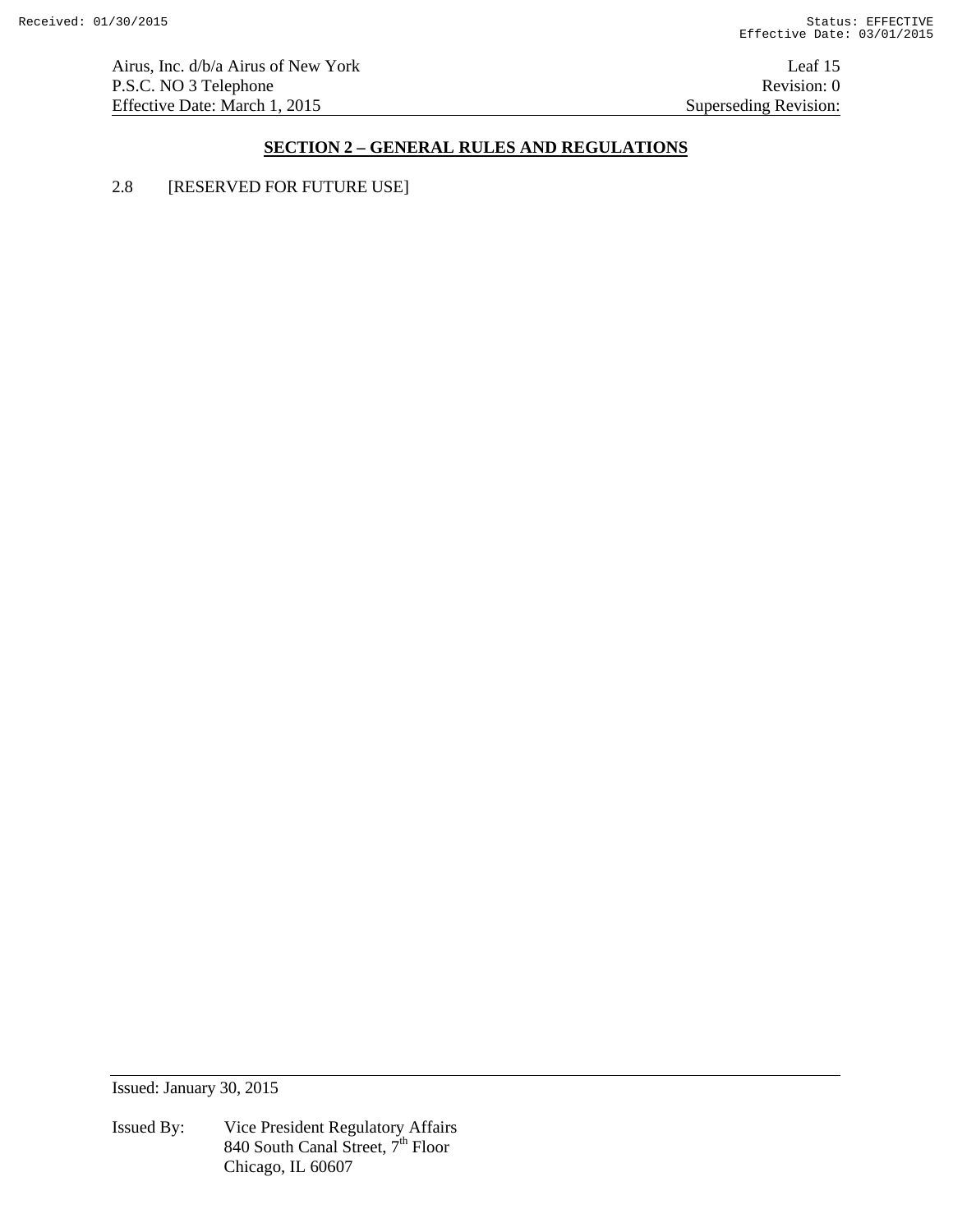### 2.9 SUSPENSION OR TERMINATION OF SERVICE

2.9.1 Suspension or Termination for Nonpayment

 In the event that any bill rendered or any deposit required is not paid, the Company may suspend service or terminate service until the bill or the required deposit has been paid. If service is suspended or terminated for nonpayment, the customer will be billed a Connection Charge as well as any payment due and any applicable deposits upon reconnection.

- a. Termination shall not be made until at least 20 days after written notification has been mailed to the billing address of the customer.
- b. Suspension will not be made until at least 8 days after written notification has been mailed to the customer and 20 days before the termination notice.

 Telephone service shall only be suspended between 8:00 AM and 7:30 PM, on Monday through Thursday, and between 8:00 AM and 3:00 PM on Friday. It shall not be suspended or terminated for nonpayment on weekends, public holidays, other federal and state holidays proclaimed by the President or the Governor, or on days when the main business office of the Company is not open for business, or during the periods from December 23rd through December 26th or December 30th through January 1st.

2.9.2 Exceptions to Suspension and Termination

Telephone service shall not be suspended or terminated for:

- a. Nonpayment of bills rendered for charges other than telephone service or deposits requested in connection with telephone service;
- b. Nonpayment for service for which a bill has not been rendered;
- c. Nonpayment for service which have not been rendered;
- d. Nonpayment of any billed charge which is in dispute or for the nonpayment of a deposit which is in dispute during the period before a determination of the dispute is made by the Company in accordance with Company's complaint handling procedures. These procedures are in accordance with the Public Service Commission Rules and Regulations contained in Part 609 of 16 NYCRR.

 Telephone service may be suspended or terminated for nonpayment of the undisputed portion of a disputed bill or deposit if the customer does not pay the undisputed portion after being asked to do so.

Issued: January 30, 2015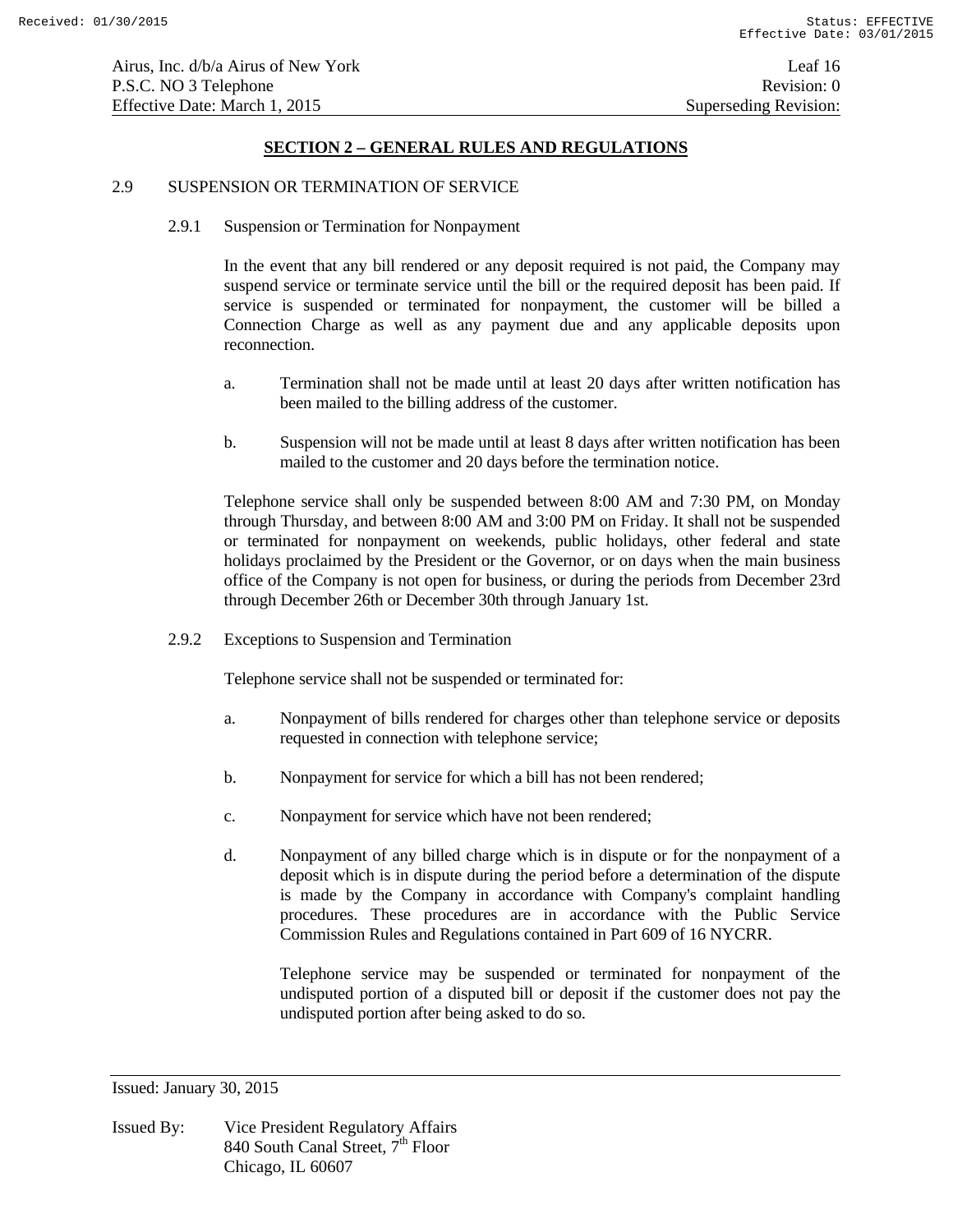### 2.9 SUSPENSION OR TERMINATION OF SERVICE (continued)

2.9.3 Verification of Nonpayment

 Telephone service shall not be suspended or terminated for nonpayment of a bill rendered or a required deposit unless:

- a. The Company has verified, in a manner approved by the Public Service Commission, that payment has not been received at any office of the Company or at any office of an authorized collection agent through the end of the period indicated in the notice, and
- b. The Company has checked the customer's account on the day that suspension or termination is to occur to determine whether payment has been posted to the customer's account as of the opening of business on that day.
- 2.9.4 Termination for Cause Other Than Nonpayment
	- a. General

 The Company, after notice in writing to the customer and after having given the customer an appropriate opportunity to respond to such notice, may terminate service and sever the connection(s) from the customer's premises under the following conditions:

- 1. in the event of prohibited, unlawful or improper use of the facilities or service, or any other violation by the customer of the rules and regulations governing the facilities and service furnished, or
- 2. if, in the judgment of the Company, any use of the facilities or service by the customer may adversely affect the Company's personnel, plant, property or service. The Company shall have the right to take immediate action, including termination of the service and severing of the connection, without notice to the customer when injury or damage to telephone personnel, plant, property or service is occurring, or is likely to occur, or
- 3. in the event of unauthorized use, where the customer fails to take reasonable steps to prevent the unauthorized use of the facilities or service received from the Company, or
- 4. in the event that service is connected for a customer who is indebted to the Company for service or facilities previously furnished, that service may be terminated by the Company unless the customer satisfies the indebtedness within 20 days after written notification.

Issued: January 30, 2015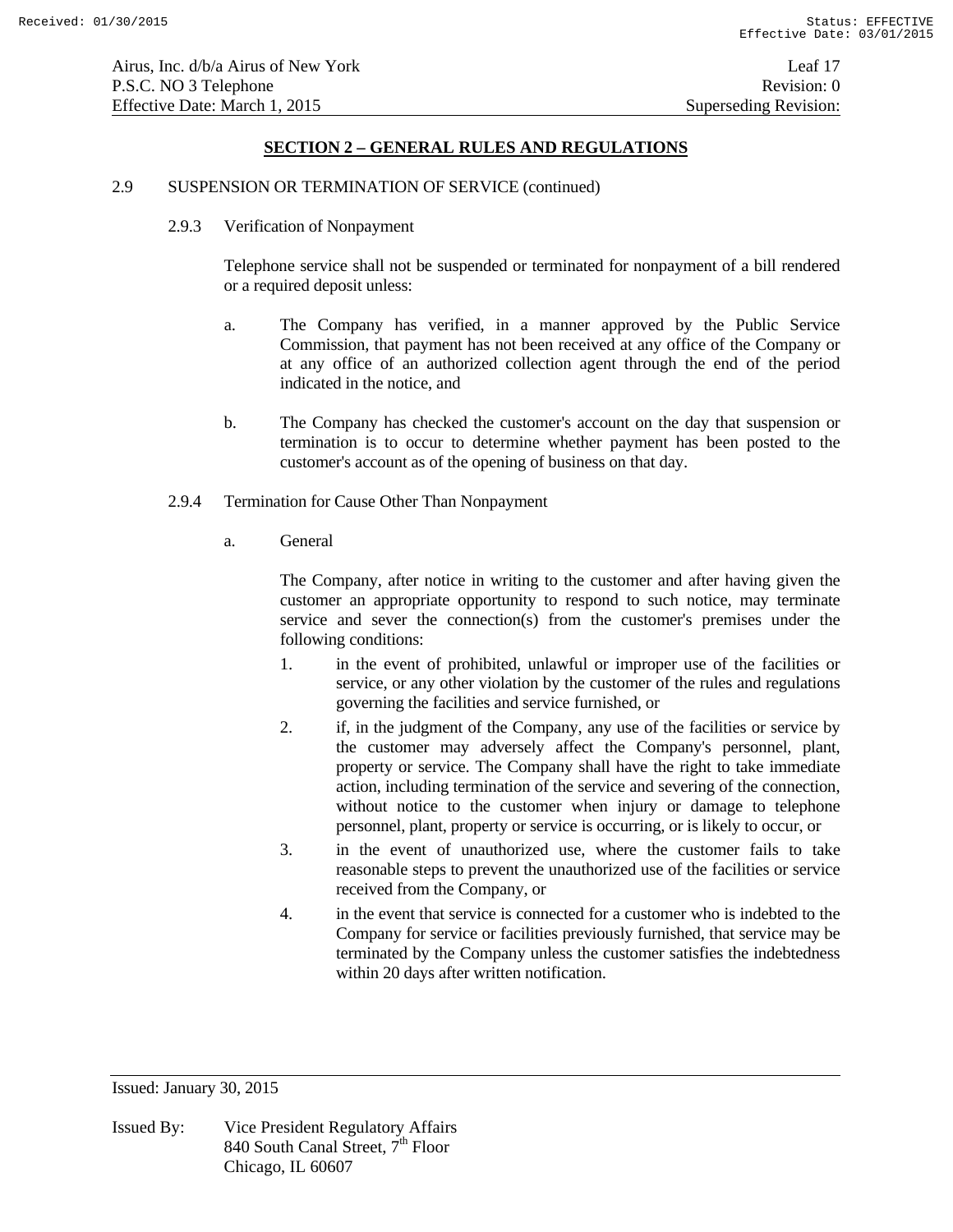## 2.9 SUSPENSION OR TERMINATION OF SERVICE (continued)

- 2.9.4 Termination For Cause Other Than Nonpayment (continued)
	- b. Prohibited, Unlawful or Improper Use of the Facilities or Service

 Prohibited, unlawful or improper use of the facilities or service includes, but is not limited to:

- 1. The use of facilities or service of the Company without payment of tariff or authorized charges;
- 2. Calling or permitting others to call another person or persons so frequently or at such times of the day or in such manner as to harass, frighten, abuse or torment such other person or persons;
- 3. The use of the service in such a manner such that it interferes with the service of other customers or prevents them from making or receiving calls;
- 4. The use of a mechanical dialing device or recorded announcement equipment to seize a customer's line, thereby interfering with the customer's use of the service;
- 5. Permitting fraudulent use.

Issued: January 30, 2015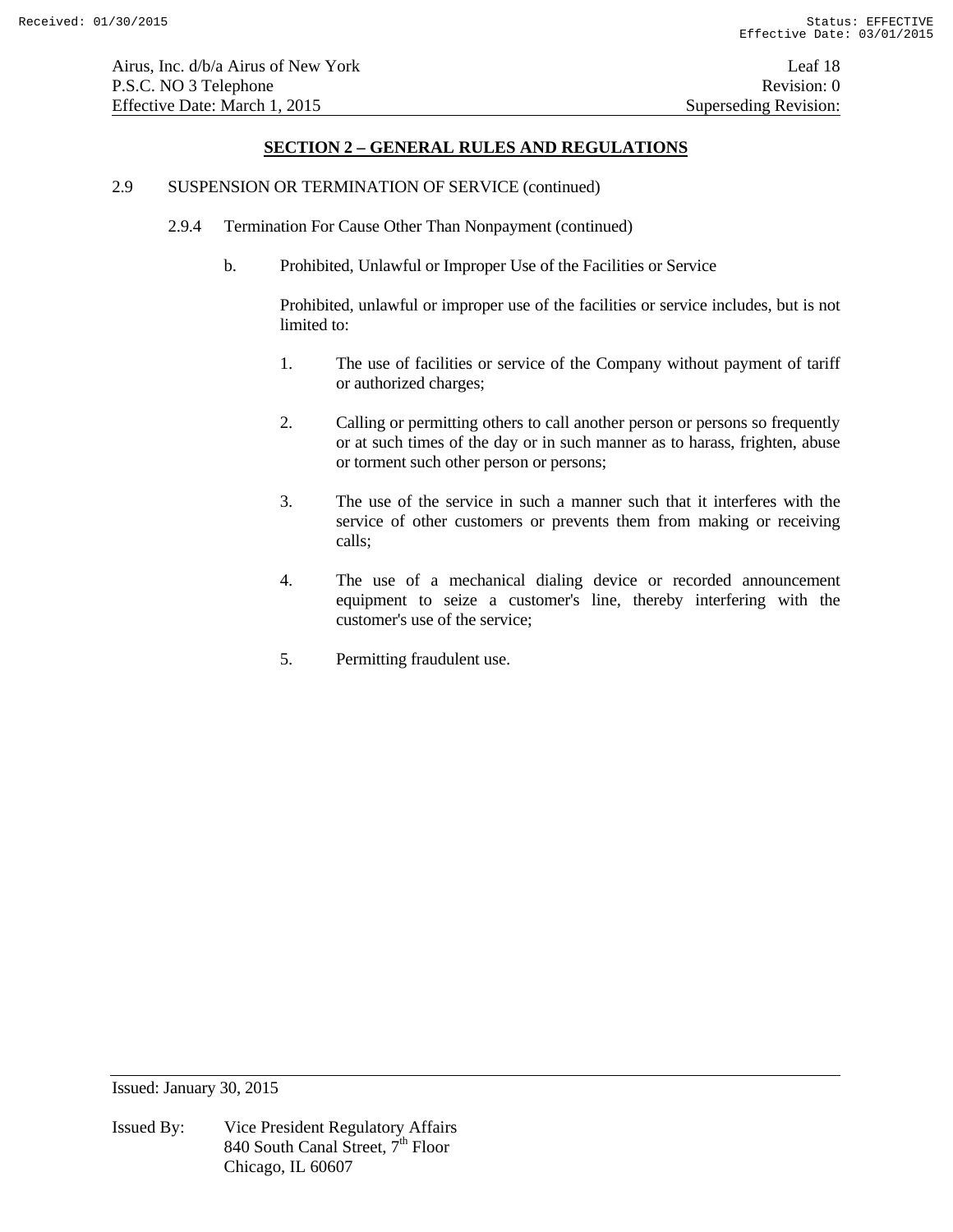Airus, Inc. d/b/a Airus of New York Leaf 19 P.S.C. NO 3 Telephone Revision: 0 Effective Date: March 1, 2015 Superseding Revision:

## **SECTION 2 – GENERAL RULES AND REGULATIONS**

### 2.9 SUSPENSION OR TERMINATION OF SERVICE (continued)

- 2.9.4 Termination For Cause Other Than Nonpayment (continued)
	- c. Abandonment or Unauthorized Use of Facilities
		- 1. If it is determined that facilities have been abandoned, or are being used by unauthorized persons, or that the customer has failed to take reasonable steps to prevent unauthorized use, the Company may terminate telephone service.
		- 2. In the event that telephone service is terminated for abandonment of facilities or unauthorized use and service is subsequently restored to the same customer at the same location:
			- a. No charge shall apply for the period during which service had been terminated, and
			- b. Reconnection charges will apply when service is restored. However, no charge shall be made for reconnection if the service was terminated due to an error on the part of the Company.
	- d. Change in the Company's Ability to Secure Access

 Any change in the Company's ability (a) to secure and retain suitable facilities and rights for the construction and maintenance of the necessary circuits and equipment or (b) to secure and retain suitable space for its plant and facilities in the building where service is provided to the customer may require termination of a customer's service until such time as new arrangements can be made. No charges will be assessed the customer while service is terminated, and no connection charges will apply when the service is restored.

2.9.5 Emergency Termination of Service

 The Company will immediately terminate the service of any customer, on request, when the customer has reasonable belief that the service is being used by an unauthorized person or persons. The Company may require that the request be submitted in writing as a follow-up to a request made by telephone.

Issued: January 30, 2015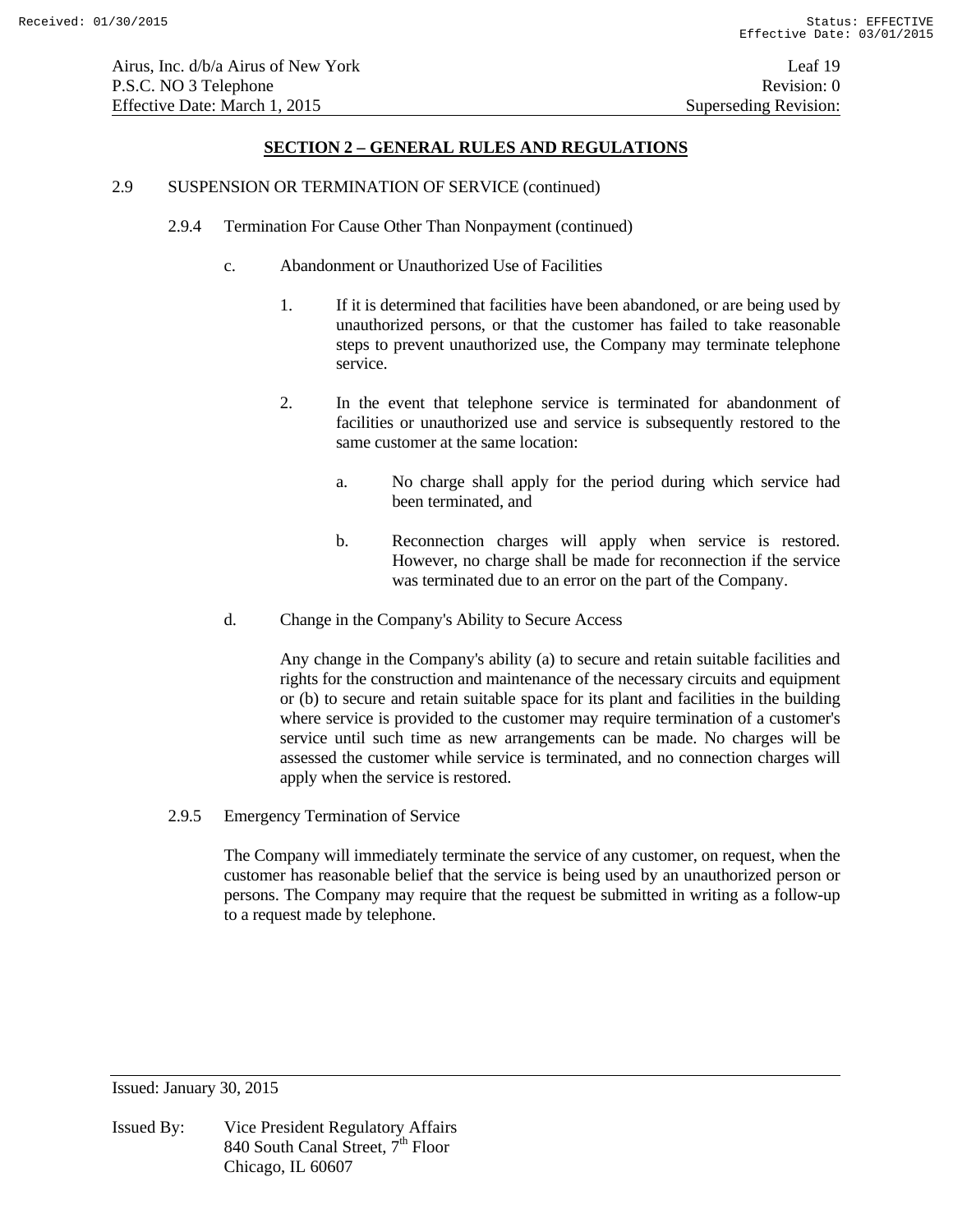# 2.10 ADDITIONAL PROVISIONS APPLICABLE TO BUSINESS CUSTOMERS

### 2.10.1 Application of Rates

- a. Business rates as described in Section 7 apply to service furnished:
	- 1. In office buildings, stores, factories and all other places of a business nature;
	- 2. In hotels, apartment houses, clubs and boarding and rooming houses except when service is within the customer's domestic establishment and no business listings are provided; colleges, hospitals and other institutions; and in churches except when service is provided to an individual of the clergy for personal use only and business service is already established for the church at the same location;
	- 3. At any location when the listing or public advertising indicates a business or a profession;
	- 4. At any location where the service includes an extension which is at a location where business rates apply unless the extension is restricted to incoming calls;
	- 5. At any location where the customer resells or shares exchange service;
- b. The use of business facilities and service is restricted to the customer, customers, agents and representatives of the customer, and joint users.
- 2.10.2 Telephone Number Changes

 When a business customer requests a telephone number change, the referral period for the disconnected number is 180 days. When service in an existing location is continued for a new customer, the existing telephone number may be retained by the new customer only if the former customer consents in writing, and if all charges against the account are paid or assumed by the new customer.

2.10.3 Deposits

 Deposits will be returned to a business customer upon cancellation of service or after one year, whichever event occurs first, unless the customer is delinquent in payment, in which case the Company will continue to retain the deposit until the delinquency is satisfied. If a service is involuntarily discontinued, the deposit is applied against the final bill, and any balance is returned to the customer.

Issued: January 30, 2015

Issued By: Vice President Regulatory Affairs 840 South Canal Street,  $7^{\text{th}}$  Floor Chicago, IL 60607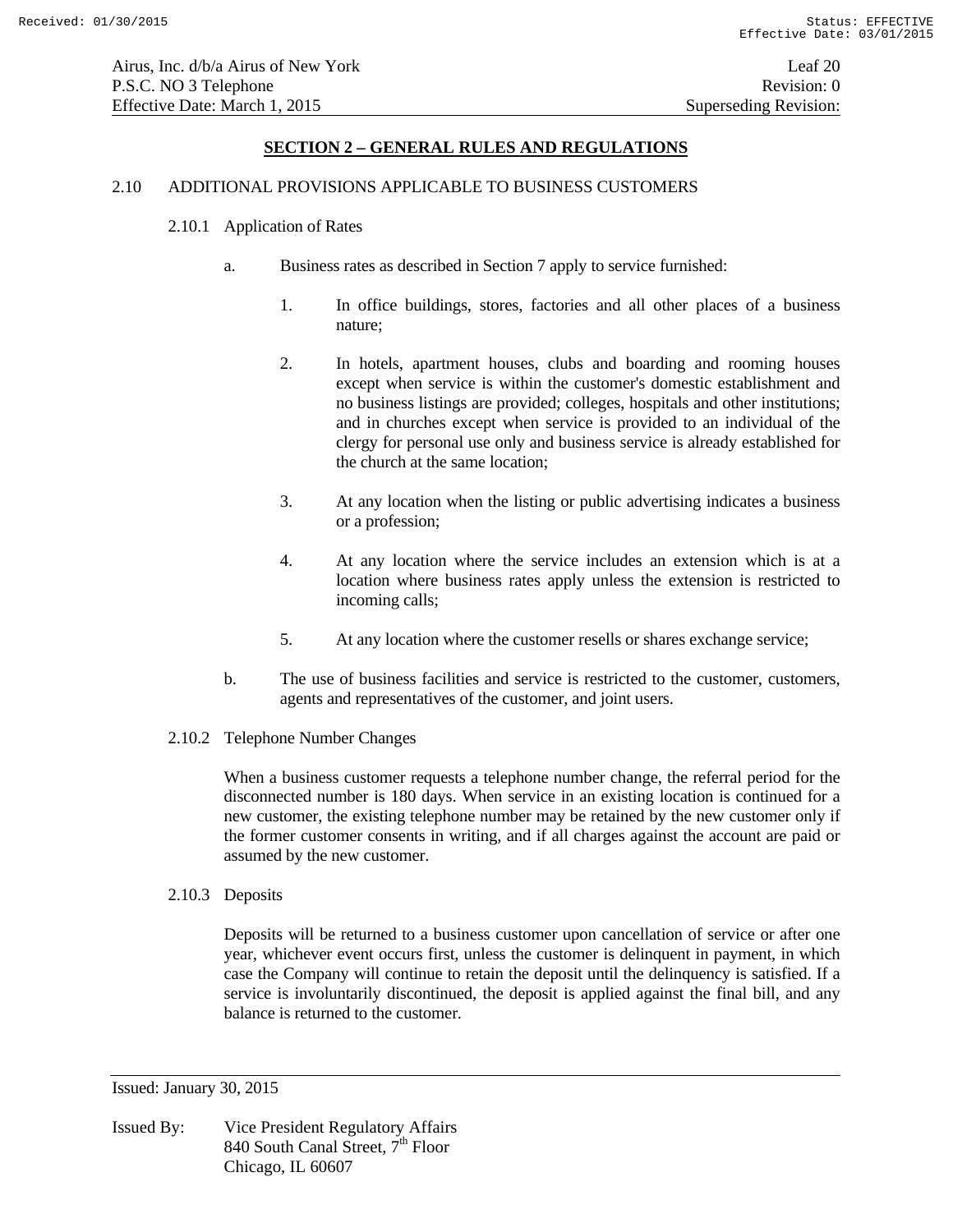#### 2.10 ADDITIONAL PROVISIONS APPLICABLE TO BUSINESS CUSTOMERS (continued)

### 2.10.4 Dishonored Checks

 If a business customer who has received a notice of discontinuance pays the bill with a check that is subsequently dishonored, the account remains unpaid and the Company is not required to issue any additional notice before disconnecting service.

### 2.11 ALLOWANCES FOR INTERRUPTIONS IN SERVICE

 Interruptions in service, which are not due to the negligence of, or non-compliance with the provisions of this Tariff by the Customer, or the operation or malfunction of the facilities, power, or equipment provided by the Customer, will be credited to the Customer as set forth below for the part of the service that the interruption affects. A credit allowance will be made when an interruption occurs because of a failure of any component furnished by the Company under this Tariff.

- 2.11.1 Credit for Interruptions
	- a. An interruption period begins when the Customer reports a service, facility, or circuit to be interrupted and releases it for testing and repair. An interruption period ends when the service, facility, or circuit is operative. If the Customer reports a service, facility, or circuit to be inoperative but declines to release it for testing and repair, it is considered to be impaired, but not interrupted.
	- b. For calculating credit allowances, every month is considered to have 30 days. A credit allowance is applied on a pro rata basis against the rates specified hereunder and is dependent upon the length of the interruption. Only those facilities on the interrupted portion of the circuit will receive a credit.
	- c. A credit allowance will be given, upon request of the customer to the business office, for interruptions of 30 minutes or more. Credit allowances will be calculated as follows:
		- i. if interruption continues for less than 24 hours:
			- a) 1/30th of the monthly rate if it is the first interruption in the same billing period.
			- b) 2/30ths of the monthly rate if there was a previous interruption of at least 24 hours in the same billing period.

Issued: January 30, 2015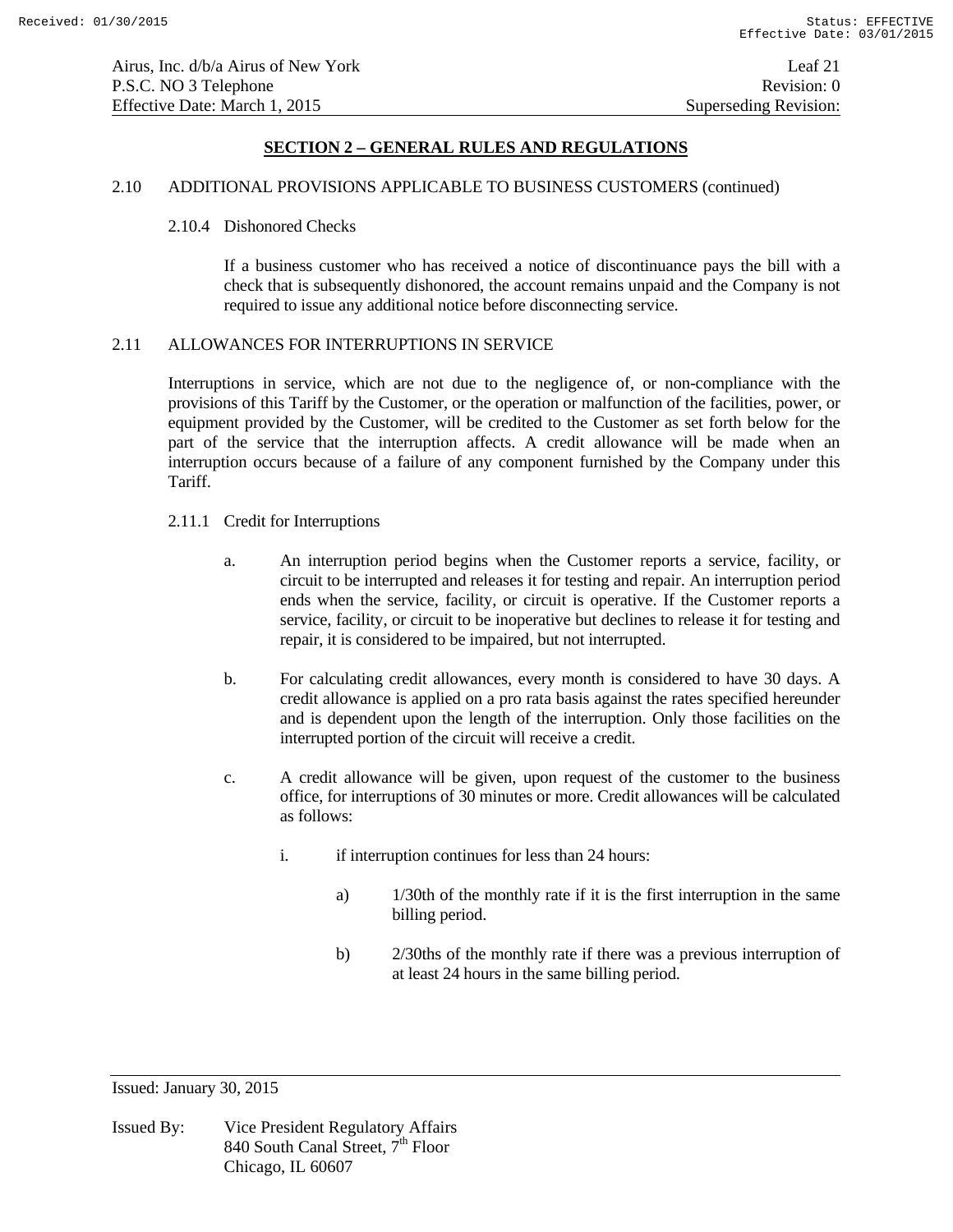## 2.11 ALLOWANCES FOR INTERRUPTIONS IN SERVICE (continued)

- 2.11.1 Credit for Interruptions (continued)
	- ii. if interruption continues for more than 24 hours:
		- a) if caused by storm, fire, flood or other condition out of Company's control, 1/30th of the monthly rate for each 24 hours of interruption.
		- b) for other interruption, 1/30 of the monthly rate for the first 24 hours and 2/30ths of such rate for each additional 24 hours (or fraction thereof); however, if service is interrupted for over 24 hours, more than once in the same billing period, the 2/30ths allowance applies to the first 24 hours of the second and subsequent interruptions

 Two or more interruptions of 15 minutes or more during any one 24-hour period shall be considered as one interruption.

d. Credit to Customer

 Credits attributable to any billing period for interruptions of service shall not exceed the total charges for that period for the service and facilities furnished by the Company rendered useless or substantially impaired.

e. "Interruption" Defined

 For the purpose of applying this provision, the word "interruption" shall mean the inability to complete calls either incoming or outgoing or both due to equipment malfunction or human errors. "Interruption" does not include and no allowance shall be given for service difficulties such as slow dial tone, circuits busy or other network and/or switching capacity shortages. Nor shall the interruption allowance apply where service is interrupted by the negligence or willful act of the subscriber or where the Company, pursuant to the terms of the Tariff, suspends or terminates service because of nonpayment of bills due to the company, unlawful or improper use of the facilities or service, or any other reason covered by the Tariff. No allowance shall be made for interruptions due to electric power failure where, by the provisions of this Tariff, the subscriber is responsible for providing electric power. Allowance for interruptions of message rate service will not affect the subscriber's local call allowance during a given billing period.

Issued: January 30, 2015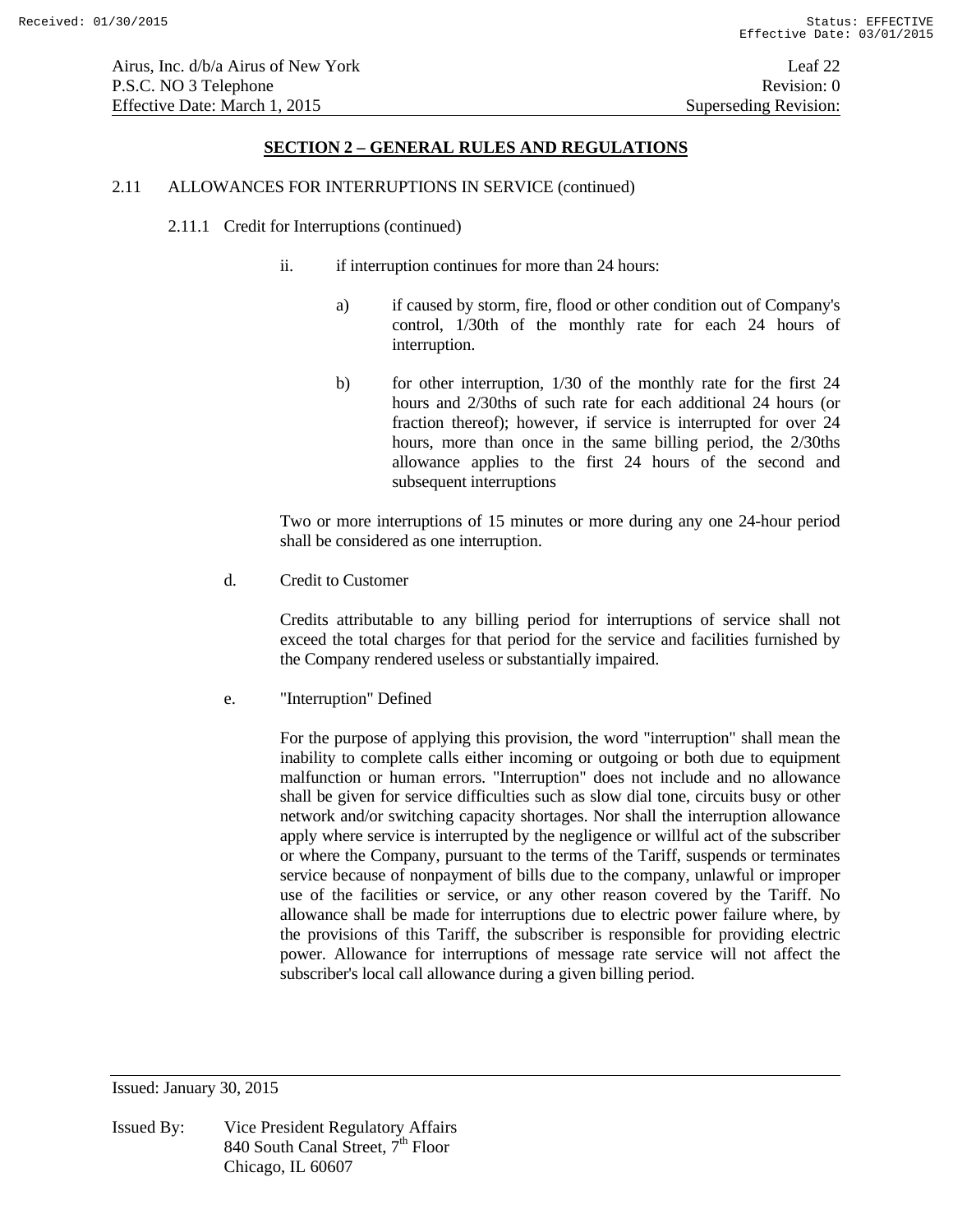#### 2.11 ALLOWANCES FOR INTERRUPTIONS IN SERVICE (continued)

2.11.2 Limitations on Credit Allowances

No credit allowance will be made for:

- a) interruptions due to the negligence of, or non-compliance with the provisions of this Tariff, by any party other than the Company, including but not limited to the customer, authorized user, or other common carriers connected to, or providing service connected to, the service of the Company or to the Company's facilities;
- b) interruptions due to the failure or malfunction of non-Company equipment, including service connected to customer provided electric power;
- c) interruptions of service during any period in which the Company is not given full and free access to its facilities and equipment for the purpose of investigating and correcting interruptions;
- d) interruptions of service during any period when the customer has released service to the Company for maintenance purposes or for implementation of a customer order for a change in service arrangements;
- e) interruptions of service due to circumstances or causes beyond the control of the Company.

Issued: January 30, 2015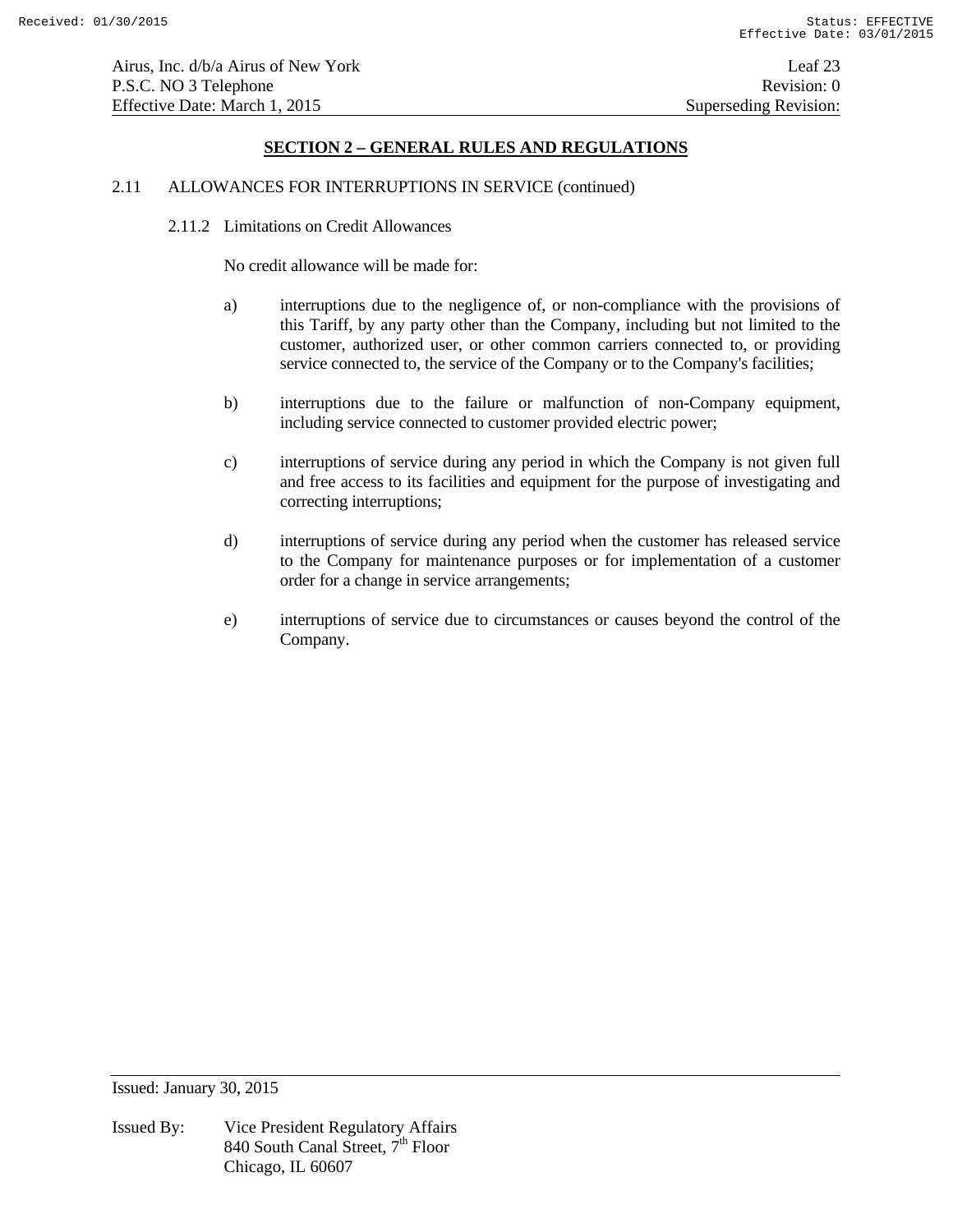#### 2.12 AUTOMATIC NUMBER IDENTIFICATION

### 2.12.1 Regulations

 The Company will provide Automatic Number Identification (ANI) associated with an intrastate service, by tariff, to any entity (ANI recipient), only under the following terms and conditions:

- 1) The ANI recipient or its designated billing agent may use or transmit ANI information to third parties for billing and collection, routing, screening, ensuring network performance, and completion of a telephone subscriber's call or transaction, or for performing a service directly related to the telephone subscriber's original call or transaction.
- 2) The ANI recipient may offer to any telephone subscriber with whom the ANI recipient has an established customer relationship, a product or service that is directly related to products or service previously purchased by the telephone subscriber from the ANI recipient.
- 3) The ANI recipient or its designated billing agent is prohibited from utilizing ANI information to establish marketing lists or to conduct outgoing marketing calls, except as permitted by the preceding paragraph, unless the ANI recipient obtains the prior written consent of the telephone subscriber permitting the use of ANI information for such purposes. The foregoing provisions notwithstanding, no ANI recipient or its designated billing agent may utilize ANI information if prohibited elsewhere by law.
- 4) The ANI recipient or its designated billing agent is prohibited from reselling, or otherwise disclosing ANI information to any other third party for any use other than those listed in Provision 1, unless the ANI recipient obtains the prior written consent of the subscriber permitting such resale or disclosure.
- 5) Telephone Corporations must make reasonable efforts to adopt and apply procedures designed to provide reasonable safeguards against the aforementioned abuses of ANI.
- 6) Violation of any of the foregoing terms and conditions by any ANI recipient other than a Telephone Corporation shall result, after a determination through the Commission's complaint process, in suspension of the transmission of ANI by the Telephone Corporation until such time as the Commission receives written confirmation from the ANI recipient that the violations have ceased or have been corrected. If the Commission determines that there have been three or more separate violations in a 24 month period, delivery of ANI to the offending party shall be terminated under terms and conditions determined by the Commission.

Issued: January 30, 2015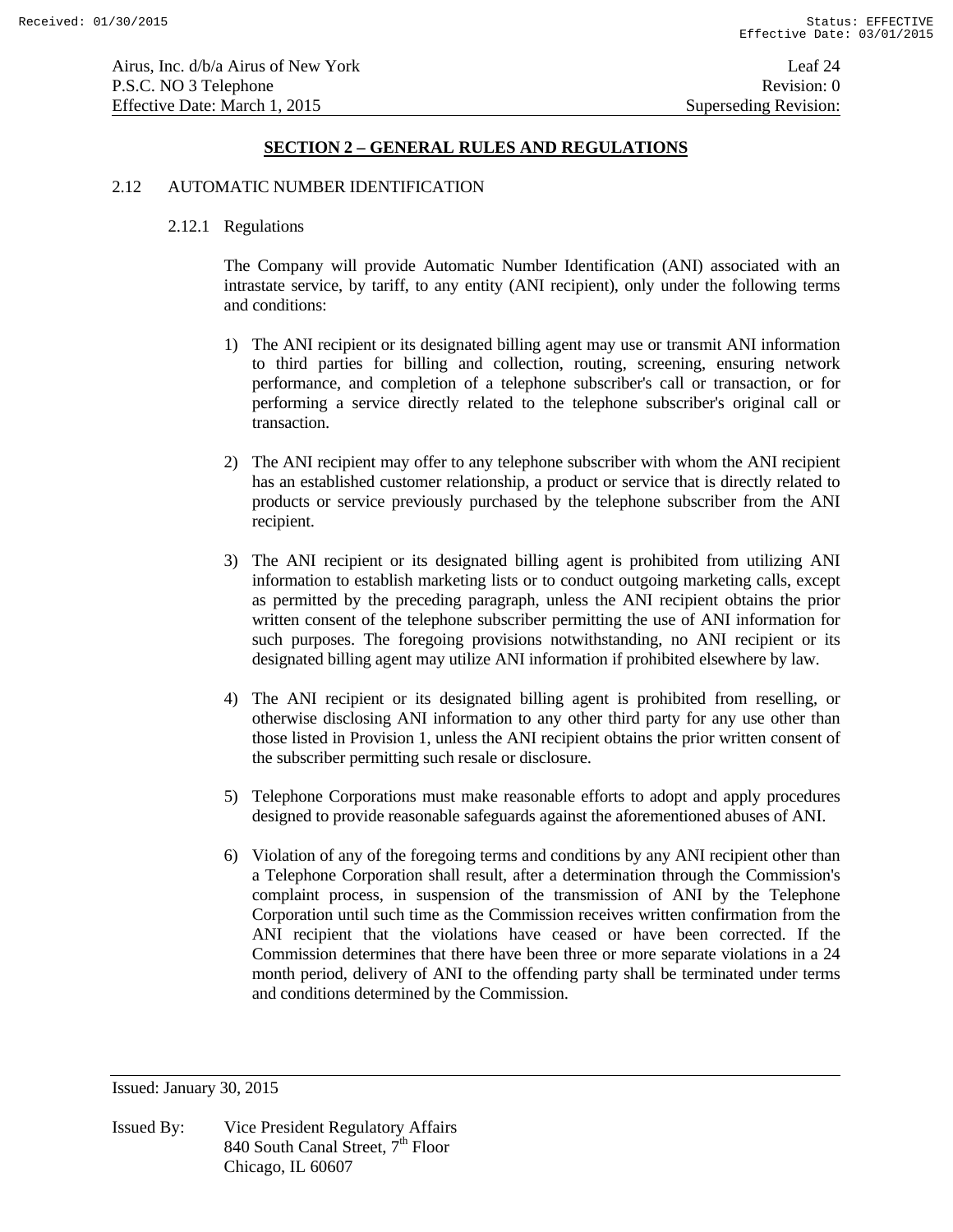# 2.12 AUTOMATIC NUMBER IDENTIFICATION (continued)

### 2.12.2 Terms and Conditions

 Violation of any of the foregoing terms and conditions by a Telephone Corporation may result in Commission prosecution of penalty and enforcement proceedings pursuant to Section 24, 25 and 26 of the Public Service Law.

# 2.13 EMERGENCY/CRISIS/DISASTER RESTORATION AND PROVISIONING – TELECOMMUNICATIONS SERVICE PRIORITY

### 2.13.1 General

- a. The Telecommunications Service Priority (TSP) Program is a federal program used to identify and prioritize telecommunications services that support national security or emergency preparedness (NS/EP) missions. NS/EP services are defined as those telecommunications services which are used to maintain a state of readiness or respond to and manage any event or crisis which causes or could cause injury or harm to the population, damage or loss to property, or degrades or threatens the NS/EP posture of the United States. TSP restoration and/or provisioning shall be provided in accordance with Part 64, Appendix A of the Federal Communications Commission's Rules and Regulations (47 C.F.R.), and the "Service Vendor Handbook For The Telecommunications Service Priority (TSP) Program" and the "Service User Manual for the Telecommunications Service Priority (TSP) System" (NCS Manual 3-1-1) (Service User Manual) issued and updated as necessary by the Office of Priority Telecommunications (OPT) of the National Communications System. Any changes to or reissuance of these regulations or manuals supersede tariff language contained herein.
- b. The TSP program has two components, restoration and provisioning.
	- 1. A restoration priority is applied to new or existing telecommunications services to ensure restoration before any other services during a service outage. TSP restoration priorities must be requested and assigned before a service outage occurs.
	- 2. A provisioning priority is obtained to facilitate priority installation of new telecommunications services during a service outage. Provisioning on a priority basis becomes necessary when an end-user has an urgent requirement for a new NS/EP service that must be installed immediately or by a specific due date that can be met only by a shorter than standard or expedited Company provisioning time frame. As a matter of general practice, existing TSP services will be restored before provisioning new TSP services.

Issued: January 30, 2015

Issued By: Vice President Regulatory Affairs 840 South Canal Street,  $7^{\text{th}}$  Floor Chicago, IL 60607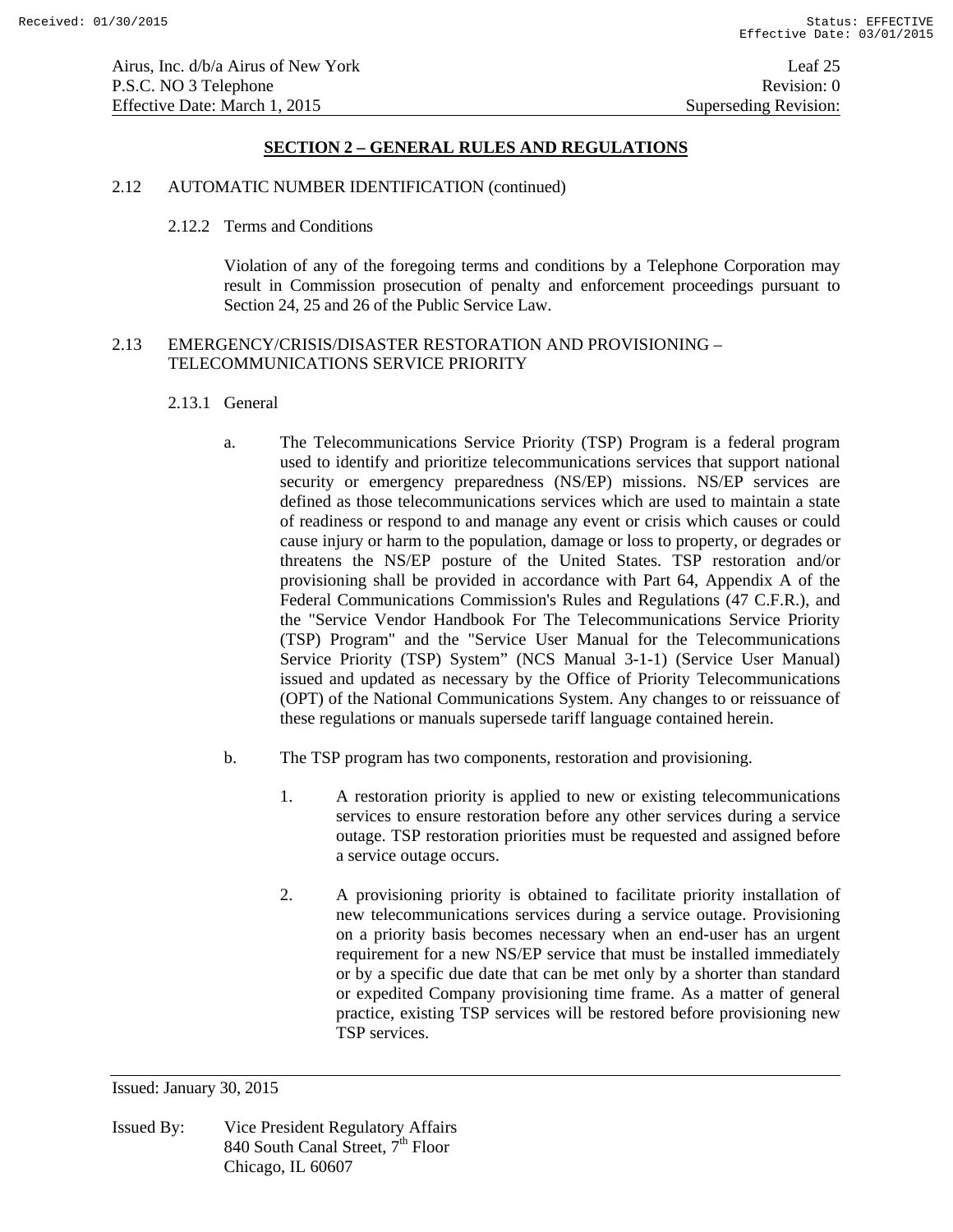# 2.13 EMERGENCY/CRISIS/DISASTER RESTORATION AND PROVISIONING – TELECOMMUNICATIONS SERVICE PRIORITY (continued)

### 2.13.2 TSP Request Process – Restoration

To request a TSP restoration priority assignment, a prospective TSP user must:

- a. Determine that the user's telecommunications service supports an NS/EP function under one of the following four TSP categories.
	- 1. National Security Leadership
	- 2. National Security Posture and U.S. Population Attack Warning
	- 3. Public Health, Safety, and Maintenance of Law and Order
	- 4. Public Welfare and Maintenance of National Economic Posture
- b. Identify the priority level to be requested for the telecommunications service. The priority level is determined by the end-user's TSP category and service profile. The service profile defines the user's level of support to the portion of the telecommunications service that the user owns and operates, such as customer premises equipment or wiring. The five levels of priority and seven element groups that define the service profile are contained in the Service User Manual.
- c. Complete the TSP Request for Service Users form (SF 315) available on the National Communications System (NCS) website (http://tsp.ncs.gov/).

For non-federal users, have their TSP requests approved by a federal agency sponsor. Non-federal users should contact the OPT, at the NCS website (http://tsp.ncs.gov/), for information on identifying a sponsor for TSP requests.

- d. Submit the SF 315 to the OPT.
- e. Upon receipt of the TSP Authorization Code from the OPT, notify the Company, and include the TSP Authorization Code in any service order to the Company requesting restoration of NS/EP services.

Issued: January 30, 2015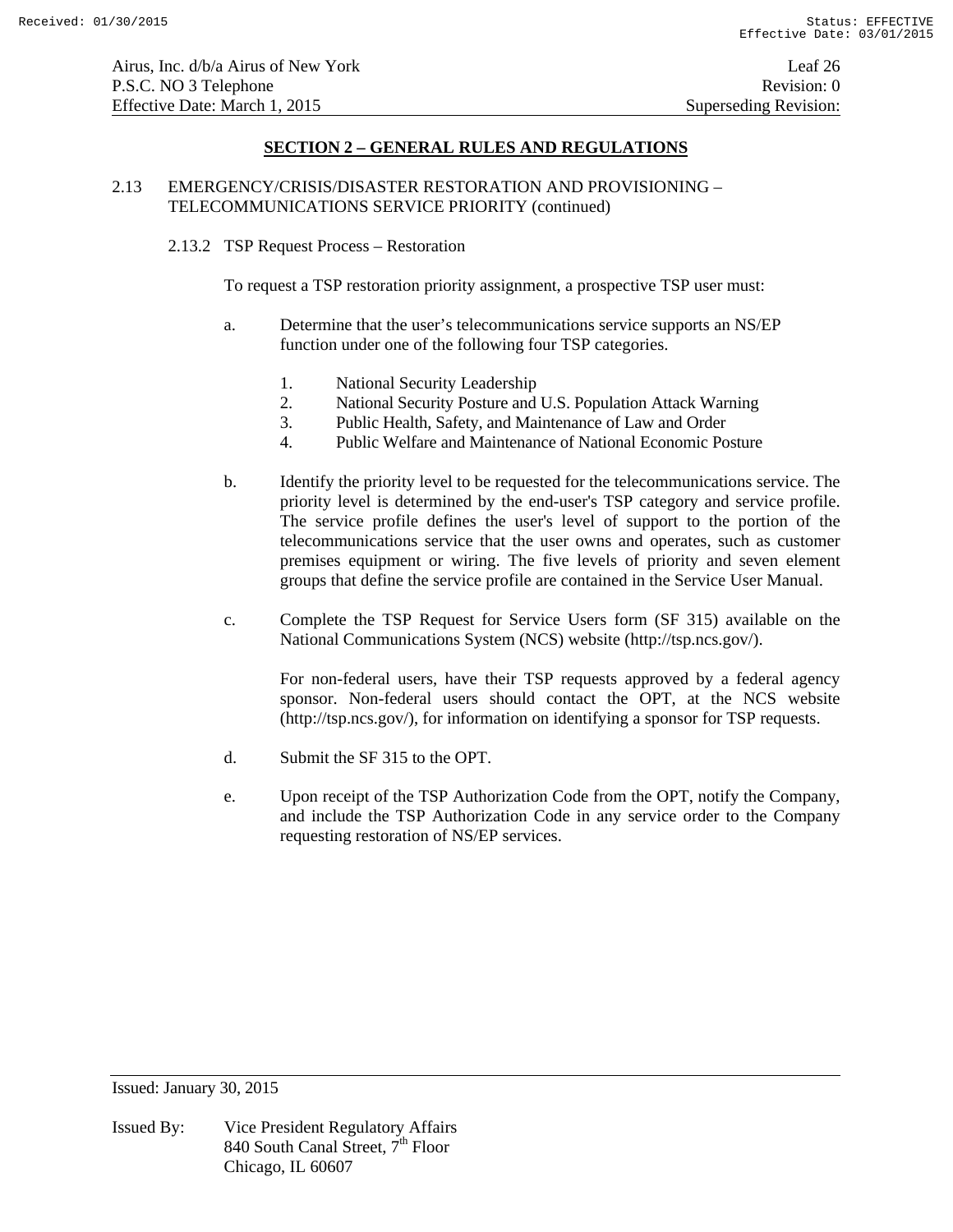# 2.13 EMERGENCY/CRISIS/DISASTER RESTORATION AND PROVISIONING – TELECOMMUNICATIONS SERVICE PRIORITY (continued)

## 2.13.3 TSP Request Process – Provisioning

To request a TSP provisioning priority assignment, a prospective TSP user must follow the same steps listed in 2.13.2.a. - 2.13.2.e above for restoration priority assignment except for the following differences. The user should:

- a. Certify that its telecommunications service is an Emergency service. Emergency services are those that support one of the NS/EP functions listed in 2.13.2.a. above and are so critical that they must be provisioned at the earliest possible time, without regard to cost to the user.
- b. Verify that the Company cannot meet the service due date without a TSP assignment.
- c. Obtain approval from the end-user's invocation official to request a provisioning priority. Invocation officials are designated individuals with the authority to request TSP provisioning for a telecommunications service, and include the head or director of a federal agency, commander of a unified/specified military command, chief of a military service, commander of a major military command, or state governor.

## 2.13.4 Responsibilities of the End-User

End-users or entities acting on their behalf must perform the following:

- a. Identify telecommunications services requiring priority.
- b. Request, justify, and revalidate all priority level assignments. Revalidation must be completed every 2 years, and must be done before expiration of the end-user's TSP Authorization Code(s).
- c. Accept TSP services by the service due dates.
- d. Have Customer Premises Equipment (CPE) and Customer Premises Wiring (CPW) available by the requested service due date and ensure (through contractual means or otherwise) priority treatment for CPE and CPW necessary for end-to-end service continuity.
- e. Pay the Company any authorized costs associated with priority services.
- f. Report to the Company any failed or unusable services with priority levels.

Issued: January 30, 2015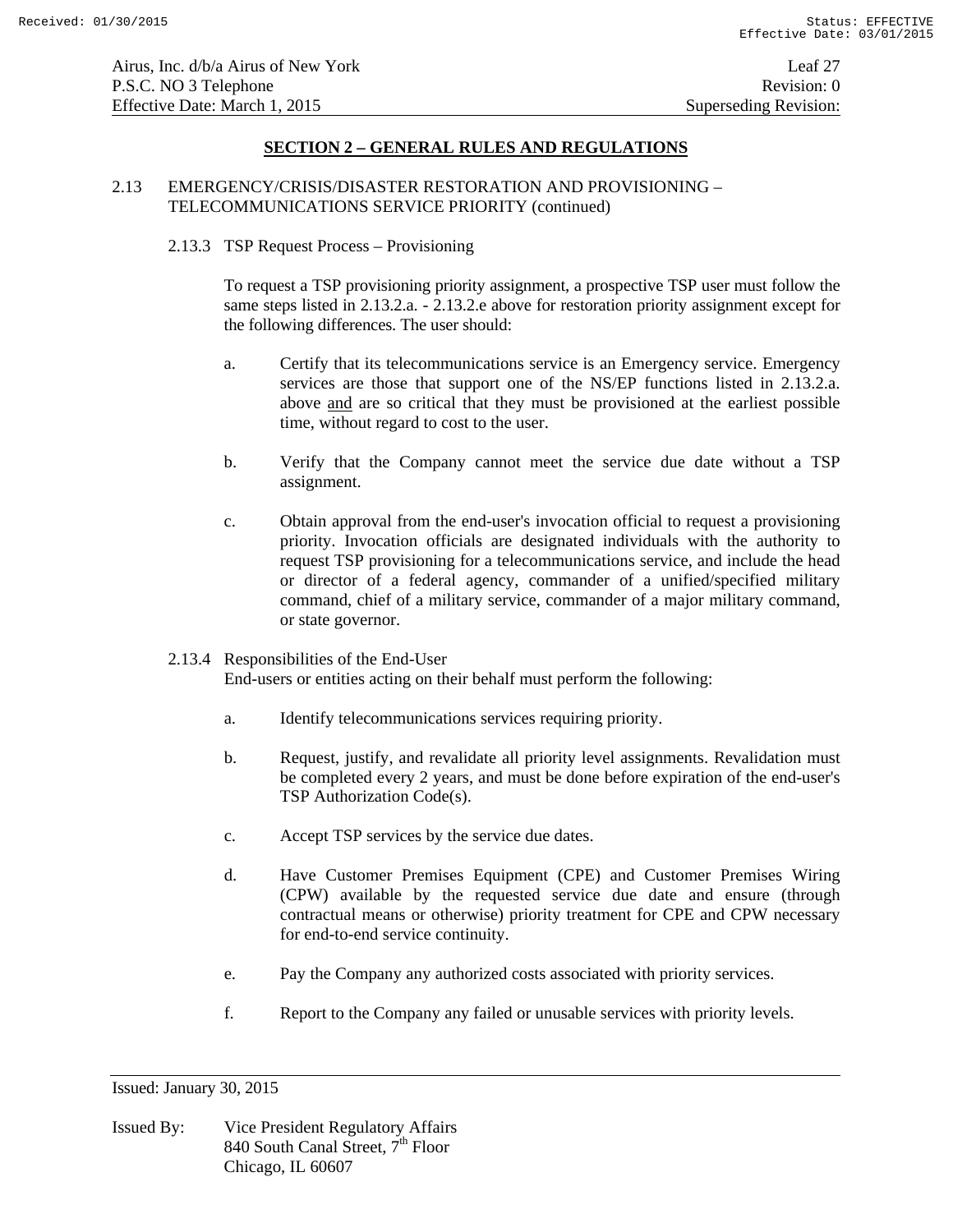# 2.13 EMERGENCY/CRISIS/DISASTER RESTORATION AND PROVISIONING – TELECOMMUNICATIONS SERVICE PRIORITY (continued)

- 2.13.4 Responsibilities of the End-User (continued)
	- g. Designate a 24-hour point of contact for each TSP request and apprise the OPT.
	- h. Cooperate with the OPT during reconciliation (comparison of NS/EP service information and resolution of any identified discrepancies) and revalidation.
- 2.13.5 Responsibilities of the Company

The Company will perform the following:

- a. Provide TSP service only after receipt of a TSP authorization code.
- b. Revoke TSP services at the direction of the end-user or OPT.
- c. Ensure that TSP Program priorities supersede any other telecommunications priority that may be provided (other than control services and order wires).
- d. Designate a 24-hour point of contact to receive reports of TSP service outages from TSP service users.
- e. Designate a 24-hour point of contact to coordinate TSP processes with the OPT.
- f. Confirm completion of TSP service order activity to the OPT.
- g. Participate in reconciliation of TSP information at the request of the OPT.
- h. Ensure that all subcontractors complete reconciliation of TSP information with the service vendor.
- i. Ensure that other carriers supplying underlying facilities are provided information necessary to implement priority treatment of facilities that support NS/EP services.
- j. Assist in ensuring that priority level assignments of NS/EP services are accurately identified "end-to-end" by providing to subcontractors and interconnecting carriers the restoration priority level assigned to a service.

Issued: January 30, 2015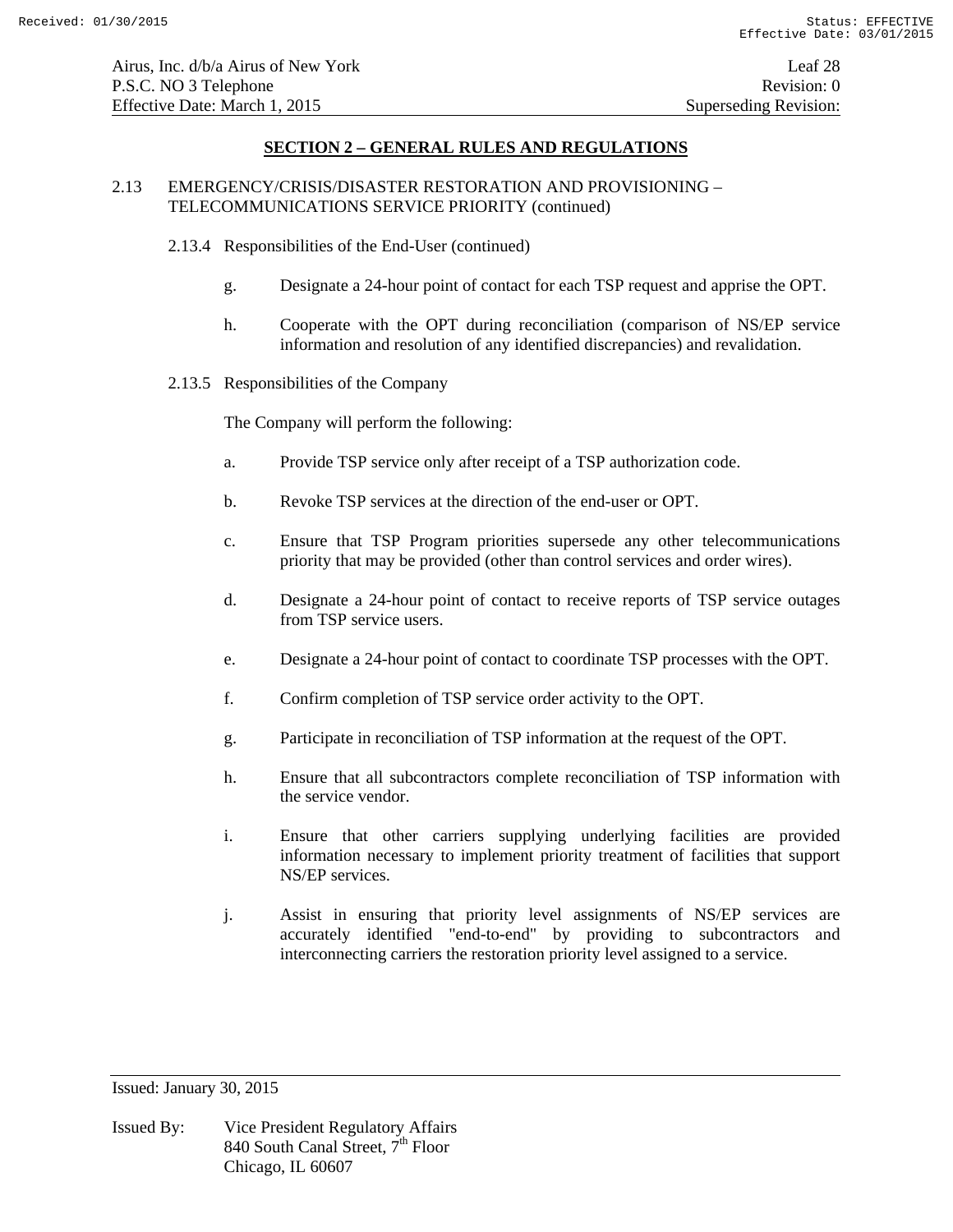# 2.13 EMERGENCY/CRISIS/DISASTER RESTORATION AND PROVISIONING – TELECOMMUNICATIONS SERVICE PRIORITY (continued)

- 2.13.5 Responsibilities of the Company (continued)
	- k. Disclose content of the NS/EP TSP database only as may be required by law.
	- l. Comply with regulations and procedures supplemental to and consistent with guidelines issued by the OPT.
- 2.13.6 Preemption

When spare facilities are not available, it may be for the Company to preempt the facilities required to provision or restore a TSP service. When preemption is necessary, non-TSP services may be preempted based on the Company's best judgment. If no suitable spare or non-TSP services are available, the Company may preempt an existing TSP service to restore a TSP service with a higher restoration priority assignment. When preemption is necessary, prior consent of the service user whose service will be preempted is not required; however, the Company will make every reasonable effort to notify the preempted customer of the action to be taken.

# 2.14 CRITICAL FACILITIES ADMINISTRATION

- 2.14.1 Program Overview
	- a. Facilities-based carriers are responsible to provide data on the physical path of qualified circuits to customers who request such information. Such carriers are required to maintain facilities associated with qualified circuits in such a manner as to ensure that notification of a change in the physical routing of a qualifying circuit is communicated quickly to the affected customer, and the physical path data promptly updated. Such carriers will maintain the data and establish appropriate methods of identification and authentication to secure the data and restrict access by each customer to information relative to that customer's qualifying circuits.
	- b. Customers are required to demonstrate for each qualifying circuit that the circuit has been registered under the federal Telecommunications Service Priority program in order to participate.

Issued: January 30, 2015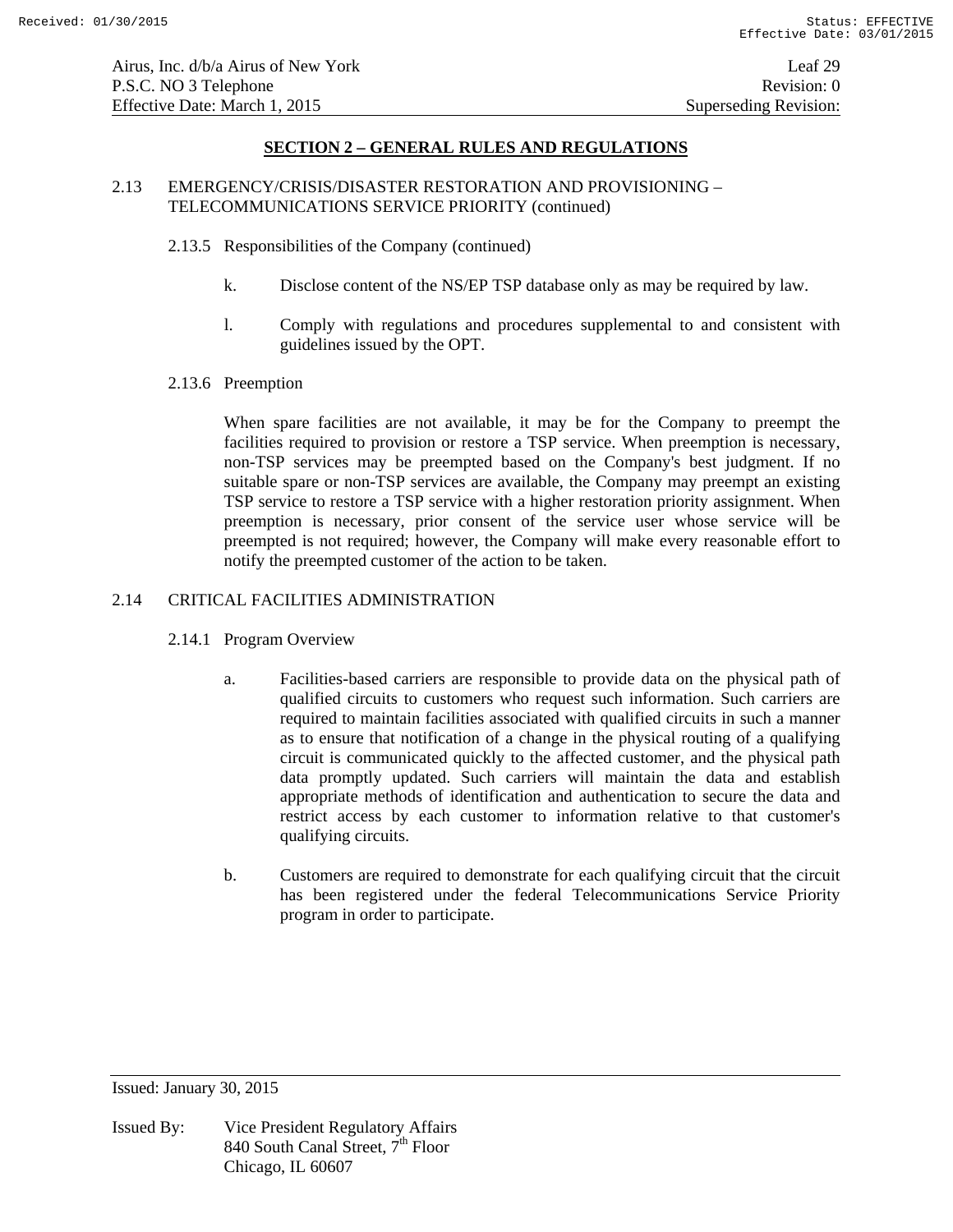# 2.14 CRITICAL FACILITIES ADMINISTRATION (continued)

2.14.2 Customer Obligations

Customers participating under the Critical Facilities Administration program will be required to:

- a. Identify critical facilities by enrolling circuits in the federal Telecommunications Service Priority program, and demonstrating the sponsorship of a federal agency supporting the designation of those circuits as qualifying under the federal Telecommunications Service Priority program. Such circuits will be referred to as "qualifying circuits."
- b. Subscribe to the Critical Facilities Administration service offered by their carrier, and identify which qualifying circuits it wishes to enroll in the service. Such circuits will be referred to as "subscribed circuits."
- 2.14.3 Carrier Obligations

Facilities-based carriers will be obligated to identify the physical path of each subscribed circuit as follows:

- a. Physical path information will be provided by reference to the latitude and longitude coordinates of suitable points along the circuit's path (e.g., cable entrances to buildings, manholes, riser poles, crossboxes, carrier equipment cabinets, and other circuit access points in the outside plant of the carrier) so as to allow the customer to ascertain with a reasonable degree of accuracy the actual physical path of each subscribed circuit.
- b. Physical path information for newly provisioned subscribed circuits is to be available to the customer within 5 business days after the circuit has been installed, and within 15 business days for existing, in-place subscribed circuits.
- c. Any planned moves, changes, or rearrangements that affect the physical path of a subscribed circuit are to be communicated at least 24 hours in advance to the customer, and information related to a move, change, or rearrangement that was as a result of unplanned activity is to be provided within 24 hours of the change.
- d. Updated information regarding the revised physical path of subscribed circuits would be available to the customer within 5 business days for planned actions, and within 15 business days for unplanned activities.

Issued: January 30, 2015

Issued By: Vice President Regulatory Affairs 840 South Canal Street,  $7^{\text{th}}$  Floor Chicago, IL 60607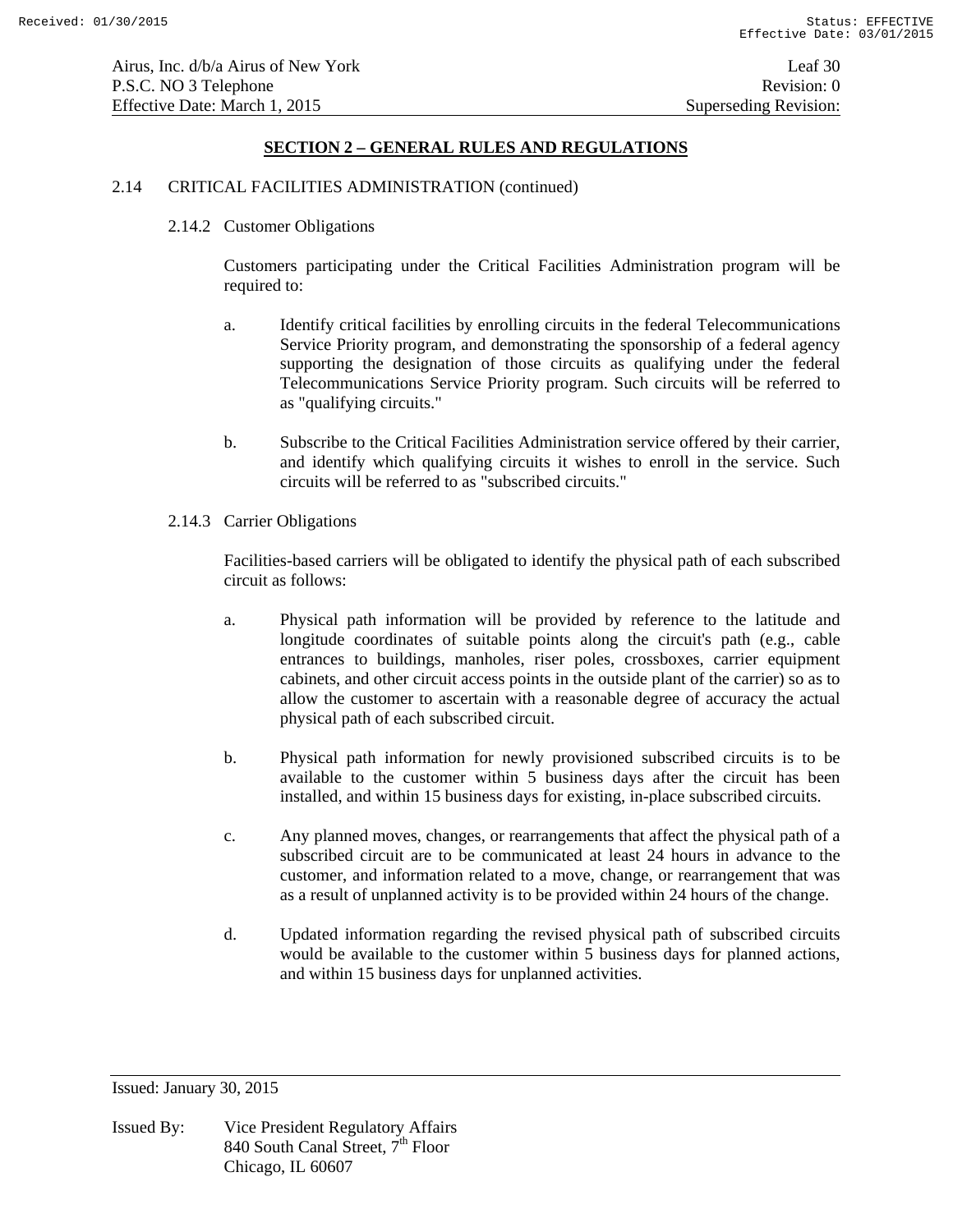### 2.14 CRITICAL FACILITIES ADMINISTRATION (continued)

- 2.14.3 Carrier Obligations (continued)
	- e. Provision of the service would be suspended altogether in the instance of a major telephone outage. Once restored to service, current physical path information for a subscribed circuit would be developed and made available to the customer within ninety days of the restoration of service.
	- f. The carrier must establish a secure database or other means that would allow the customer to obtain information of the physical path for only its subscribed circuits, subject to appropriate authentication and authorization. Where practicable, the information should be made available on a 24 hour by seven day basis.

### 2.14.4 Rates

Rates for CFA are based upon the time required to collect the circuit path data. The company will give the customer a good faith estimate of the time period needed to perform the requested service. The customer will be billed those charges, along with the tariff charges established by any connecting carrier for the service.

The Company will provide an estimate and pass along charges to the Customer based on rates supplied by the underlying carrier.

Issued: January 30, 2015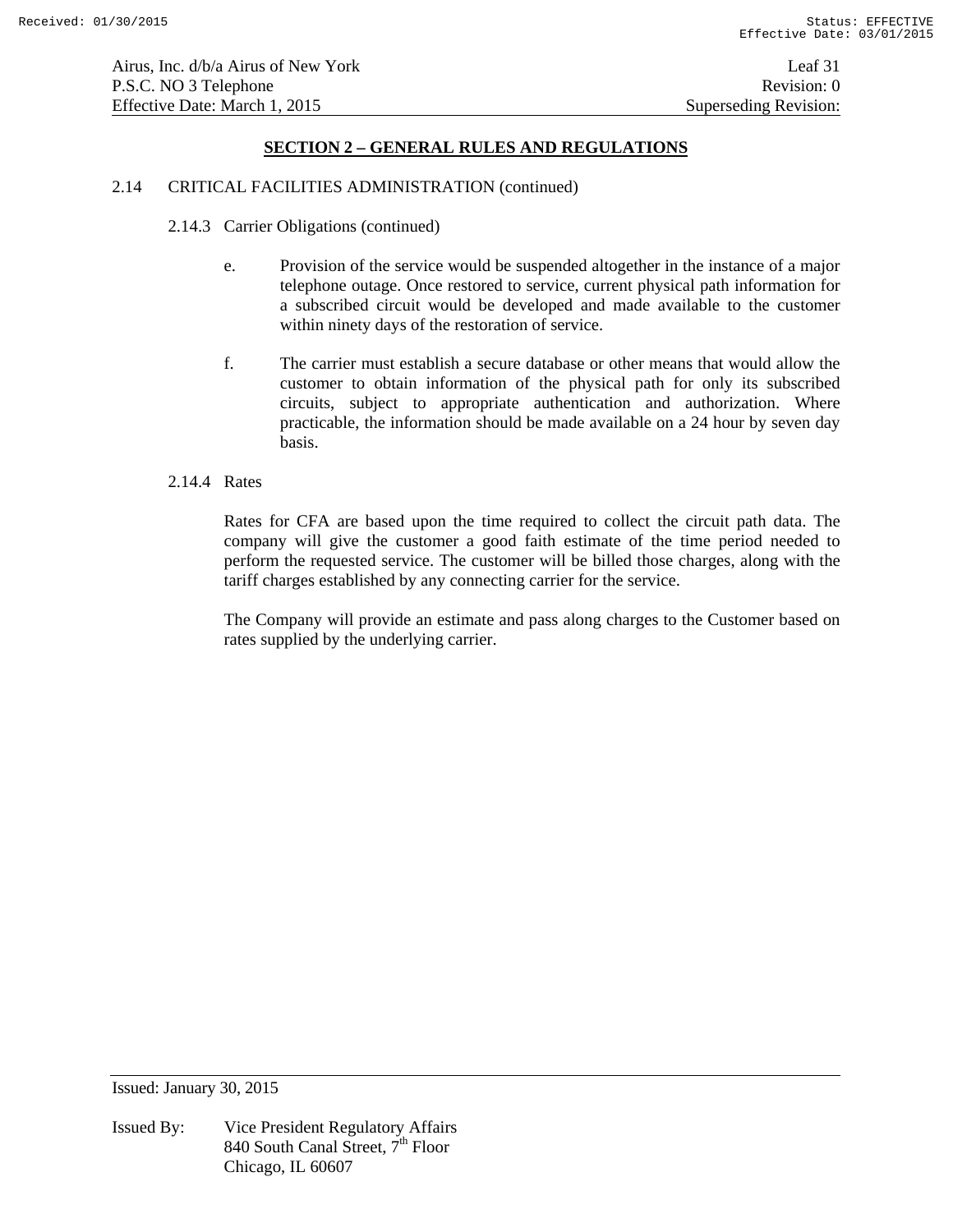## ATTACHMENT A. - TELEPHONE SURCHARGES

### 2.15 Gross Revenue, Gross Income, and Gross Earnings Surcharges

In addition to all recurring, non-recurring, minimum usage, or special charges, Customer shall pay each of the following surcharges designed to recover gross revenue, gross income, and gross earning taxes imposed on the Company:

(i) State Gross Revenue Tax Surcharge rates, imposed on all charges for recurring, nonrecurring, minimum, usage, or special charges for intrastate service as follows:

### Gross Revenue Tax Surcharges

| Period      | Services Provided | IntraLATA Toll      | All Other |
|-------------|-------------------|---------------------|-----------|
|             | For Resale*       | <b>RCP</b> Services | Services  |
| $7/1/2001+$ | 0.3764%           | 2.8273%             | 2.9405%   |

(ii) The MTA surcharge is imposed on all charges for services consumed within the Metropolitan Commuter Transportation District.

#### MTA Tax Surcharges

| Period     | Services Provided | IntraLATA Toll      | All Other |
|------------|-------------------|---------------------|-----------|
|            | For Resale*       | <b>RCP</b> Services | Services  |
| $10/1/98+$ | 0.1277\%          | 0.6890\%            | 0.73%     |

The surcharges noted above shall be added to all charges for services (except for late payment charges and returned check charges), and together with all such charges, shall be subject to all sales, use, and excise taxes.

Issued: January 30, 2015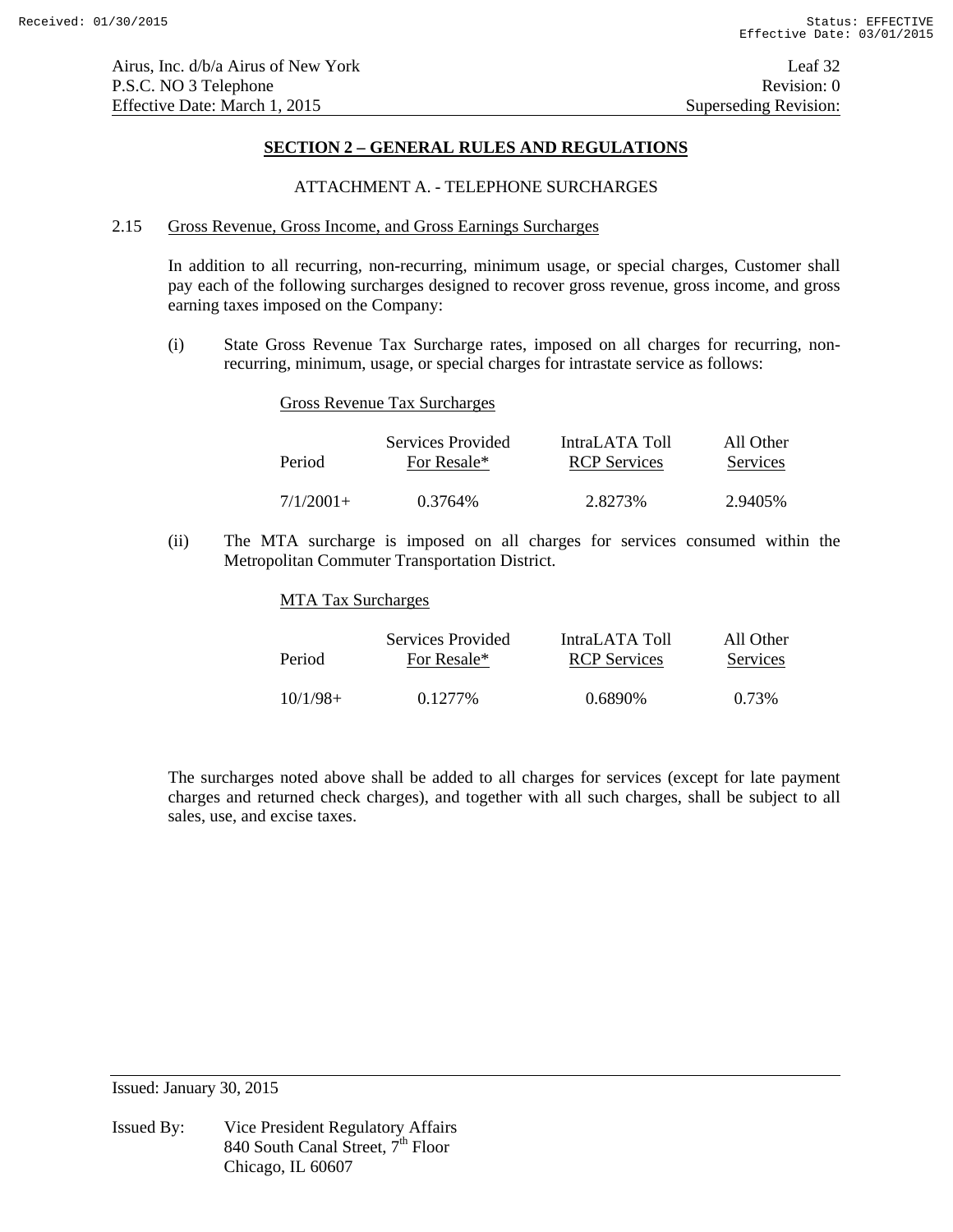# **SECTION 3 - CONNECTION CHARGES**

## 3.1 CONNECTION CHARGE

## 3.1.1 General

 The Connection Charge is a nonrecurring charge which applies to the following: (a) the installation of a new service; (b) the transfer of an existing service to a different location; (c) a change from one class of service to another at the same or a different location; or (d) restoral of service after suspension or termination for nonpayment. Connection Charges are listed with each service to which they apply.

- 3.1.2 Exceptions to the Charge
	- A. No charge applies for a change to a service for which a lower monthly rate applies, made within 90 days after any general rate increase, if a lower grade of service is offered in the customer's exchange.
	- B. The Company may from time to time waive or reduce the charge as part of a promotion.

# 3.2 RESTORAL CHARGE

 A restoral charge applies each time a service is reconnected after suspension or termination for nonpayment but before cancellation of the service.

|              | <b>Business</b> |
|--------------|-----------------|
| Minimum:     | N/A             |
| Maximum:     | \$86.90         |
| Current rate | \$84.00         |

Issued: January 30, 2015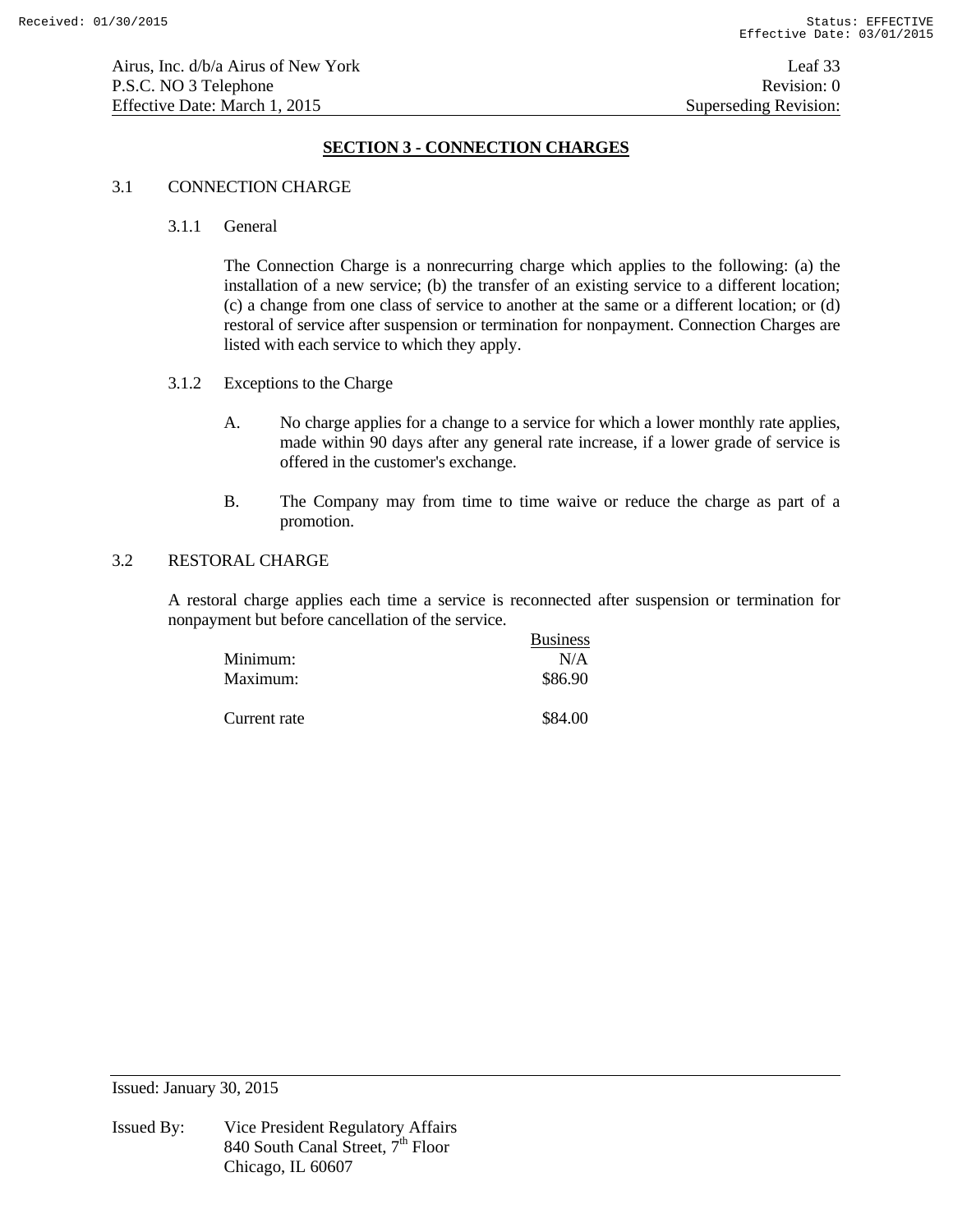# **SECTION 3 - CONNECTION CHARGES**

## 3.3 MOVES, ADDS AND CHANGES

 The Company alone may make changes in the location of its lines and equipment. When it is found that a move or change of such lines or equipment has been made by others, the Connection Charge for the underlying service will apply as if the work had been done by the Company.

 The customer will be assessed a charge for any move, add or change of a Company service and is charged in addition to any other monthly or installation charge which is associated with the service the customer orders. Move, Add and Change are defined as follows:

- Move: The disconnection of existing equipment at one location and reconnection of the same equipment at a new location in the same building or in a different building on the same premises.
- Add: The addition of a vertical service to existing equipment and/or service at one location.
- Change: Change including rearrangement or reclassification of existing service at the same location.

| Business Charge per Order | Move    | Add     | Change  |
|---------------------------|---------|---------|---------|
| Minimum:                  | SN/A    | SN/A    | SN/A    |
| Maximum:                  | \$61.60 | \$61.60 | \$61.60 |
| Current rate:             | \$27.50 | \$27.50 | \$27.50 |

Issued: January 30, 2015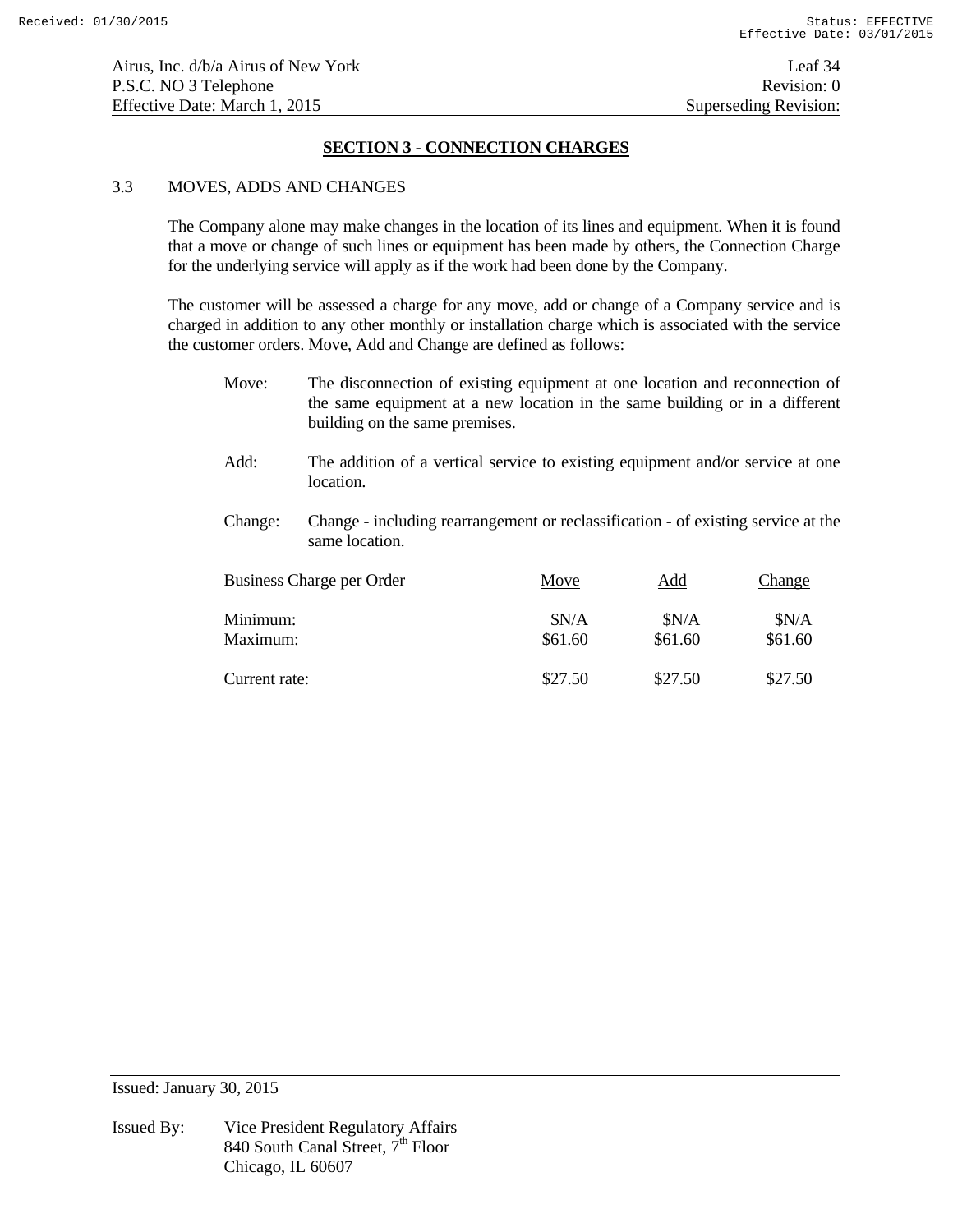# **SECTION 3 - CONNECTION CHARGES**

## 3.4 PRIMARY INTEREXCHANGE CARRIER CHANGE CHARGE

 Customers may be presubscribed to the carrier of their choice for both interLATA and intraLATA service. The customer will incur a charge each time there is a change in the long distance carrier associated with the customer's intraLATA or interLATA service after the initial installation of service.

| Minimum | Maximum |
|---------|---------|
| N/A     | \$5.00  |

Current Rate \$5.00

Issued: January 30, 2015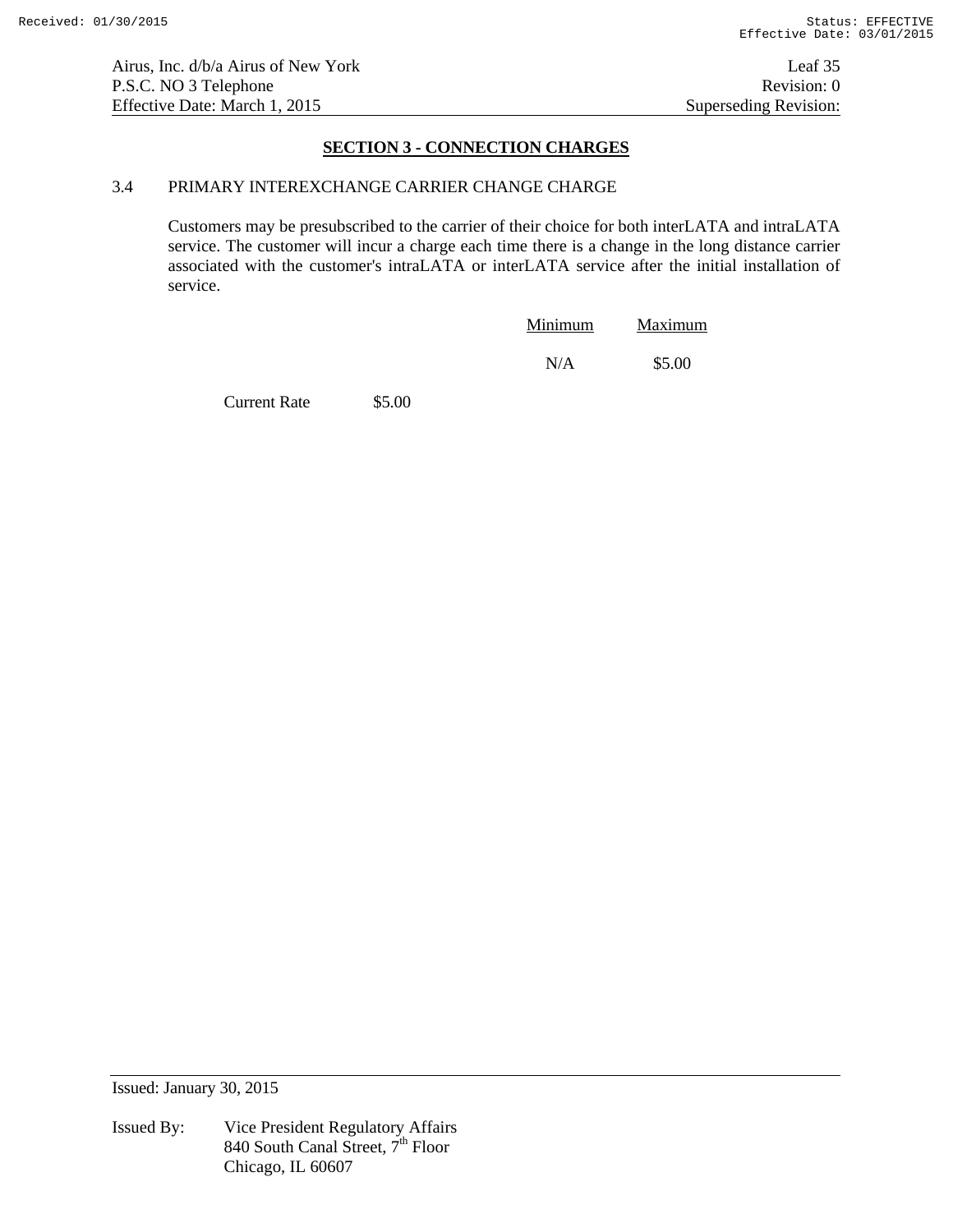# **SECTION 4 - INTRALATA TOLL PRESUBSCRIPTION**

#### 4.1 GENERAL

#### 4.1.1 Description

IntraLATA toll pre-subscription is a procedure whereby an end user may select and designate an IntraLATA Toll Provider ("ITP") to access IntraLATA toll calls without dialing an access code. The end user may designate an ITP for IntraLATA toll, a different carrier for InterLATA toll, or the same carrier for both. This ITP is referred to as the end user preferred IntraLATA toll provider.

Each carrier will have one (1) or more access codes assigned to it for various types of service. When an end user selects a carrier as its preferred IntraLATA toll provider, only one (1) access code of that carrier may be incorporated into the switching system of the Company permitting access to that carrier by the end user without dialing an access code. Should the same end user wish to use other services of the same carrier, it will be necessary for the end user to dial the necessary access code(s) to reach that carrier's other service(s).

An ITP must use Feature Group D ("FGD") Switched Access Service to qualify as an IntraLATA toll provider. All ITPs must submit a Letter of Intent ("LOI") to the Company at least twenty (20) days prior to the IntraLATA toll-presubscriptionconversion date or, if later, forty-five (45) days prior to the date on which the carrier proposed to begin participating in IntraLATA toll presubscription.

Issued: January 30, 2015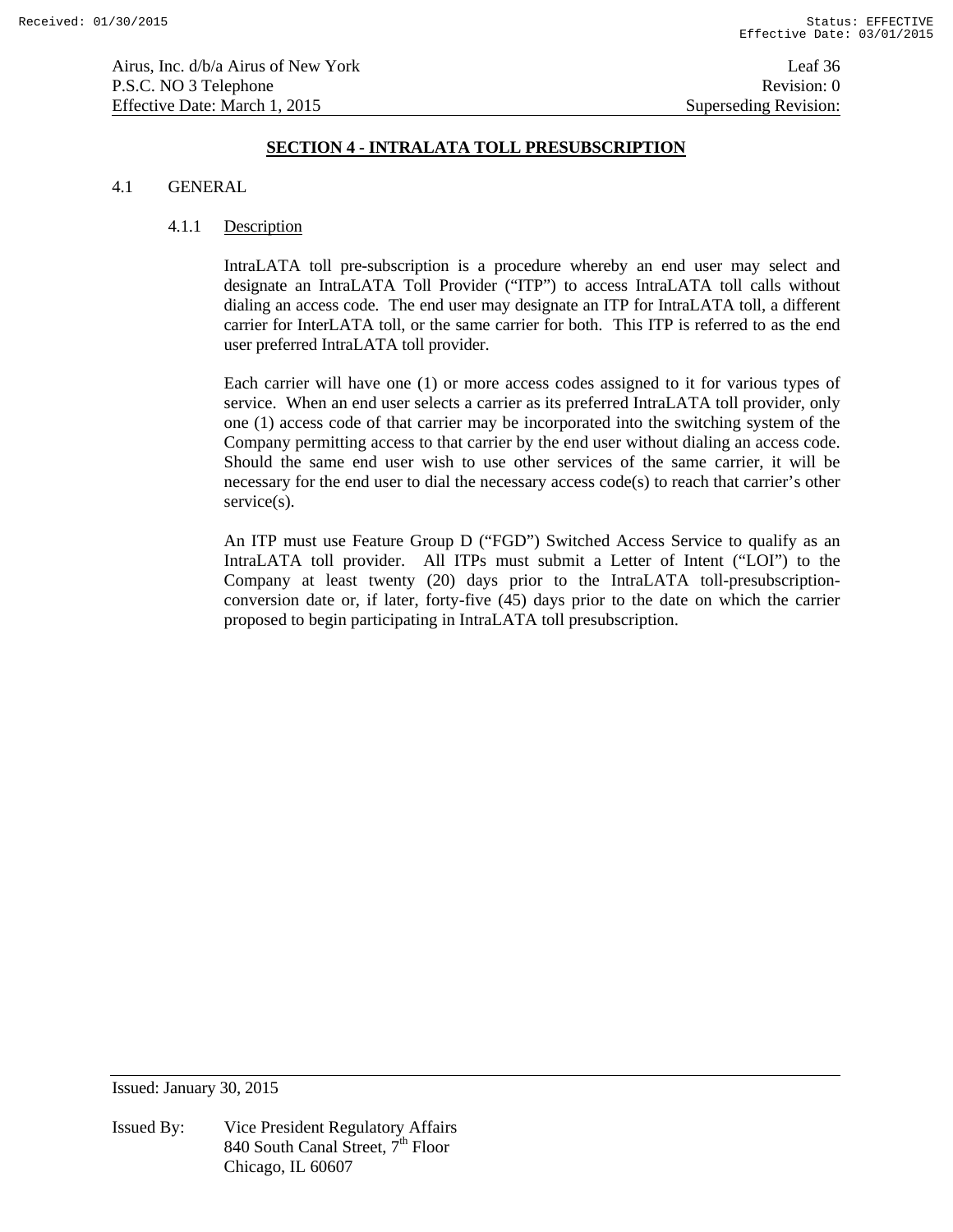Airus, Inc. d/b/a Airus of New York Leaf 37 P.S.C. NO 3 Telephone Revision: 0 Effective Date: March 1, 2015 Superseding Revision:

# **SECTION 4 - INTRALATA TOLL PRESUBSCRIPTION**

#### 4.2. Pre-subscription Charge Application

4.2.1 Initial Free Pre-subscription Choice for New Users

New end users (including existing customers who order an additional line) who subscribe to service will be asked to select a primary ITP when they place an order for Company Exchange Service. If a customer cannot decide upon an IntraLATA toll carrier at the time, the customer will have thirty (30) days following completion of the service request to make an IntraLATA PIC choice without charge. In the interim, the customer will be assigned a "No-PIC" and will have to dial an access code to make IntraLATA toll calls. The free selection period available to new end users is the period within thirty (30) days of installation of the new service.

Initial free selections available to new end user are:

- 1. Designating an ITP as the end user's primary carrier, thereby requiring no access code to access that ITP's service. Other carriers are accessed by dialing 101- XXXX or other required codes.
- 2. Choosing no carrier as a primary carrier, thus requiring 101-XXXX code dialing to access all ITPs. This choice can be made by directly contacting the Company.

Issued: January 30, 2015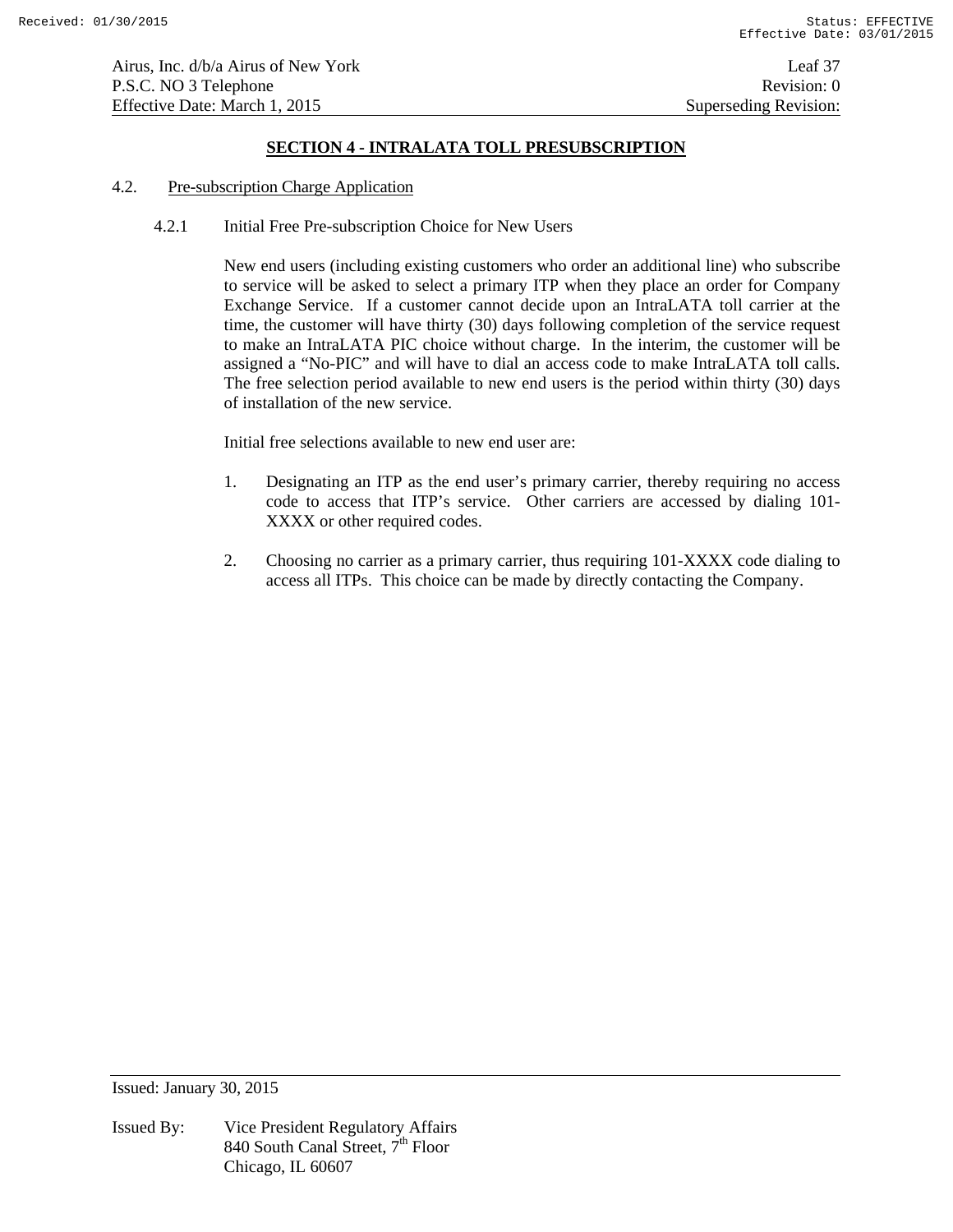# **SECTION 4 - INTRALATA TOLL PRESUBSCRIPTION**

- 4.2 Pre-subscription Charge Application (Cont'd)
	- 4.2.2 Cancellation of IntraLATA Toll Presubscription by an ITP

If an ITP elects to discontinue Feature Group D service after implementation of the IntraLATA toll pre-subscription option, the ITP is obligated to contact, in writing, all end users who have selected the canceling ITP as their preferred IntraLATA toll provider. The ITP must inform the end users that it is canceling its Feature Group D service, request that the end user select a new ITP and state that the canceling ITP will pay the PIC change charge. The ITP must provide written notification to the Company that this activity has taken place.

Issued: January 30, 2015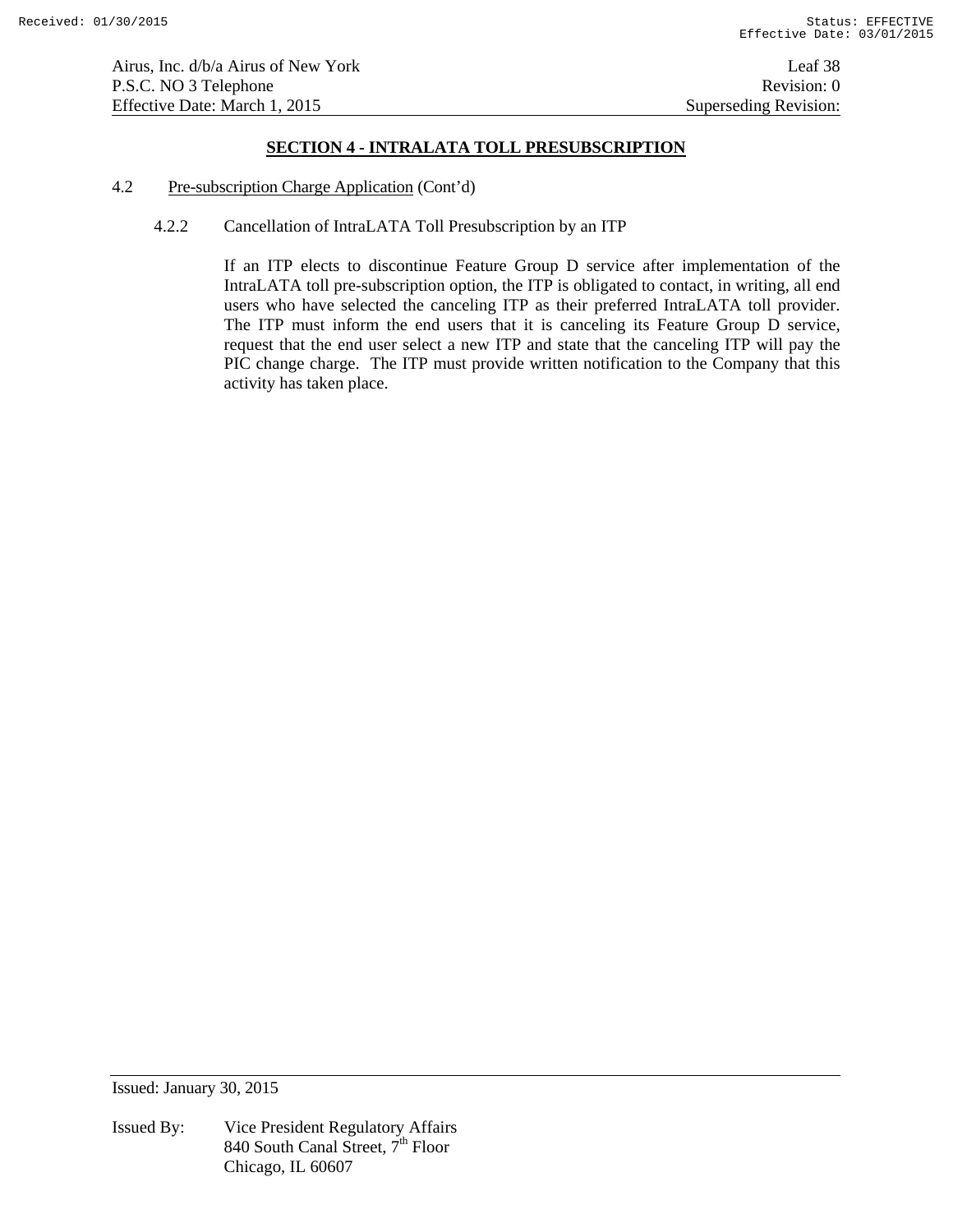# **SECTION 4 - INTRALATA TOLL PRESUBSCRIPTION**

- 4.3 End User/Pay Telephone Service Provider Charge Discrepancy ("Anti-Slamming Measure")
	- 4.3.1 When a discrepancy is determined regarding an end user's designation of a preferred IntraLATA toll carrier, the following applies depending upon the situation described:

A signed letter of authorization takes precedence over any order other than subsequent, direct customer contact with the Company.

When two (2) or more orders are received for an end user line generated by telemarketing, the date field on the mechanized record used to transmit PIC change information will be used as the PIC authorization date. The order with the latest application date determines customer choice.

4.3.2 Verification of Orders for Telemarketing

No ITP shall submit to the Company a PIC change order generated by outbound telemarketing unless and until the order has first been conformed in accordance with the following procedures:

Issued: January 30, 2015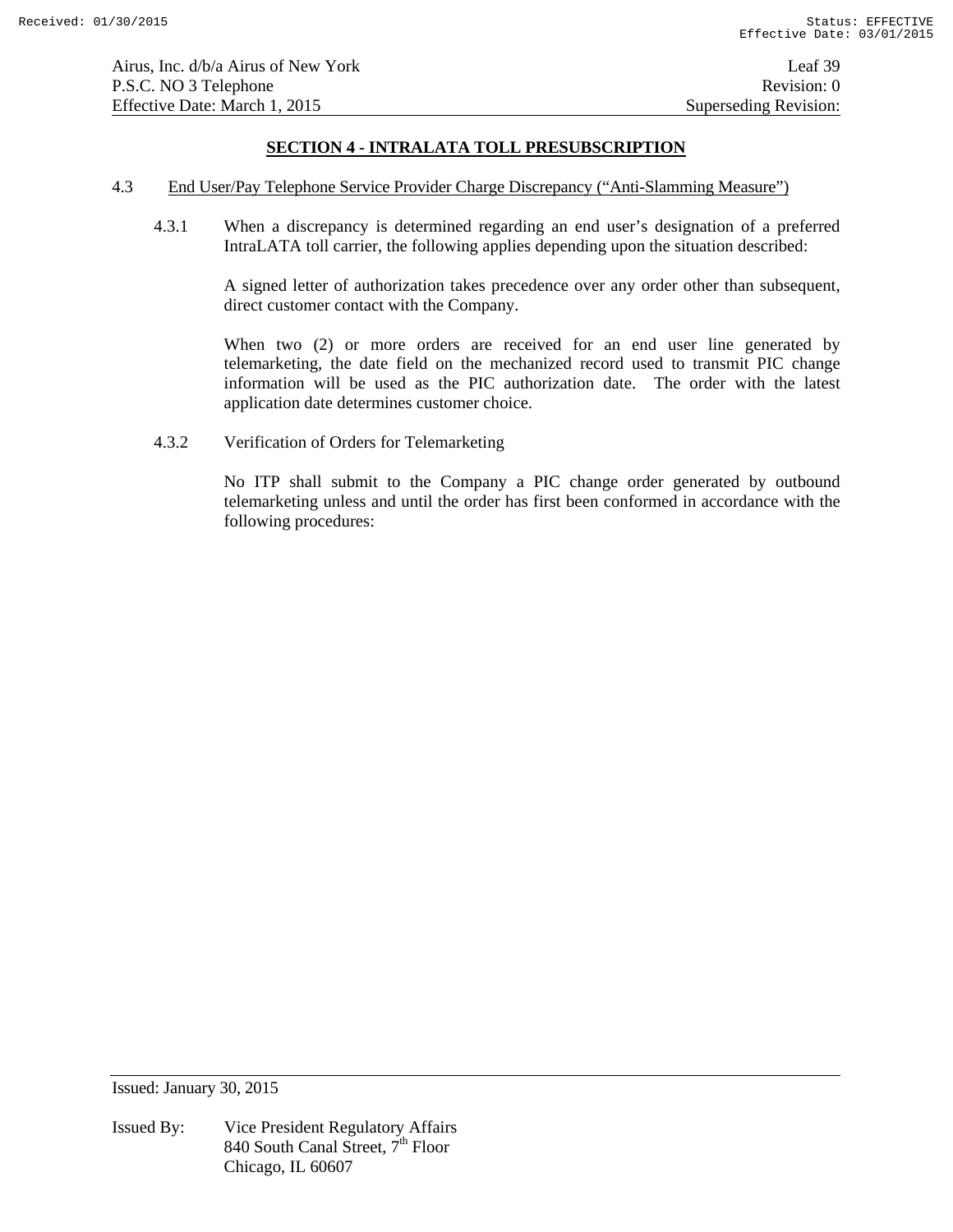# **SECTION 4 - INTRALATA TOLL PRESUBSCRIPTION**

- 4.3 End User/Pay Telephone Service Provider Charge Discrepancy ("Anti-Slamming Measure") (Cont'd)
	- 4.3.2.1 The ITP has obtained the customer's written authorization to submit the order that explains what occurs when a PIC is changed and confirms:
		- 4.3.2.1.A The customer's billing name and address and each telephone number to be covered by the PIC change order;
		- 4.3.2.1.B The decision to change the PIC to the ITP; and
		- 4.3.2.1.C The customer's understanding of the PIC change fee; or
	- 4.3.2.2 The ITP has obtained the customer's electronic authorization, placed from the telephone number(s) on which the PIC is to be changed, to submit the order that confirms the information described in 4.3.2.1 preceding to confirm the authorization; or
	- 4.3.2.3 An appropriately qualified and independent third party operating in a location physically separate from the outbound telemarketing representative has obtained the customer's oral authorization to submit the PIC change order that confirms and includes appropriate verification date (e.g., the customer's date of birth or social security number).

Issued: January 30, 2015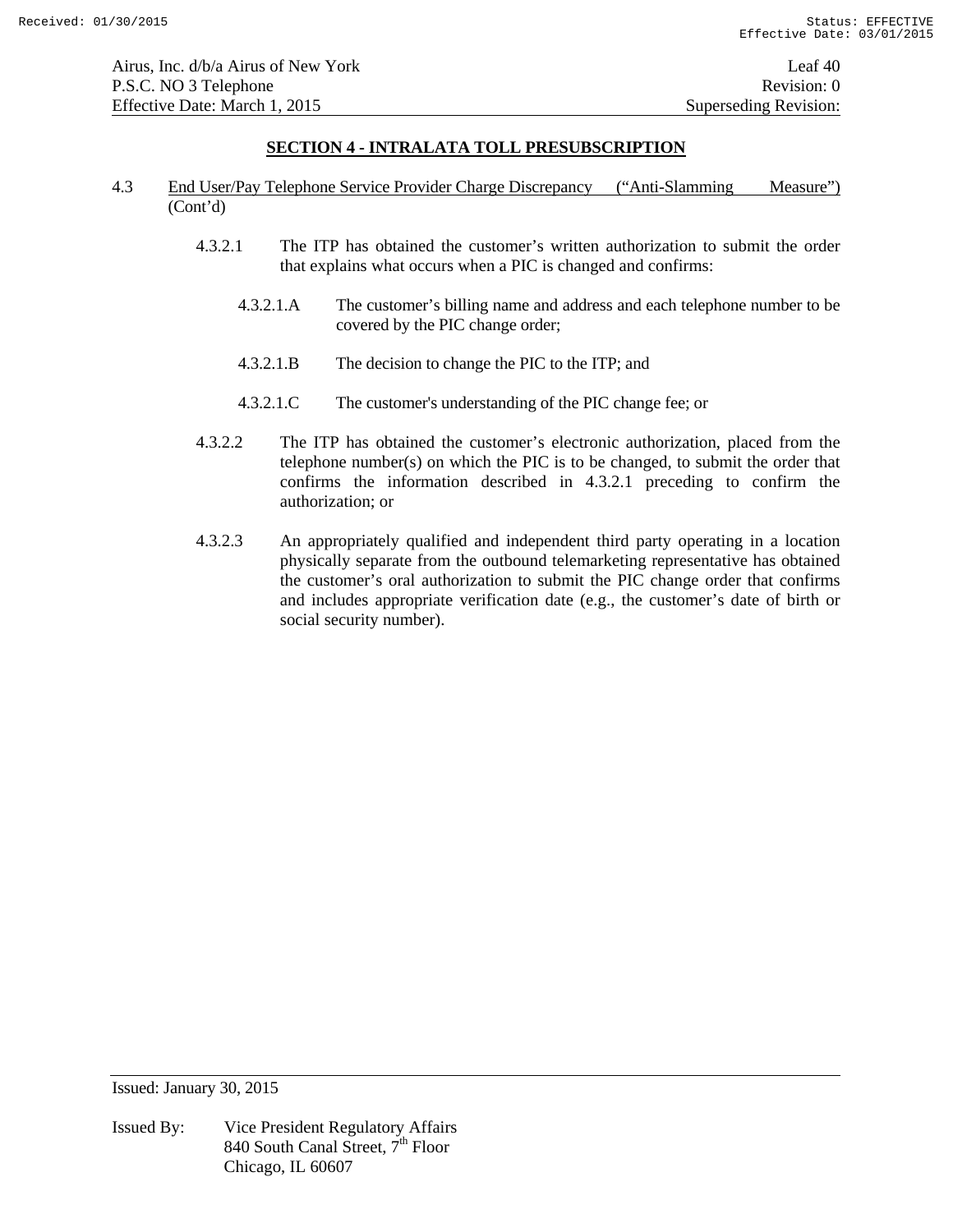Airus, Inc. d/b/a Airus of New York Leaf 41 P.S.C. NO 3 Telephone Revision: 0 Effective Date: March 1, 2015 Superseding Revision:

# **SECTION 4 - INTRALATA TOLL PRESUBSCRIPTION**

- 4.3 End User/Pay Telephone Service Provider Charge Discrepancy ("Anti-Slamming Measure") (Cont'd)
	- 4.3.3 The Company will follow the Federal Communications Commission's and the Commission's regulations regarding slamming. The Company will not impose a penalty or charge for unauthorized IntraLATA toll provider changes.
	- 4.3.4 The customer owns the exclusive right to select the PIC of their choice, and may choose to migrate from one carrier to another at any time. There is no reason a carrier may refuse to release a customer who has stated their intent to select a different carrier.

Issued: January 30, 2015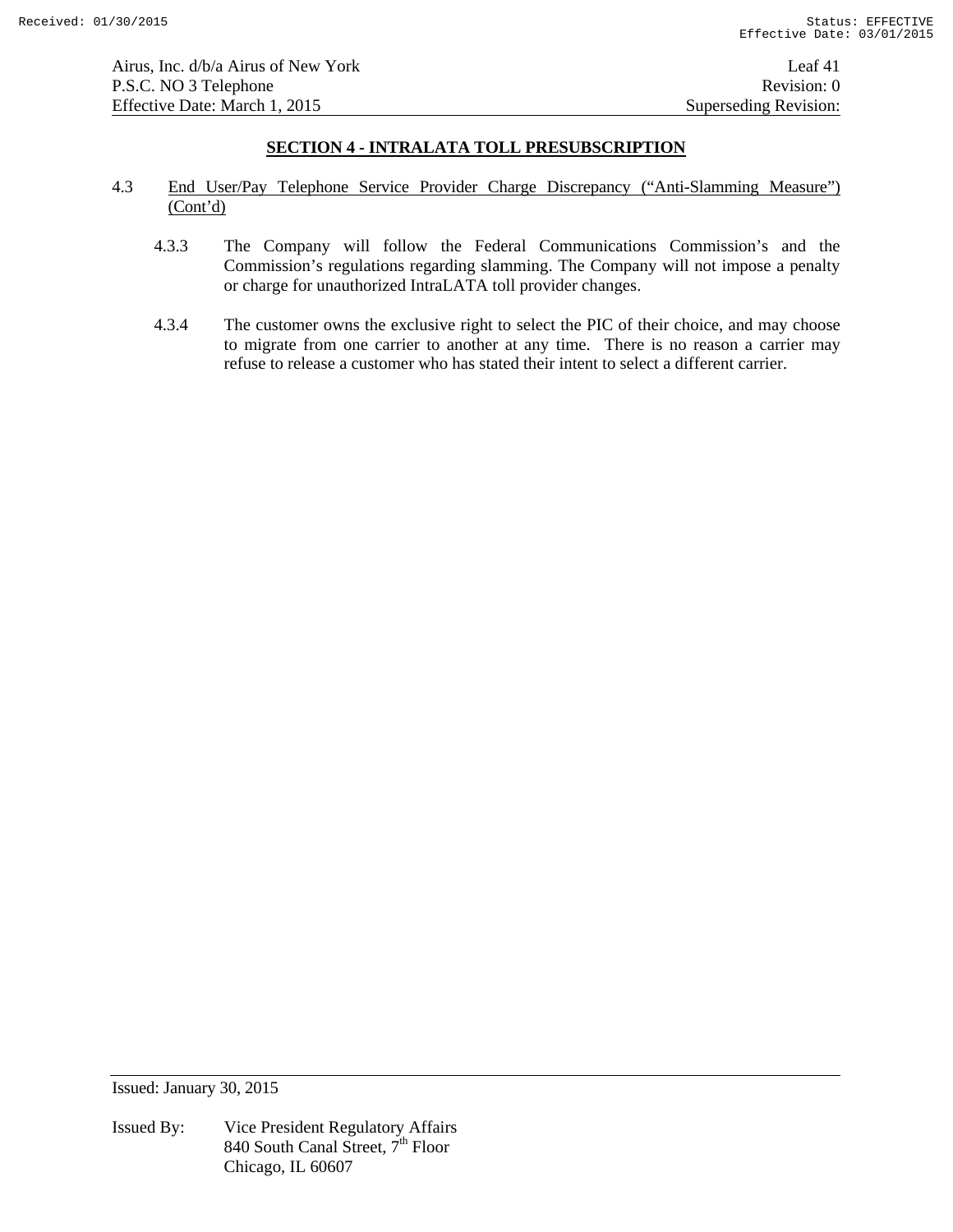Airus, Inc. d/b/a Airus of New York Leaf 42 P.S.C. NO 3 Telephone Revision: 0<br>Effective Date: March 1, 2015 Superseding Revision: 0 Effective Date: March 1, 2015

# **SECTION 5 – SUPPLEMENTAL SERVICES**

# 5.1 RESERVED FOR FUTURE USE

Issued: January 30, 2015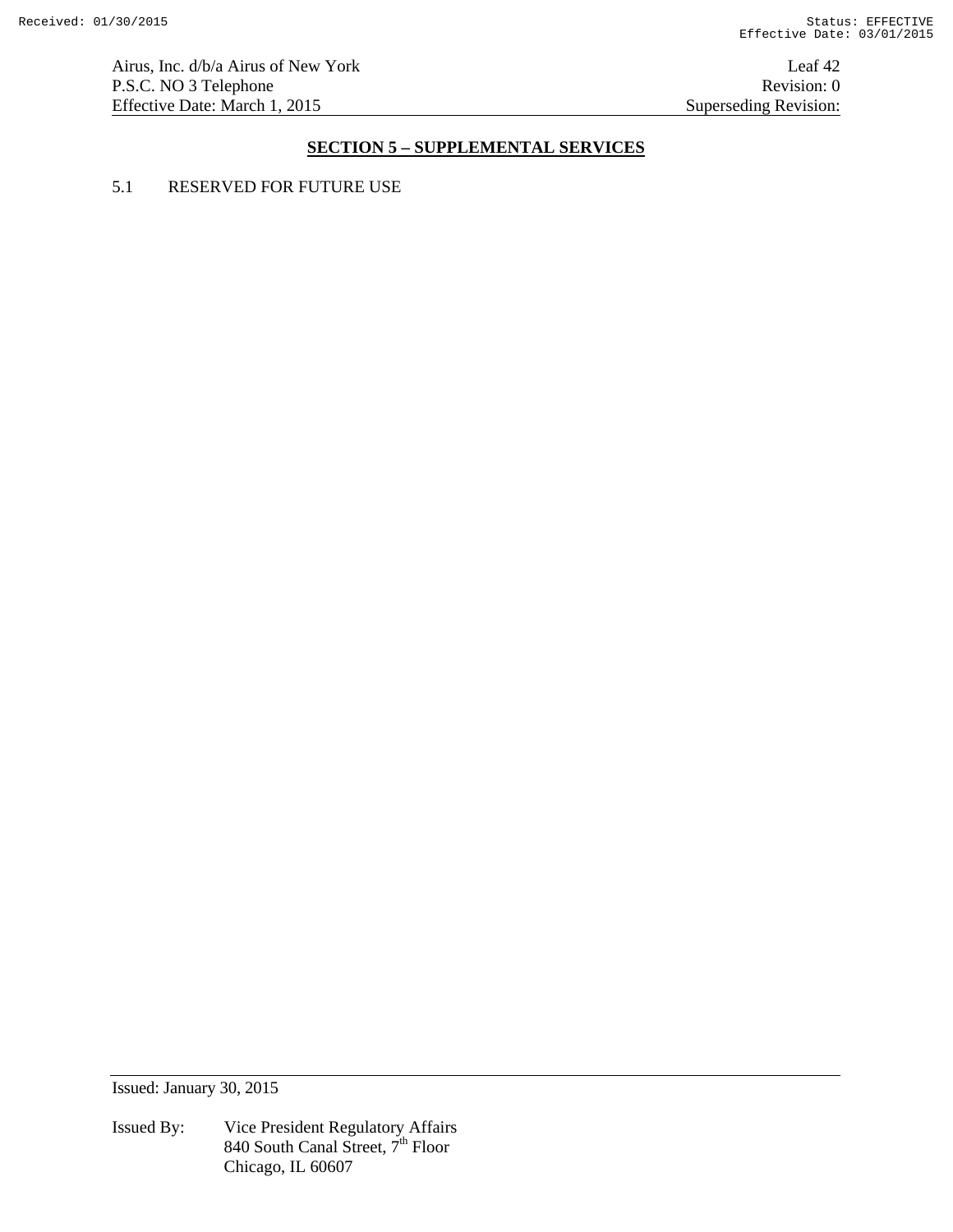## **SECTION 5 – SUPPLEMENTAL SERVICES**

#### 5.2 SERVICE AND PROMOTIONAL TRIALS

#### 5.2.1 General

 The Company may establish temporary promotional programs wherein it may waive or reduce nonrecurring or recurring charges, to introduce a present or potential customer to a service not previously subscribed to by the customer.

#### 5.2.2 Regulations

- A. Appropriate notification of the Trial will be made to all eligible customers and to the Commission. Appropriate notification may include direct mail, bill inserts, broadcast or print media, direct contact or other comparable means of notification.
- B. During a Service Trial, the service(s) is provided automatically to all eligible customers, except those customers who choose not to participate. Customers will be offered the opportunity to decline the trial service both in advance and during the trial. A customer can request that the designated service be removed at any time during the trial and not be billed a recurring charge for the period that the feature was in place. At the end of the trial, customers that do not contact the Company to indicate they wish to retain the service will be disconnected from the service at no charge.
- C. During a Promotional Trial, the service is provided to all eligible customers who ask to participate. Customers will be notified in advance of the opportunity to receive the service in the trial for free. A customer can request that the service be removed at any time during the trial and not be billed a recurring charge for the period that the service was in place. At the end of the trial, customers that do not contact the Company will be disconnected from the service.
- D. Customers can subscribe to any service listed as part of a Promotional Trial and not be billed the normal Connection Charge. The offering of this trial period option is limited in that a service may be tried only once per customer, per premises.
- E. The Company retains the right to limit the size and scope of a Promotional Trial.

Issued: January 30, 2015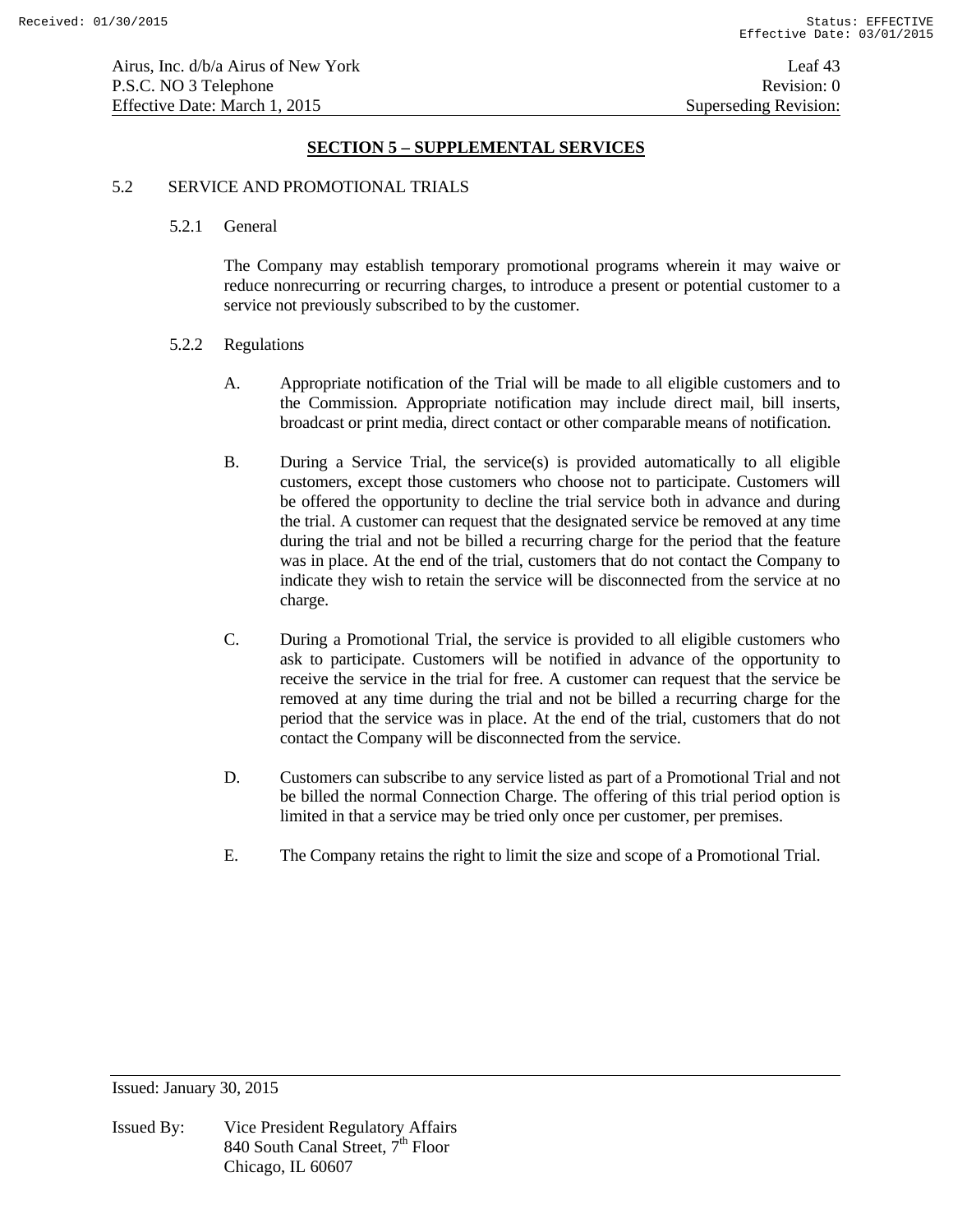Airus, Inc. d/b/a Airus of New York Leaf 44 P.S.C. NO 3 Telephone Revision: 0 Effective Date: March 1, 2015 Superseding Revision:

# **SECTION 5 – SUPPLEMENTAL SERVICES**

#### 5.3 Directory Assistance

#### 5.3.1 General

 Directory Assistance (DA) is defined as furnishing aid in obtaining telephone numbers. The Directory Assistance operator will not transfer, forward or redial a customer's call to any other location for any purpose other than the provision of DA service. The service is furnished subject to the condition that there will be no abuse or fraudulent use of the service. Abuse or fraudulent use of the service includes the obtaining, or attempting to obtain, or assisting another to obtain or to attempt to obtain Directory Assistance service, by rearranging, tampering with, or making connection with any facilities of the Company, or by any trick, scheme, false representation, or false credit device, or by or through any other fraudulent means or device whatsoever, with attempt to avoid payment, in whole or in part, of the regular charge for such service. In addition to any other action authorized by this Tariff, the Company may, in such cases of abuse or fraudulent use, assess appropriate Directory Assistance charges on the Customer's regular telephone account.

# 5.3.2 Directory Assistance Call Allowance

 Business customers are allowed one directly dialed Local Directory Assistance call per month at no charge for each central office line or trunk.

#### 5.3.3 Rates

| Per Call Charge         | Minimum<br>SN/A | Maximum<br>\$3.00 |
|-------------------------|-----------------|-------------------|
| Current rate (per call) | \$1.50          |                   |

Issued: January 30, 2015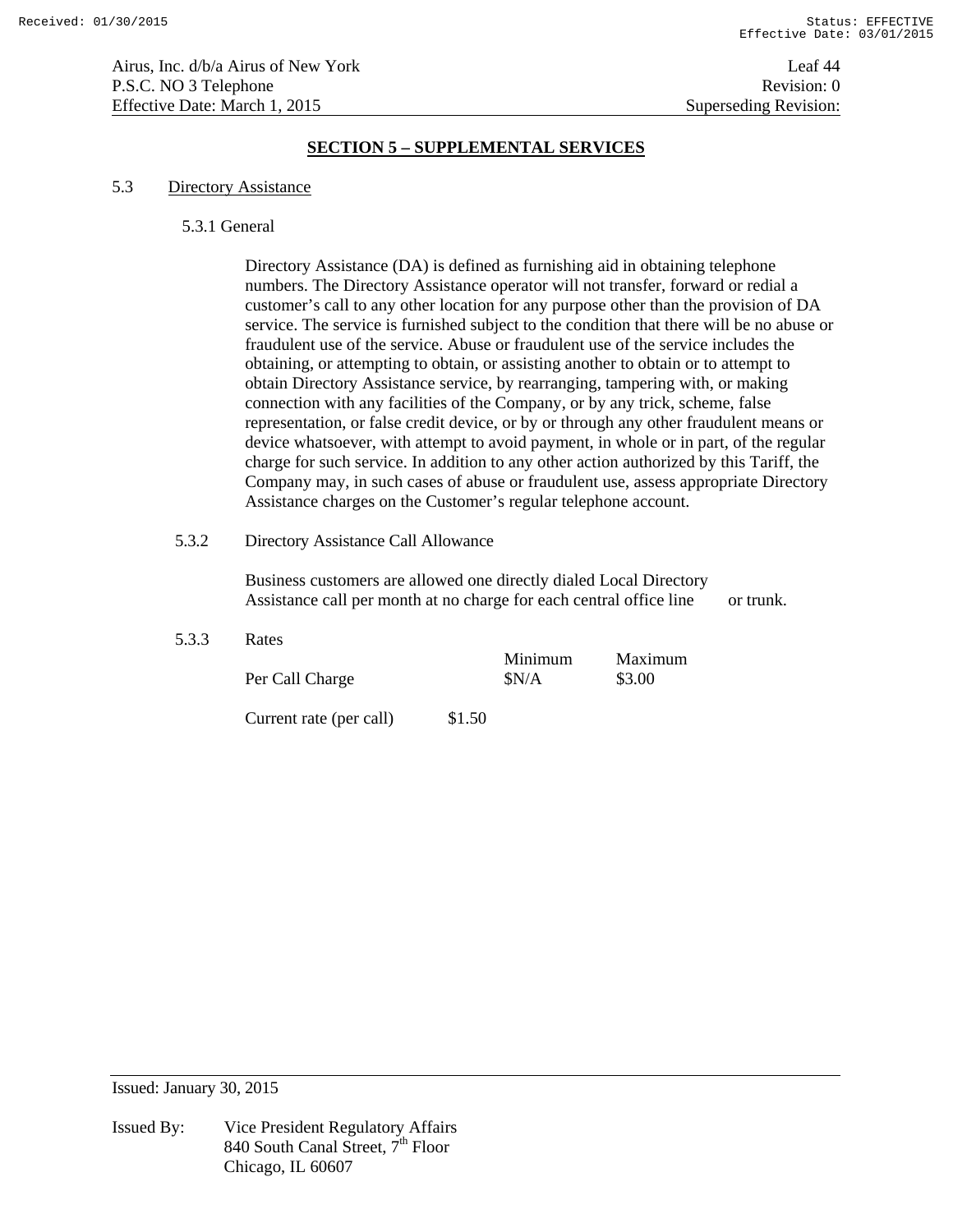(C) (C)

# **SECTION 5 – SUPPLEMENTAL SERVICES**

#### 5.4 Blocking Service

#### 5.4.1 General

 Blocking service is a feature that permits customers to restrict access from their telephone line to various discretionary services. The following blocking options are available to business customers:

 976 Blocking - allows the customer to block all calls beginning with the 976 prefix (i.e. 976-XXX-XXXX) from being placed.

 Third Number Billed and Collect Call Restriction - provides the customer with a method of denying all third number billed and collect calls to a specific telephone number provided the transmitting operator checks their validation data base.

Toll Restriction  $(1+$  and  $0+$  Blocking) - provides the customer with local dialing capabilities but blocks any customer-dialed call that has a long distance charge associated with it.

Toll Restriction will not block the following types of calls:  $911$  (Emergency),  $1 + 800$ (Toll Free), and operator assisted toll calls.

 Toll Restriction Plus - provides customers with Toll Restriction, as described above, and blocking of 411 calls.

Issued: August 15, 2018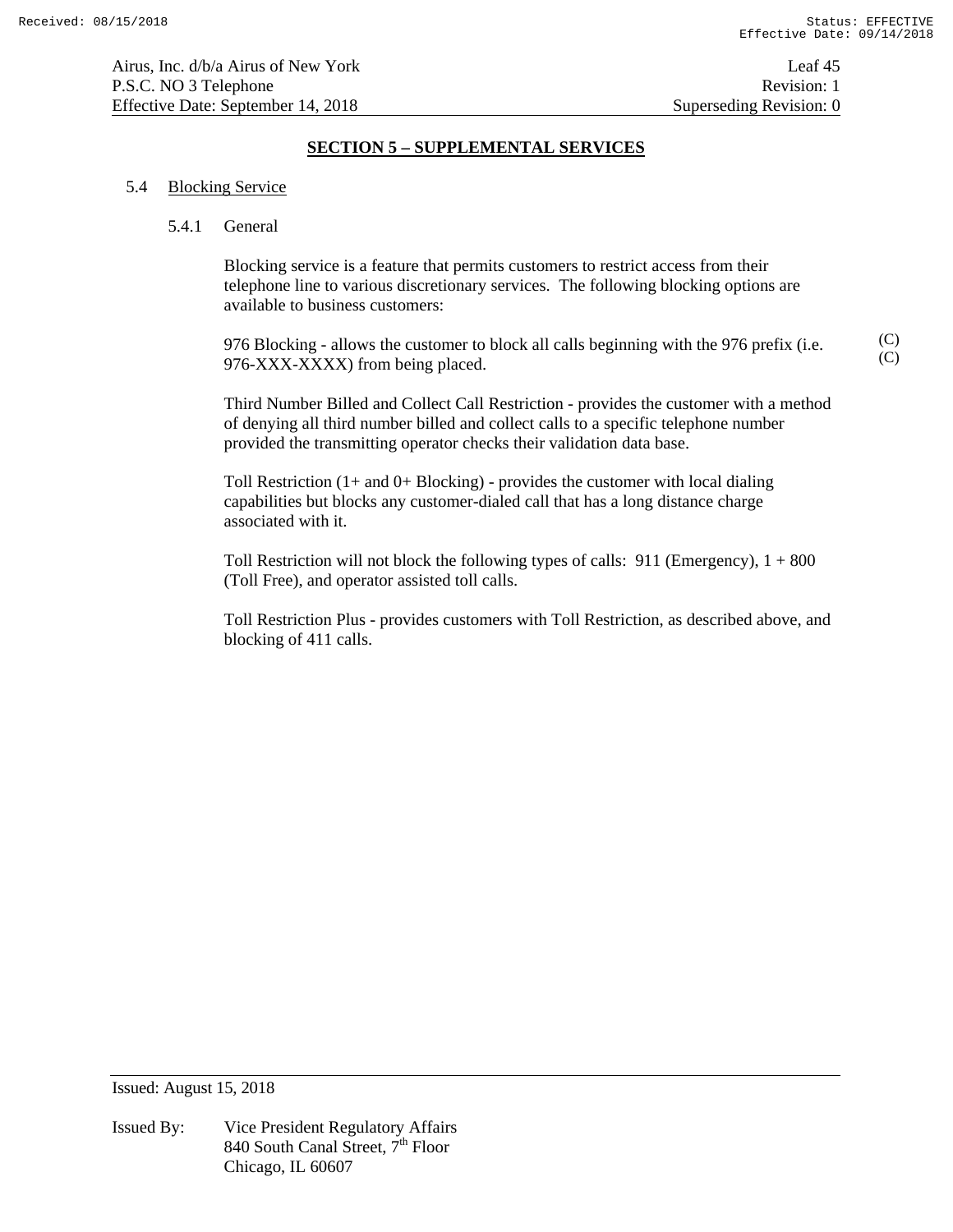# **SECTION 5 – SUPPLEMENTAL SERVICES**

5.4 Blocking Service (Cont'd)

5.4.1 General (Cont'd)

 Direct Inward Dialing Blocking (Third Party and Collect Call) - provides business customers who subscribe to DID service to have Third Party and Collect Call Blocking on the number ranges provided by the Company.

# 5.4.2 Regulations

- 5.4.2.1 The Company will not be liable for any charge incurred when any long distance carrier or alternative operator service provider accepts third number billed or collect calls.
- 5.4.2.2 Blocking Service is available where equipment and facilities permit.

Issued: January 30, 2015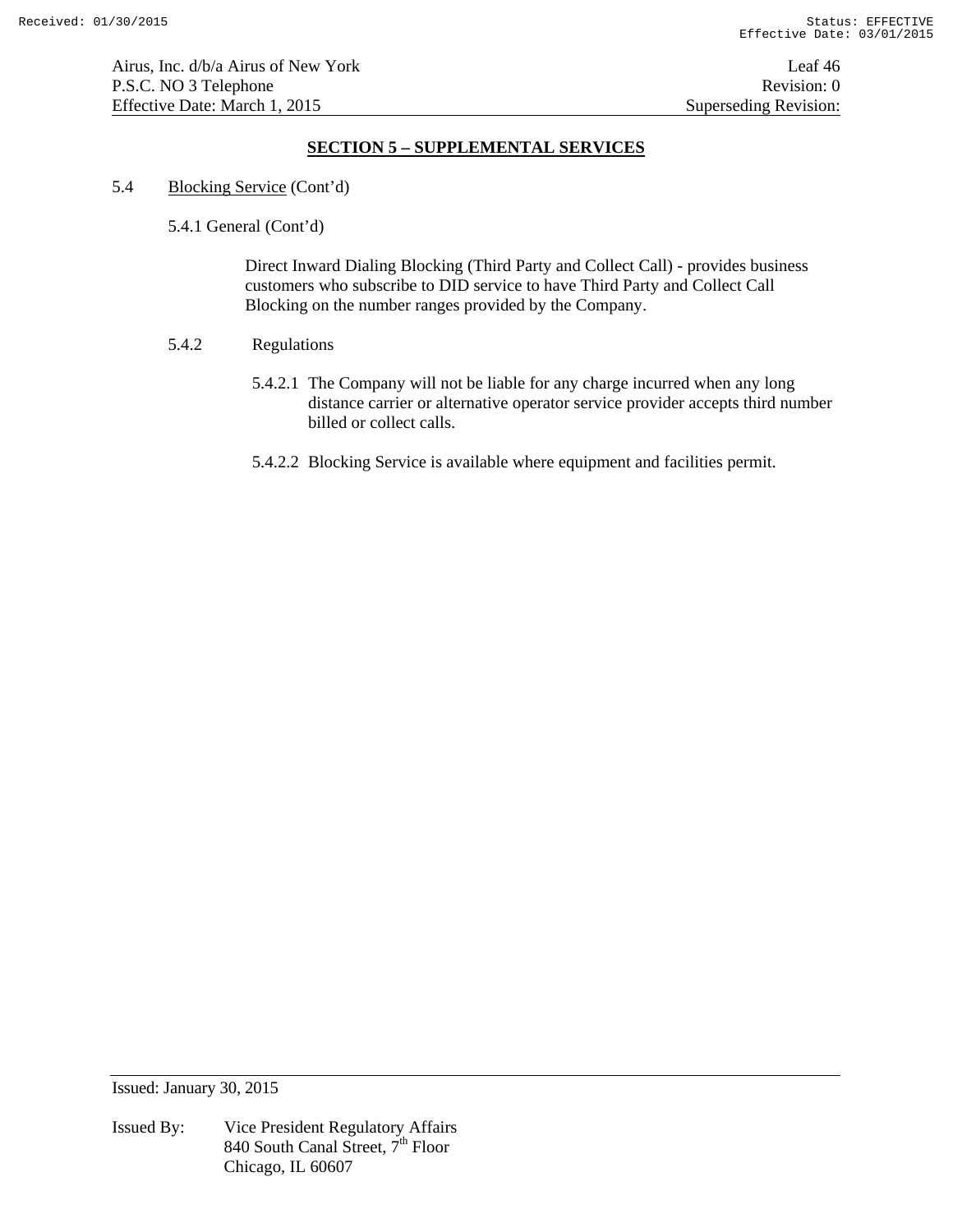# **SECTION 5 – SUPPLEMENTAL SERVICES**

### 5.4 Blocking Service (Cont'd.)

#### 5.4.3 Rates and Charges

### 5.4.3.1 Recurring and Nonrecurring Charges

 The following rates and charges are in addition to all other applicable rates and charges for the facilities furnished. Pricing for Blocking Service for a business customer with more than two hundred (200) lines will be based on the costs incurred by Company to provide the service.

|                            | Nonrecurring Charge |         |     |
|----------------------------|---------------------|---------|-----|
|                            | Minimum             | Maximum |     |
| 976 Blocking<br>- Business | \$0.00              | \$30.00 | (C) |

Current rate (non-recurring charge) \$10.38

 The nonrecurring charge for initial request of one and two-line business customers is waived for ninety (90) days from the customer's service establishment date.

Issued: August 15, 2018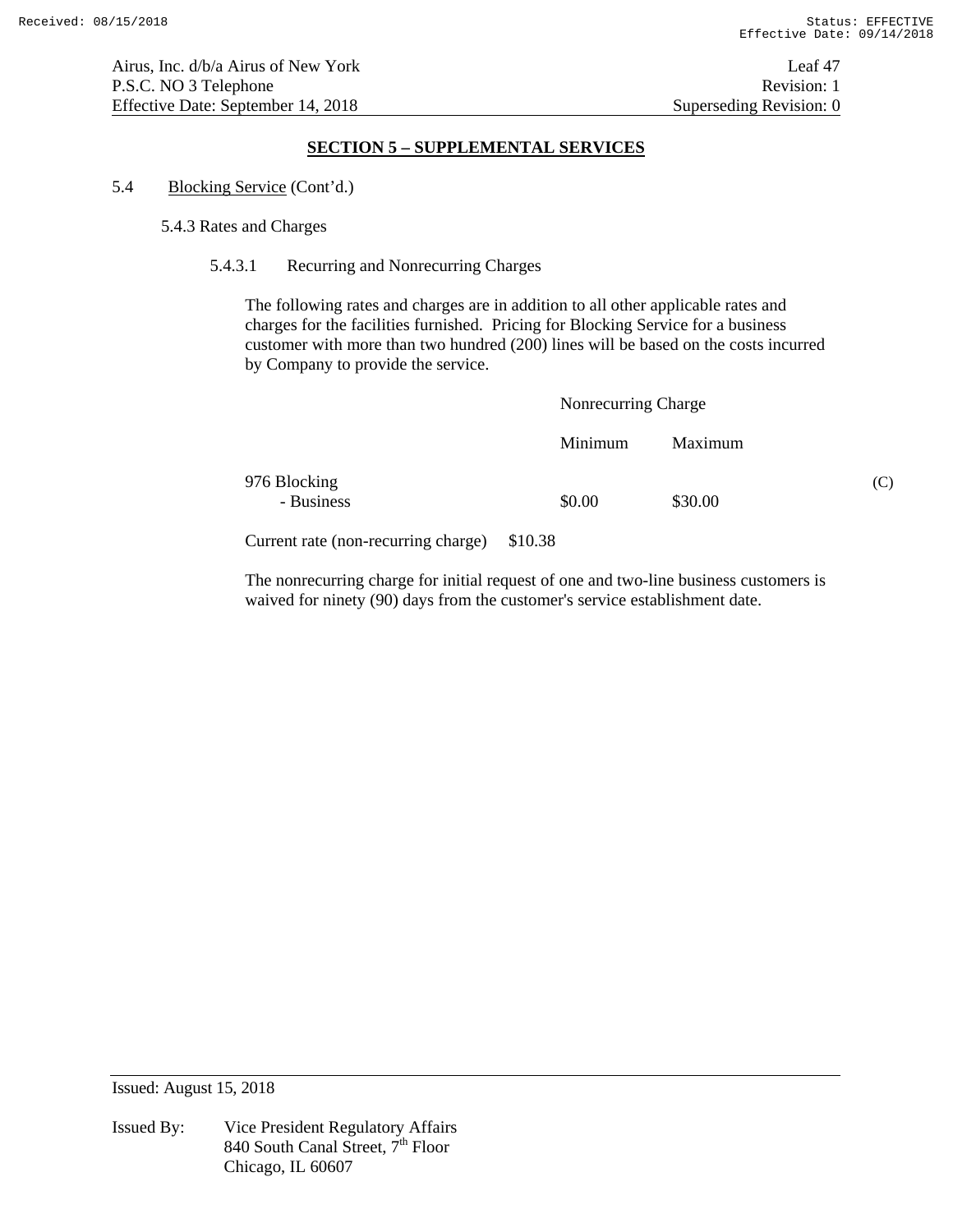Airus, Inc. d/b/a Airus of New York Leaf 48 P.S.C. NO 3 Telephone Revision: 0<br>Effective Date: March 1, 2015 Superseding Revision: 0 Effective Date: March 1, 2015

# **SECTION 6 - RESIDENTIAL NETWORK SWITCHED SERVICES**

PAGE INTENTIONALLY LEFT BLANK – RESERVED FOR FUTURE USE

Issued: January 30, 2015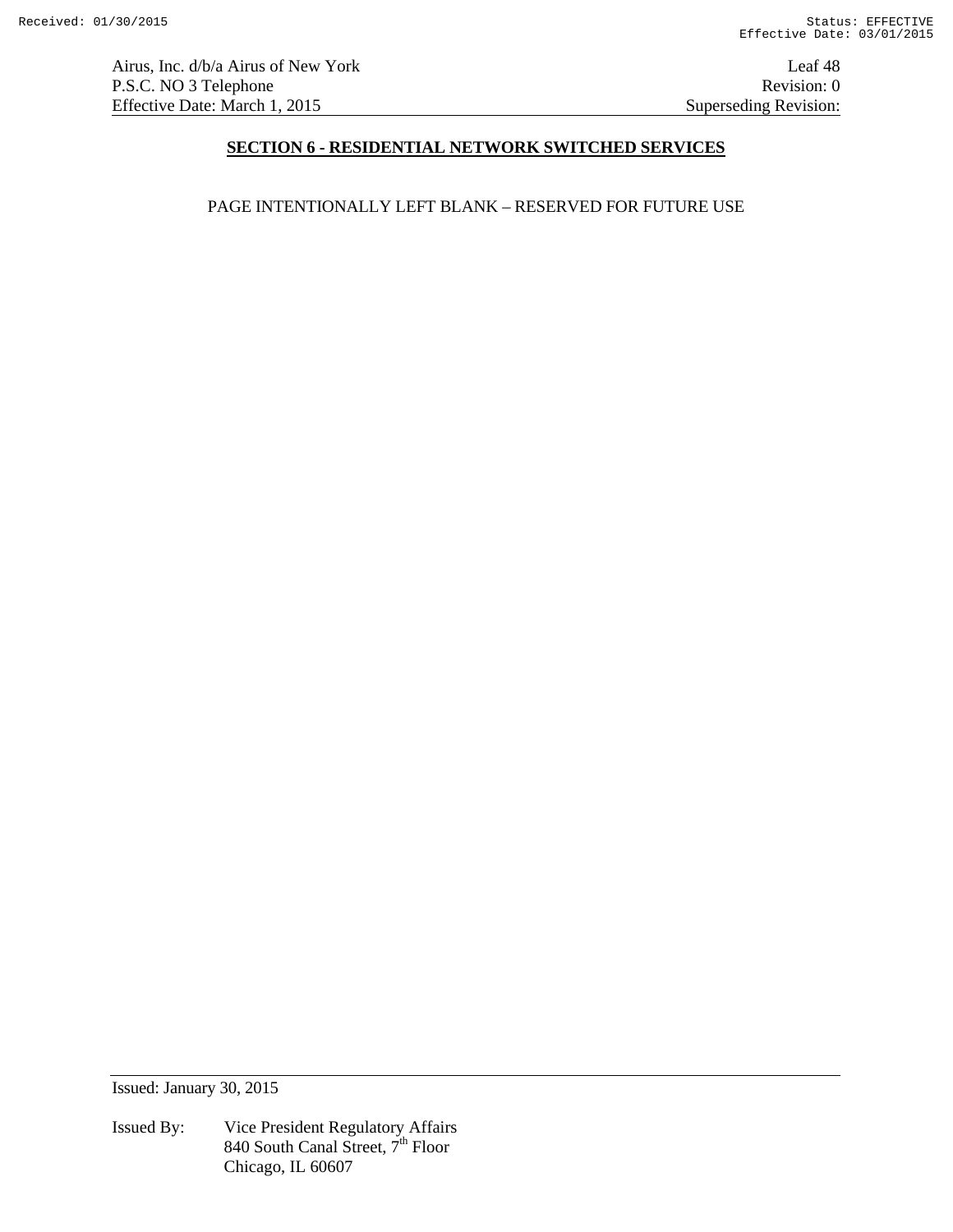#### 7.1 GENERAL

 Business Network Switched Service provide a business customer with a connection to the Company's switching network which enables the customer to:

- A. receive calls from other stations on the public switched telephone network;
- B. access the Company's local calling service;
- C. access the Company's operators and business office for service related assistance; access toll-free telecommunications service such as 800 NPA; and access 911 service for emergency calling (unless otherwise exempt); and
- D. access the service of providers of interexchange service. A customer may presubscribe to such provider's service to originate calls on a direct dialed basis or to receive 800 service from such provider, or may access a provider on an ad hoc basis by dialing the provider's Carrier Identification Code (10XXX).

 Business Network Switched Service is provided via one or more channels terminated at the customer's premises. Each Business Network Switched Service channel corresponds to one or more analog, voice-grade telephonic communications channels that can be used to place or receive one call at a time.

Where a customer purchases service from multiple telecommunications providers and may acquire DID numbers from those other providers, while using the companies facilities to access the public switched telephone network employing DID numbers obtained from another provider, for the proper completion of telecommunications services the company may assign a company provided billing telephone number to be utilized for routing, rating or billing purposes.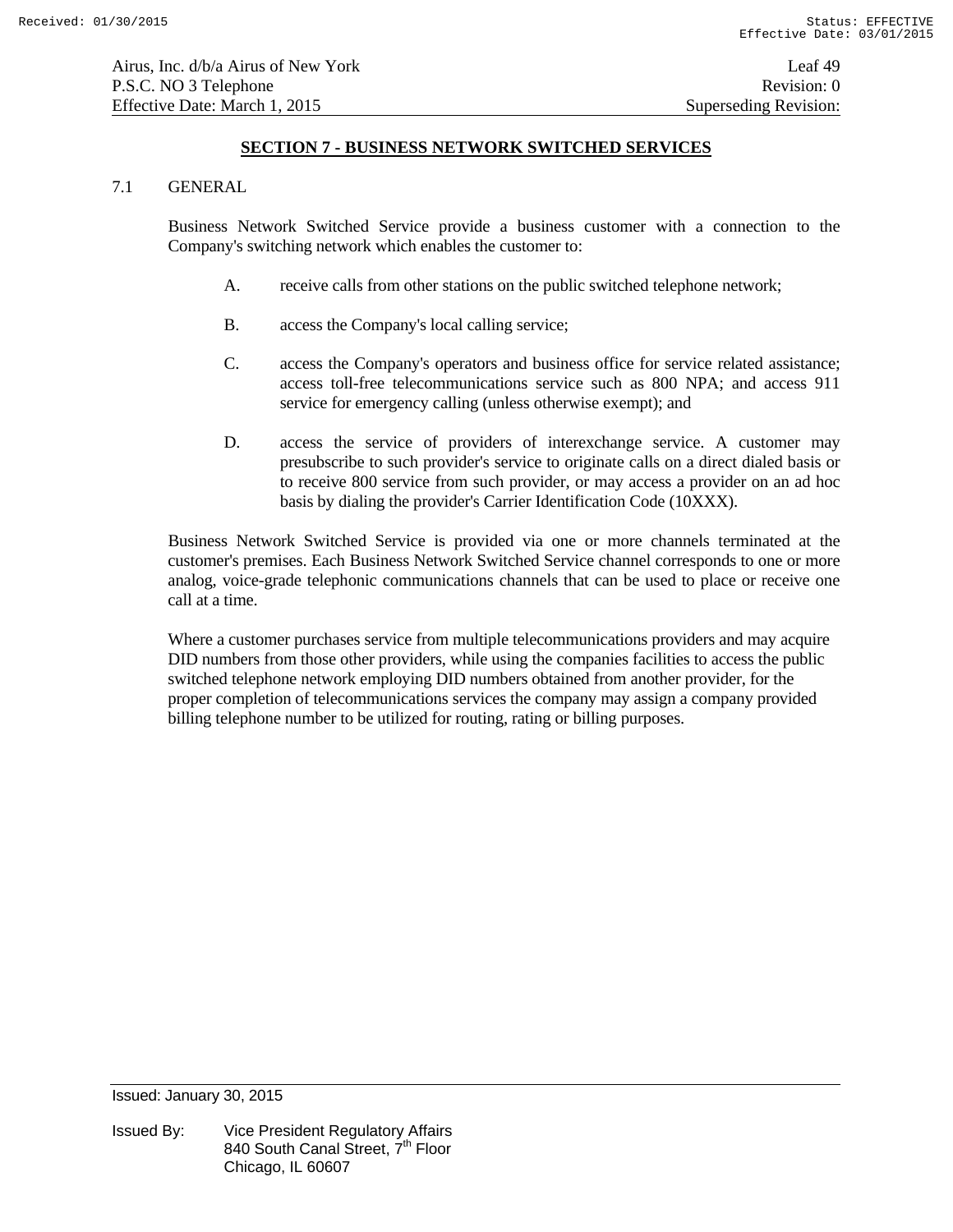Airus, Inc. d/b/a Airus of New York Leaf 50 P.S.C. NO 3 Telephone Revision: 0 Effective Date: March 1, 2015 Superseding Revision:

# **SECTION 7 - BUSINESS NETWORK SWITCHED SERVICES**

#### 7.2 SERVICE DESCRIPTIONS AND RATES

The following Business Access Service Options are offered:

 Basic Business Line Service Airus DID Plus Service

Basic Business Line Service is offered with flat rate or message rate local service, at the option of the customer.

 All Business Network Switched Service may be connected to customer-provided terminal equipment such as station sets, key systems, PBX systems, or facsimile machines. Service may be arranged for two-way calling, inward calling only or outward calling only. Optional Voice Mail Service is available.

7.2.1 Service Order Charge (Business, Non-recurring charge) \$60.00

Issued: January 30, 2015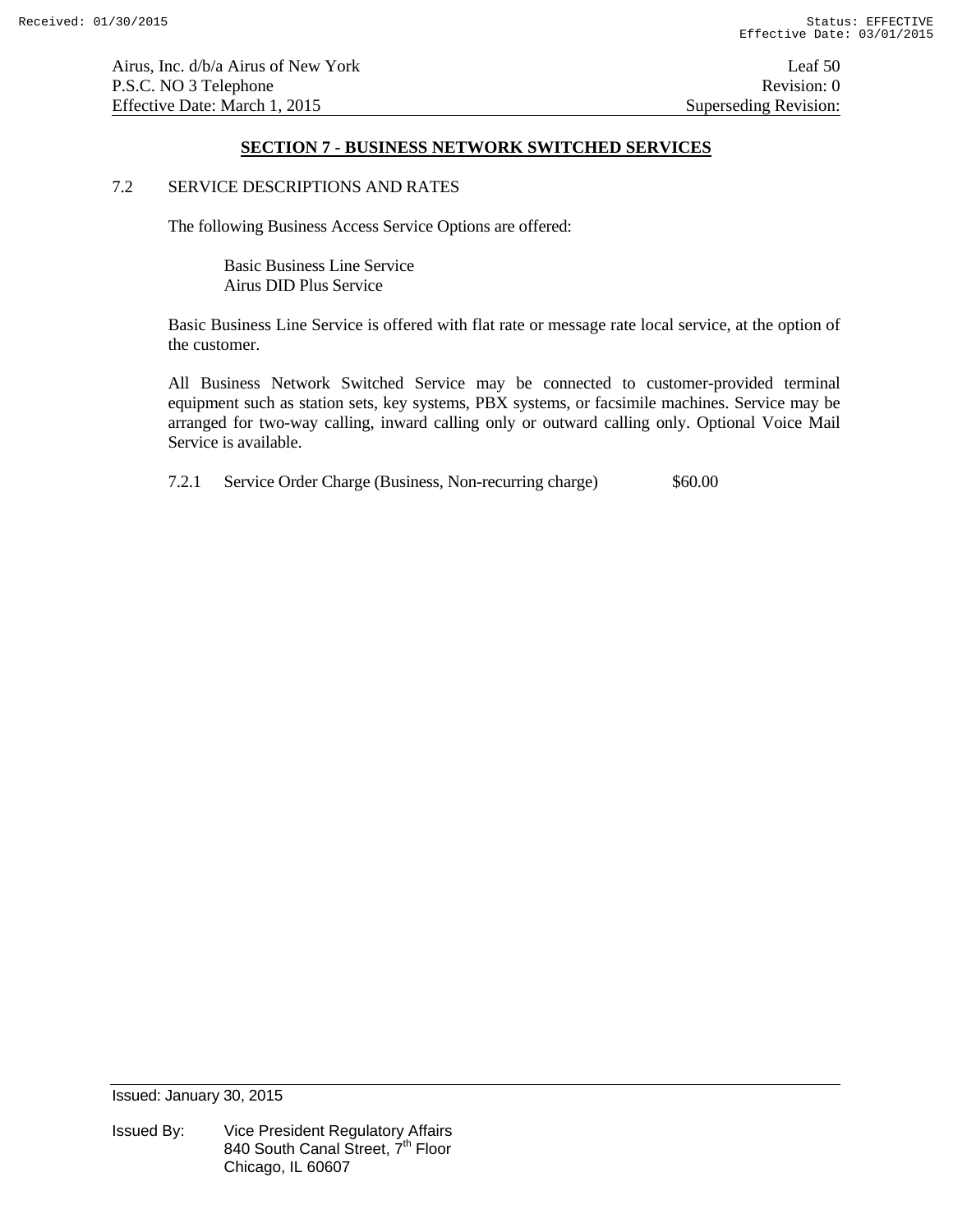#### 7.2 SERVICE DESCRIPTIONS AND RATES (continued)

7.2.2 Basic Business Line Service

A. General

 Basic Business Line Service provides a customer with a one or more analog, voicegrade telephonic communications channel that can be used to place or receive one call at a time. Local calling service is available at a flat rate included in the line price, or on a message usage basis. Basic Business Lines are provided for connection of customer-provided single-line terminal equipment such as station sets or facsimile machines.

Each Basic Business Line has the following characteristics:

| Terminal Interface: | 2-wire                                                          |
|---------------------|-----------------------------------------------------------------|
| Signaling Type:     | Loop Start                                                      |
| Pulse Type:         | Dual Tone Multi-Frequency (DTMF)                                |
| Directionality:     | Two-way, In-Only, or Out-Only, as specified by the<br>customer. |

Issued: January 30, 2015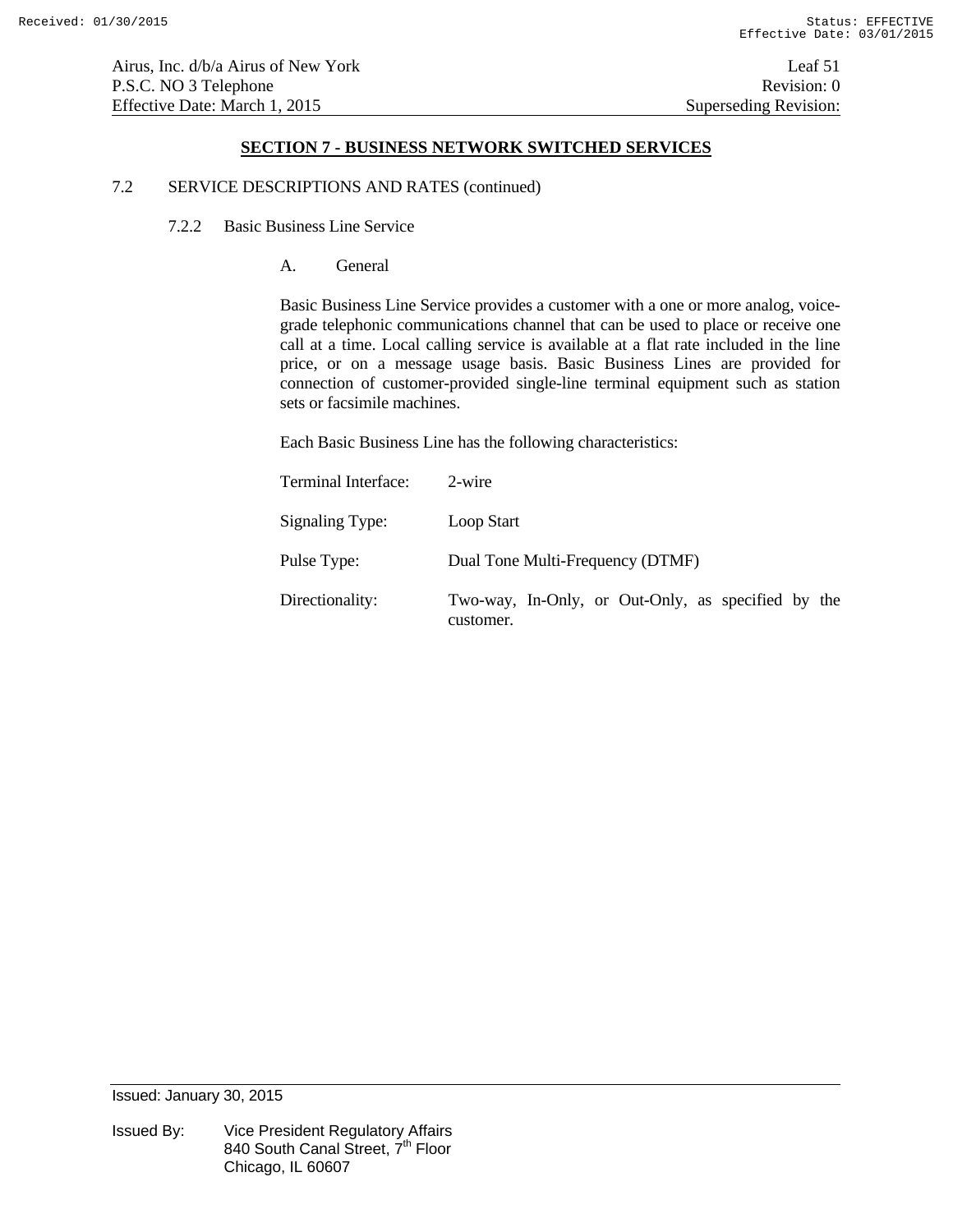#### 7.2 SERVICE DESCRIPTIONS AND RATES (continued)

- 7.2.2 Basic Business Line Service (cont'd.)
	- 7.2.2.1 Message Rate Basic Business Line Service

7.2.2.1.1 Description

Calls to points within the local exchange area are charged on the basis of the number of completed calls originating from the customer's service in addition to a base monthly charge. Local calling areas are as specified in Section 10.

7.2.2.1.2 Recurring and Nonrecurring Charges

Charges for each Message Rate Service line include a monthly recurring Base Service Charge and usage charges for completed calls originated from the customer's line based on the total number of calls during the billing period. In addition to the nonrecurring charges listed below, service order charges apply.

# 7.2.2.2 Rates

| Basic Local Exchange Service - Business |         |         |
|-----------------------------------------|---------|---------|
| <b>Monthly Rate</b>                     | Minimum | Maximum |
| Message Rate Business Line or Trunk     | \$18.00 | \$50.00 |

| <b>Current Rate</b> | \$18.24 |
|---------------------|---------|
|---------------------|---------|

| Message Toll Service<br>(per minute) | Mileage Band |       | Minimum Maximum |
|--------------------------------------|--------------|-------|-----------------|
|                                      | $0 - 8$      | \$.05 | \$0.10          |
|                                      | $9 - 13$     | \$.05 | \$0.10          |
|                                      | 14 - 44      | \$.05 | \$0.10          |
|                                      | 45+          | \$.05 | \$0.10          |

#### Current Rates

| Mileage Band | Per Minute Rate |
|--------------|-----------------|
| 0-8          | \$.099          |
| $9 - 13$     | \$.099          |
| 14 - 44      | \$.099          |
| 45+          | \$.099          |

Issued: January 30, 2015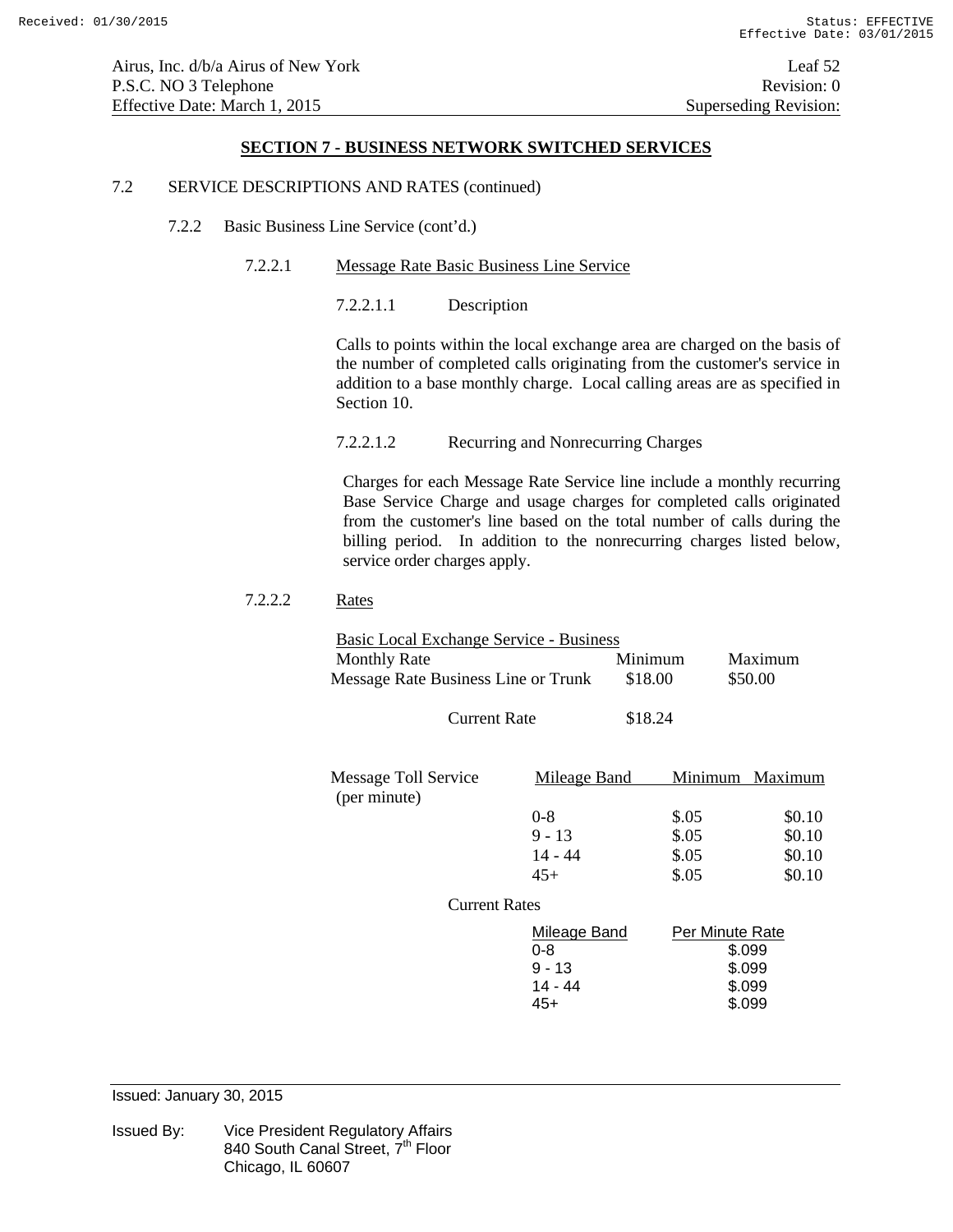### 7.2 SERVICE DESCRIPTIONS AND RATES (continued)

### 7.2.3 Airus DID Plus Service

Airus DID Plus is a DID voice line equivalent service used to connect the public switched telephone network and a customer's IP-based telephone equipment for the transmission of voice, data, or video traffic using Session Initiation Protocol (SIP). Airus DID Plus may be provisioned using Company or customer provided access.

Channel and number portabililty charges will be based on DS-0 equivalent concurrent SIP sessions derived by taking the total incoming DID traffic divided by 7,000,000 minutes multiplied by 672. A minimum of 24 DS0 equivalent SIP sessions is required and each additional concurrent SIP session will be billed individually.

When customer provided access is used (including but not limited to public internet access), channel and end user common line (EUCL) charges will not apply. EUCL charges will be applied according to the Airus FCC Tariff for all Company provided access.

#### Monthly Recurring Charges

| <b>Managed Service</b>            |                    |                    |
|-----------------------------------|--------------------|--------------------|
|                                   | Per DID<br>Minimum | Maximum            |
|                                   | \$0.05             | \$0.25             |
|                                   | \$0.05             | \$0.25             |
|                                   | \$0.05             | \$0.25             |
|                                   | \$0.05             | \$0.25             |
| <b>Number Portability Charges</b> |                    |                    |
|                                   | \$0.50             | Maximum<br>\$10.00 |
| <b>Channel Charges</b>            |                    |                    |
|                                   | Minimum<br>\$1.00  | Maximum<br>\$20.00 |
| <b>Non-Recurring Charges</b>      |                    |                    |
|                                   |                    | Maximum            |
|                                   | \$100.00           | \$1,000            |

Issued: January 30, 2015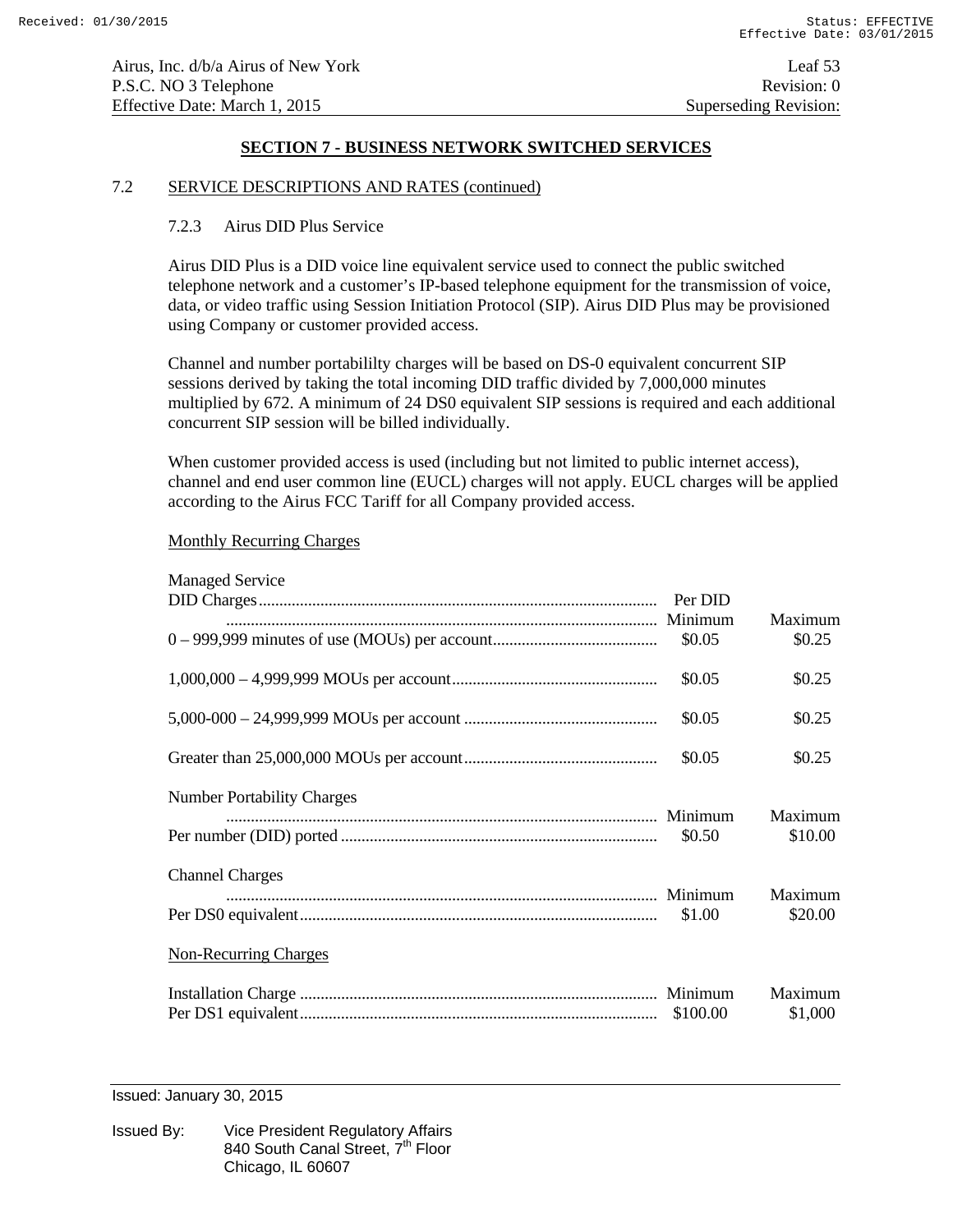### 8.1 SPECIAL EQUIPMENT FOR THE HEARING OR SPEECH IMPAIRED CUSTOMER

- 8.1.1 As required by Section 92-a of New York State Public Service Law, the Company will provide, upon request, specialized telecommunications equipment for a customer certified as hearing or speech impaired.
- 8.1.2 A customer can be certified as hearing or speech impaired by a licensed physician, otolaryngologist, speech-language pathologist, audiologist or an authorized representative of a social agency that conducts programs for persons with hearing or speech impairments in cooperation with an official agency of the State of New York.
- 8.1.3 The Company will make every reasonable effort to locate and obtain equipment for a certified customer.
- 8.1.4 The customer may purchase equipment at a price not to exceed the actual purchase price (including any applicable shipping costs) the Company pays.
- 8.1.5 The Company will also advise the customer who requests this equipment of the applicable terms for purchase.

# 8.2 DISCOUNTED SERVICE FOR THE HEARING OR SPEECH

8.2.1 General

 A handicapped person who has been certified to the Company as having a hearing or speech impairment which requires that he or she communicate over telephone facilities by means other than voice, and who either use non-voice equipment or make calls through an interpreter, will receive, upon application to the Company, a 50% discount on local message rate service.

8.2.2 Certification

Acceptable certifications are:

- A. Those made by a licensed physician, otolaryngologist, speech-language pathologist or audiologist or an authorized representative of a social agency that conducts programs for persons with hearing or speech impairment in cooperation with an official agency of the State of New York, or
- B. A pre-existing certification establishing the impairment of hearing or speech such as those which qualify the handicapped person for social security benefits on the basis of total hearing impairment or for the use of facilities of an agency for a person with hearing or speech impairment.

Issued: January 30, 2015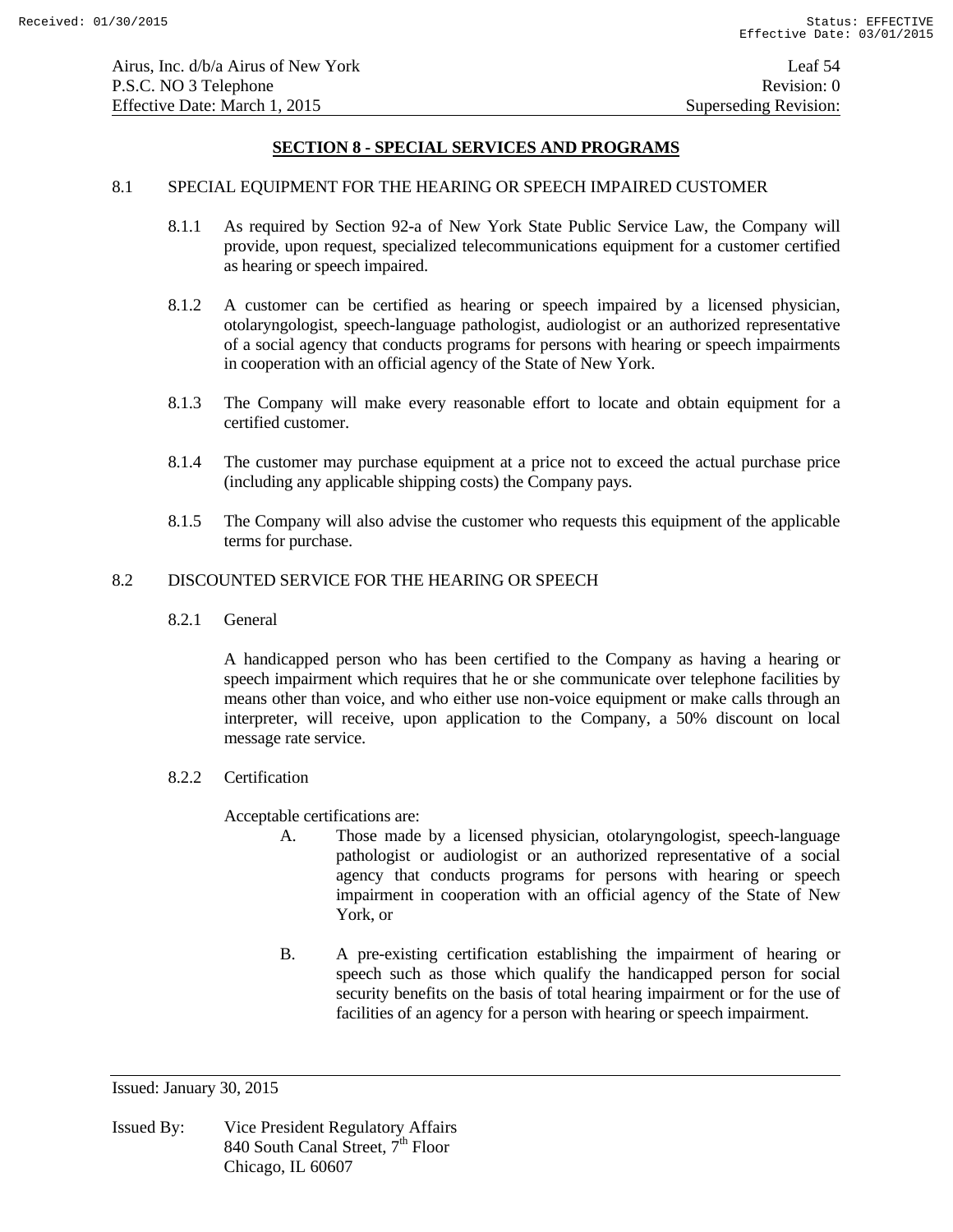### 8.2 DISCOUNTED SERVICE FOR THE HEARING OR SPEECH (CONTINUED)

#### 8.2.3 Qualification

 A customer qualifying for the discount is one whose impairment is such that competent authority would certify him or her as being unable to use a telephone for voice communication. See Section 11, "Handicapped Person," for a listing of the necessary qualifications.

# 8.2.4 Billing

The reduction in charges is applied only at one location, designated by the impaired person.

Issued: January 30, 2015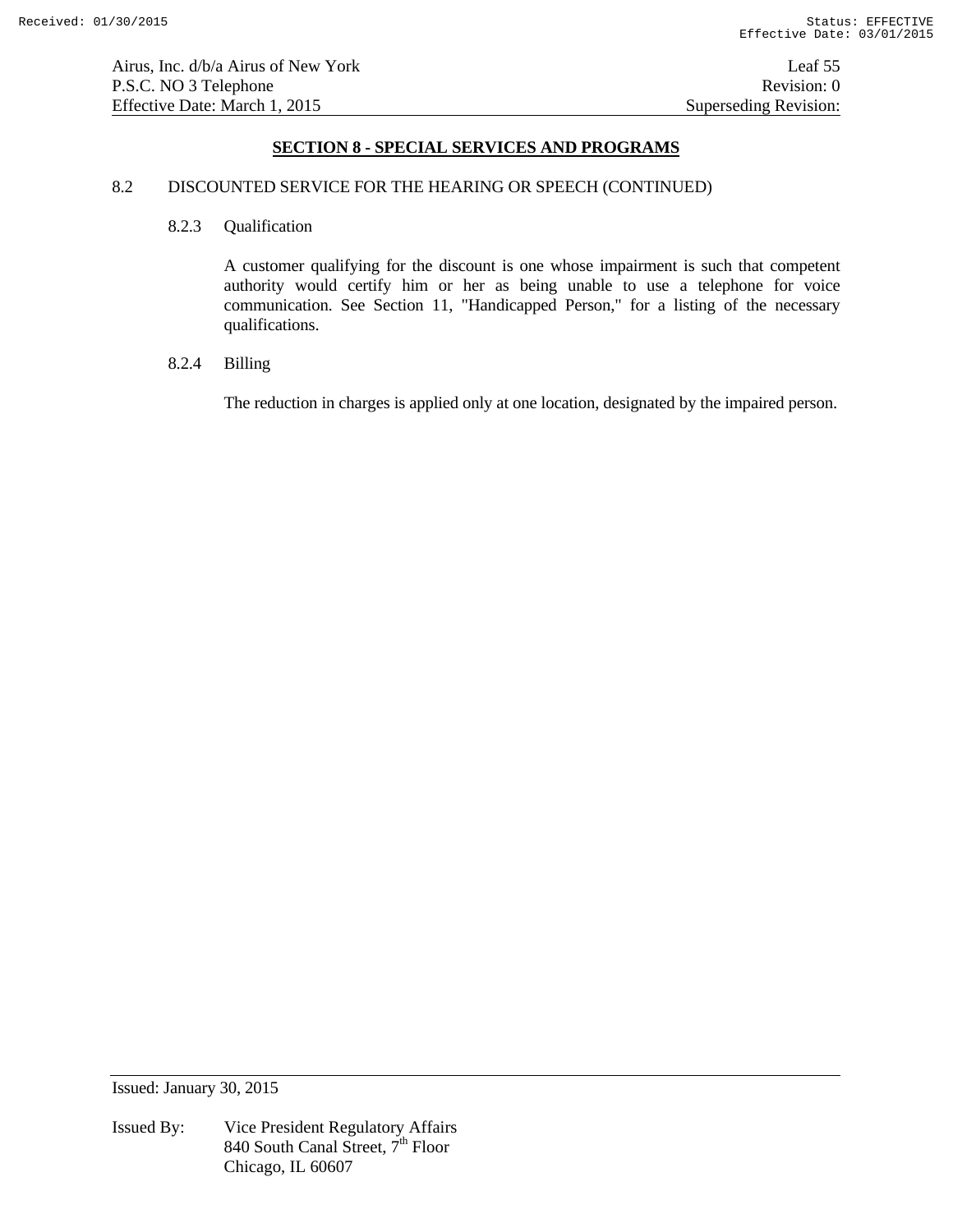### 8.3 UNIVERSAL EMERGENCY TELEPHONE NUMBER SERVICE

 Universal Emergency Telephone Number Service (911 Service) is an arrangement of Company central office and trunking facilities whereby any telephone user who dials the number 911 will reach the emergency report center for the telephone from which the number is dialed or will be routed to an operator if all lines to an emergency report center are busy. If no emergency report center customer exists for a central office entity, a telephone user who dials the number 911 will be routed to an operator. The telephone user who dials the 911 number will not be charged for the call.

Access to 911 and E911 service is offered solely as an aid in handling assistance calls in connection with fire, police, medical, and other emergencies. The Company is not responsible, in the absence of gross negligence or willful misconduct, for any losses, claims, demands, suits, or any liability, whether suffered, made, instituted, or asserted by the Customer or by any other party or person, for any personal injury to or death of any person or persons, and for any loss, damage, or destruction of any property, whether owned by the Customer or others, caused or claimed to have been caused by the installation, operation, failure to operate, maintenance, removal, presence, condition, location, or use of such facilities. By dialing 911, the Customer agrees to release, indemnify, defend, and hold harmless the Company from any and all loss or claims, whatsoever, whether suffered, made, instituted, or asserted by the destruction of any property, whether owned by the Customer or others. Notwithstanding any provision to the contrary, in no event shall the Company be liable for any special, incidental, consequential, exemplary, or punitive damages of any nature whatsoever.

The Company is not responsible for any infringement or invasion of the right of privacy of any person or persons, caused, or claimed to have been caused, directly or indirectly, by the installation, operation, failure to operate, maintenance, removal, presence, condition, occasion or use of the 911 service features and the equipment associated therewith, including, but not limited to, the identification of the telephone number, address or name associated with the telephone used by the party or parties accessing the 911 service.

Issued: January 30, 2015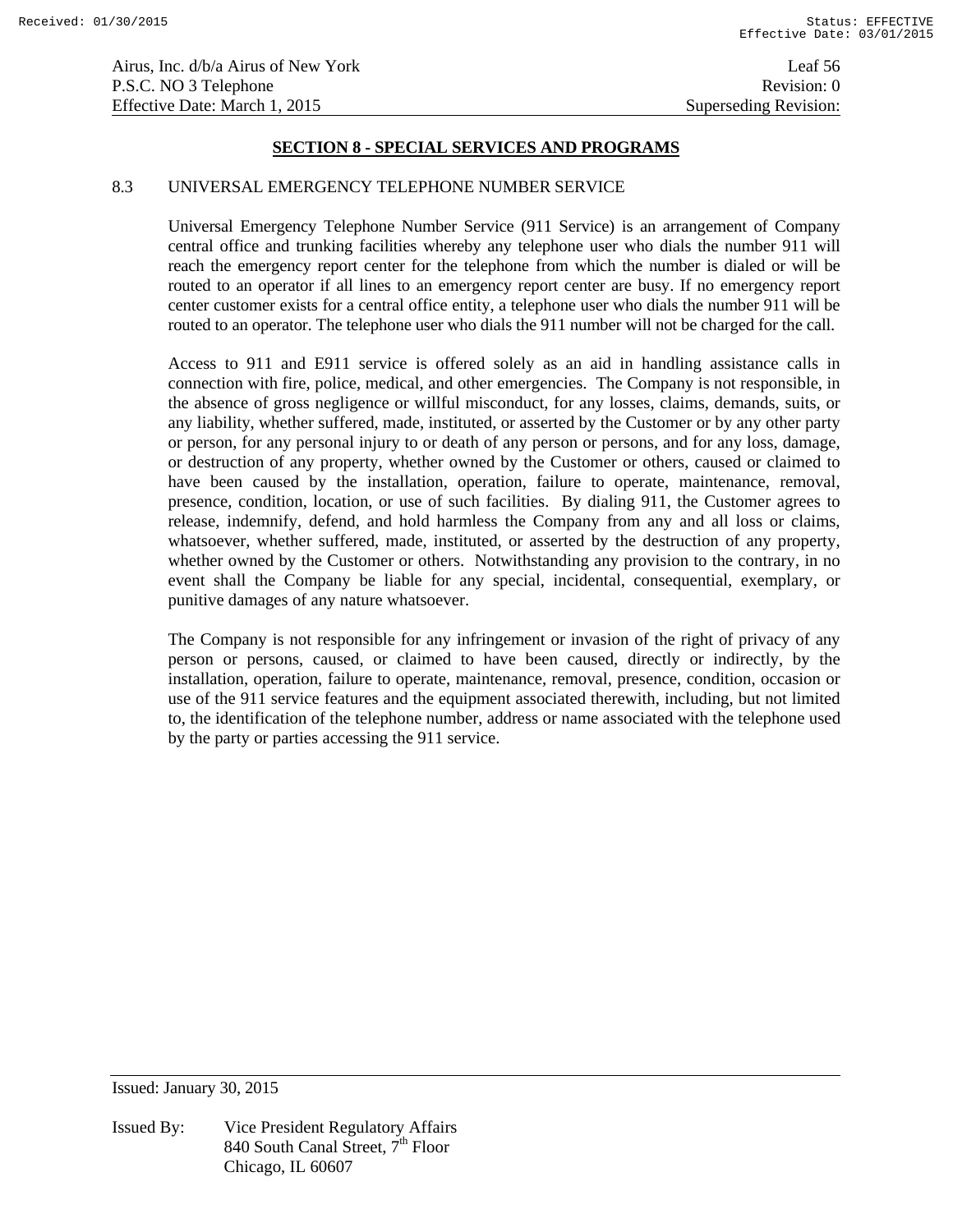### 8.4 NEW YORK RELAY SERVICE

8.4.1 General

 The Company will provide access to a telephone relay center for New York Relay Service. The service permits telephone communications between hearing and/or speech impaired individuals who must use a Telecommunications Device for the Deaf (TDD) or a Teletypewriter (TTY) and individuals with normal hearing and speech. The Relay Service can be reached by dialing an 800 number. Specific 800 numbers have been designated for both impaired and non-impaired customers to use.

# 8.4.2 Regulations

- A. Only intrastate calls can be completed using the New York Relay Service under the terms and conditions of this tariff.
- B. Charges for calls placed through the Relay Service will be billed as if direct distance dialed (DDD) from the point of origination to the point of termination. The actual routing of the call does not affect billing.
- C. Calls through the Relay Service may be billed to a third number only if that number is within New York State. Calls may also be billed to calling cards issued by the Company or other carriers who may choose to participate in this service.
- D. The following calls may not be placed through the Relay Service:
	- 1. calls to informational recordings and group bridging service:
	- 2. calls to time or weather recorded messages;
	- 3. station sent paid calls from coin telephones; and
	- 4. operator-handled conference service and other teleconference calls.

Issued: January 30, 2015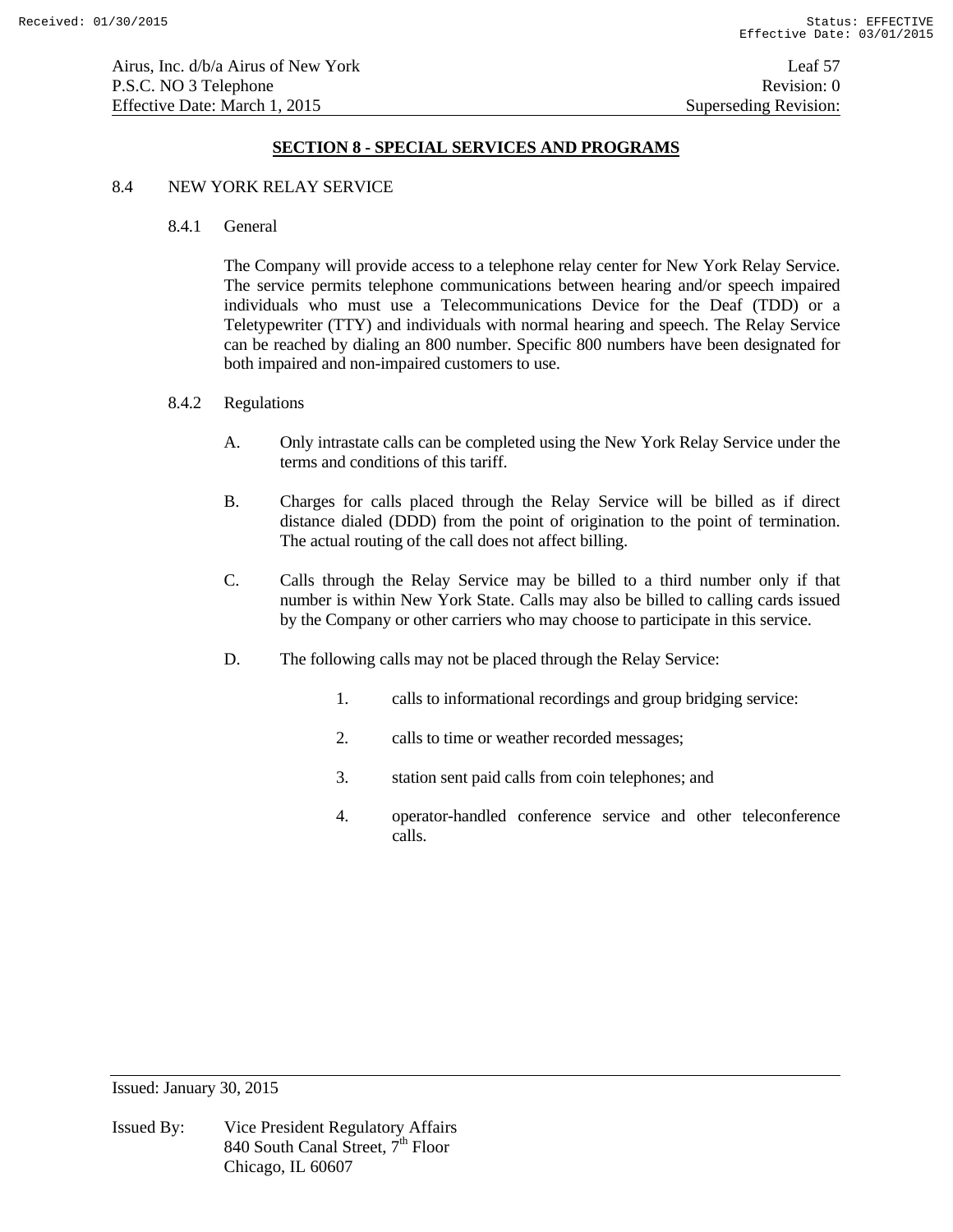# 8.4 NEW YORK RELAY SERVICE (Cont'd.)

#### 8.4.3 Liability

 The Company contracts with an outside provider for the provision of this service. The outside provider has complete control over the provision of the service except for the facilities provided directly by the Company. In addition to other provisions of this Tariff dealing with liability, in the absence of gross negligence or willful misconduct on the part of the Company, the Company shall not be liable for and the customer, by using the service, agrees to release, defend and hold harmless for all damages, whether direct, incidental or consequential, whether suffered, made, instituted or asserted by the customer or by any other person, for any loss or destruction of any property, whatsoever whether covered by the customer or others, or for any personal injury to or death of, any person. Not withstanding any provision to the contrary, in no event shall the Company be liable for any special, incidental, consequential, exemplary or punitive damages of any nature whatsoever.

Issued: January 30, 2015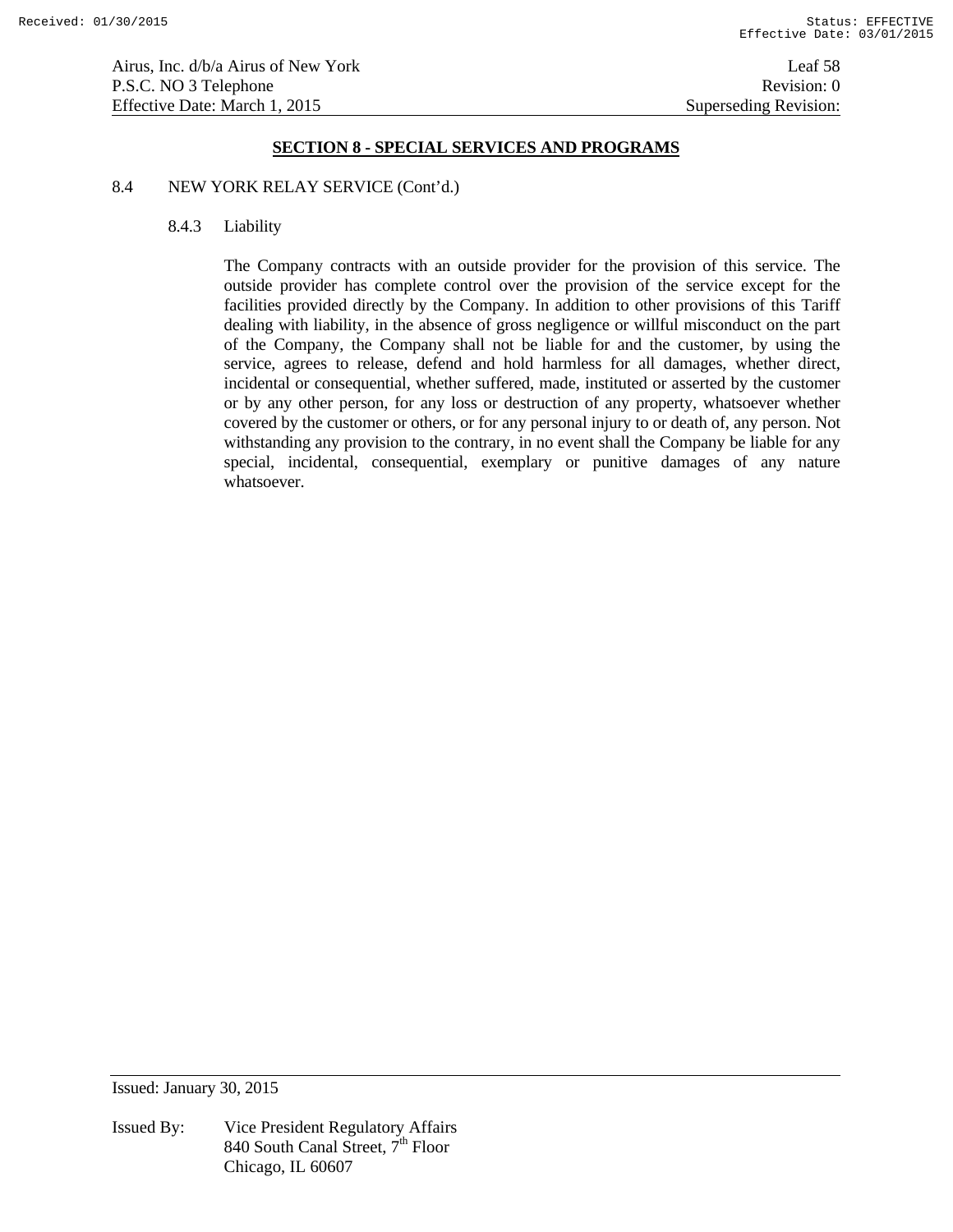#### 8.5 SPECIAL CREDIT CARD FOR BLIND AND DISABLED PERSONS

8.5.1 General

 Persons who are blind or whose disability causes difficult with hand and finger coordination and use of a telephone qualify for a Special Credit Card. The card may be used from any telephone within the Company's territory to place calls within and outside the state of New York at a special rate or to place calls from a telephone outside of the Company's territory, but within the state of New York at rates applicable to the territory from which the call is made.

8.5.2 Rates

Within the Company's Territory:

Station to station toll calls placed with operator assistance will be billed at the lower rate normally applicable to calls placed without operator assistance. Local calls cannot be charged to the card. Person-to-person calls charged to the card with be billed at the higher operator handled rate.

Outside the Company's Territory, but within New York State:

All rates, charges, billing and restriction in effect in the territory from which the call is made will apply.

### 8.5.3 Qualification

The follow criteria will be used to determine eligibility for the Special Credit Card:

- A. "Legally Blind" those whose visual acuity is 20/200 or less in the better eye with correcting glasses or whose widest diameter of visual field subtends an angular distance no greater than 20 degrees.
- B. "Physically Handicapped" those who are certified by competent authority as unable to read or use ordinary printed materials as result of physical limitations.
- C. Persons whose disabling condition causes difficulty with hand and finger coordination and utilization of a coin or noncoin telephone. Acceptable certifications are those made by a licensed physician, ophthalmologist or optometrist.

Issued: January 30, 2015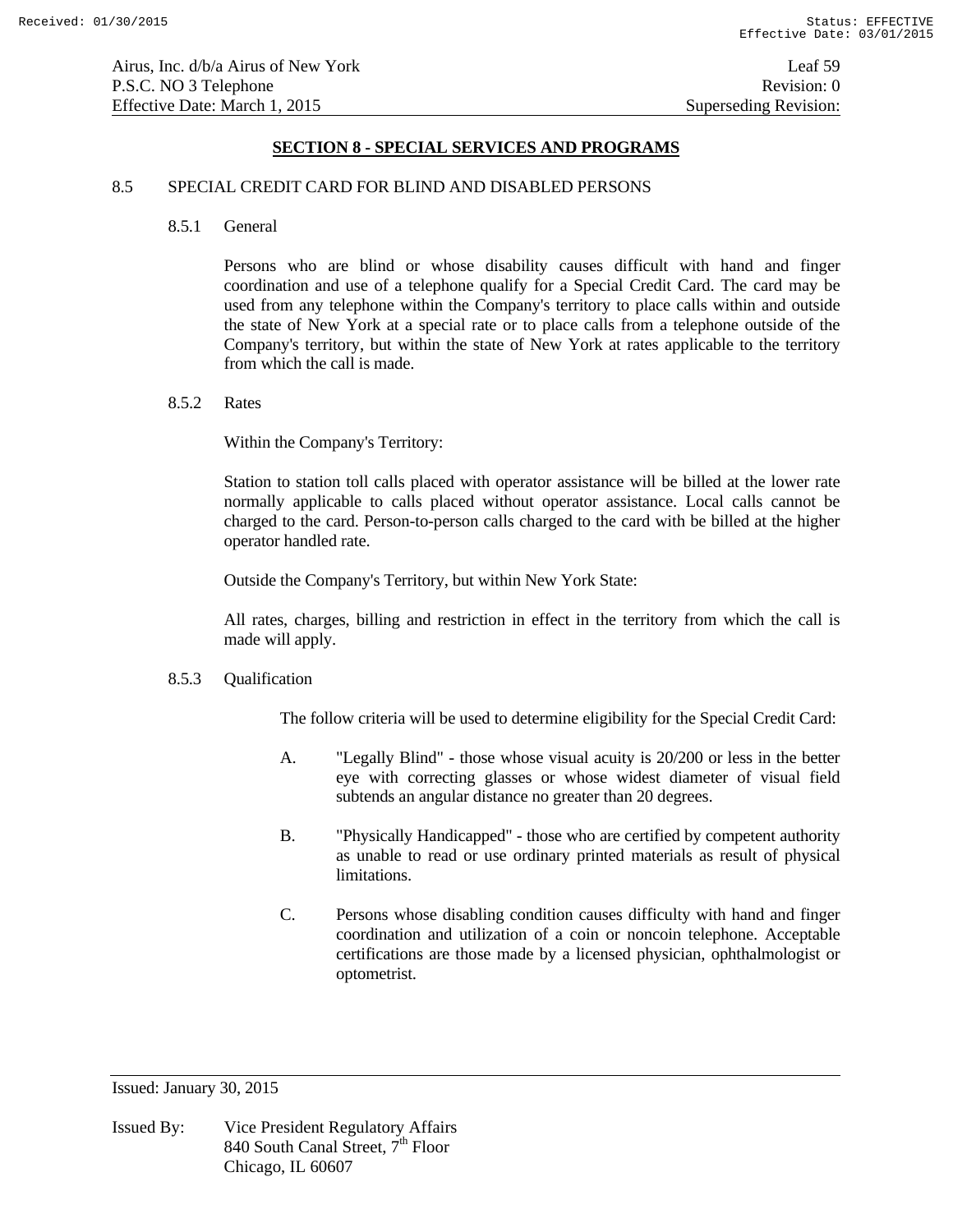# 8.5 SPECIAL CREDIT CARD FOR BLIND AND DISABLED PERSONS (continued)

#### 8.5.4 Billing Authorization

Responsibility for payment of charges may be handled in one of two ways:

- A. The handicapped person (the applicant) may accept responsibility for payment of his or her own bill. In this case, the applicant must be 18 years of age or older and must reside within the Company's service territory, but he or she does not need to have other service from the Company.
- B. Another party may agree to accept responsibility for payment of charges incurred through use of the Special Credit Card by the applicant. When this option is chosen, the person accepting this responsibility must be 18 years of age or older, but does not need to reside within the Company's service territory.

In either case, the applicant is the <u>only</u> authorized user of the Special Credit Card. If the person accepting payment responsibility has service within the Company's service territory, charges will be billed on a regular monthly bill; otherwise a separate bill will be sent.

Issued: January 30, 2015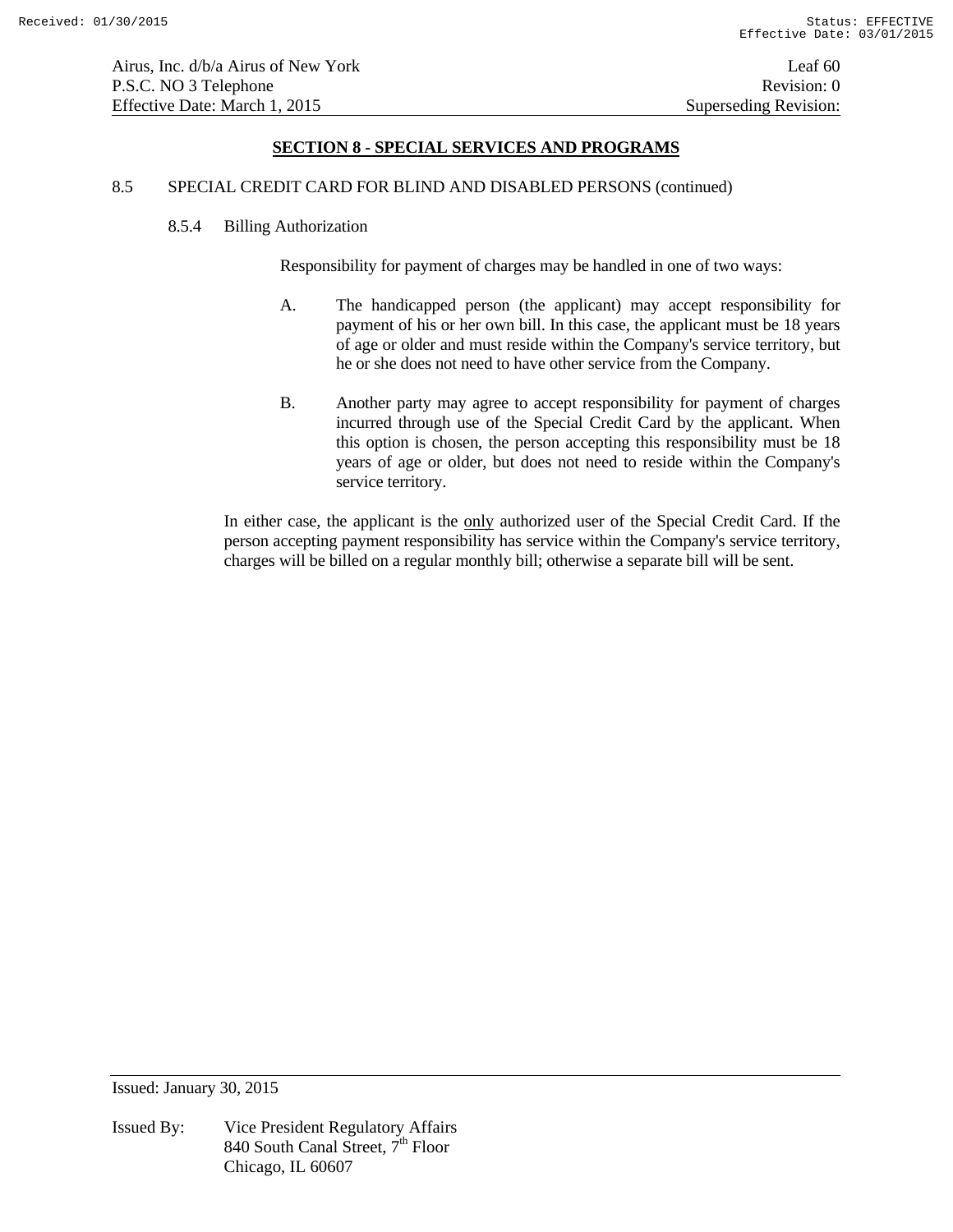#### 8.6 SCHOOLS AND LIBRARIES DISCOUNT PROGRAM

#### 8.6.1. General

The Schools and Libraries Discount Program permits eligible schools (public and private, grades Kindergarten through 12) and libraries to purchase the Company services offered in this tariff and the (additional company tariff references, if appropriate) at a discounted rate, in accordance with the Rules adopted by the Federal Communications Commission (FCC) in its Universal Service Order 97-157, issued May 8, 1997 and the New York State Public Service Commission in its Opinion and Order 97-11 Adopting Discounts for Services for Schools and Libraries, issued June 25, 1997. The Rules are codified at 47 Code of Federal Regulation (C.F.R.) 54.500 et. seq.

As indicated in the Rules, the discounts will be between 20 and 90 percent of the prediscount price, which is the price of services to schools and libraries prior to application of a discount. The level of discount will be based on an eligible school or libraries level of economic disadvantage and by its location in either an urban or rural area. A schools level of economic disadvantage will be determined by the percentage of its students eligible for participation in the national school lunch program, and a library's level of economic disadvantage will be calculated on the basis of school lunch eligibility in the public school district in which the library is located. A non-public school may use either eligibility for the national school lunch program or other federally approved alternative measures to determine its level of economic disadvantage. To be eligible for the discount, schools and libraries will be required to comply with the terms and conditions set forth in the Rules. Discounts are available only to the extent that they are funded by the federal universal service fund. Schools and libraries may aggregate demand with other eligible entities to create a consortium.

Issued: January 30, 2015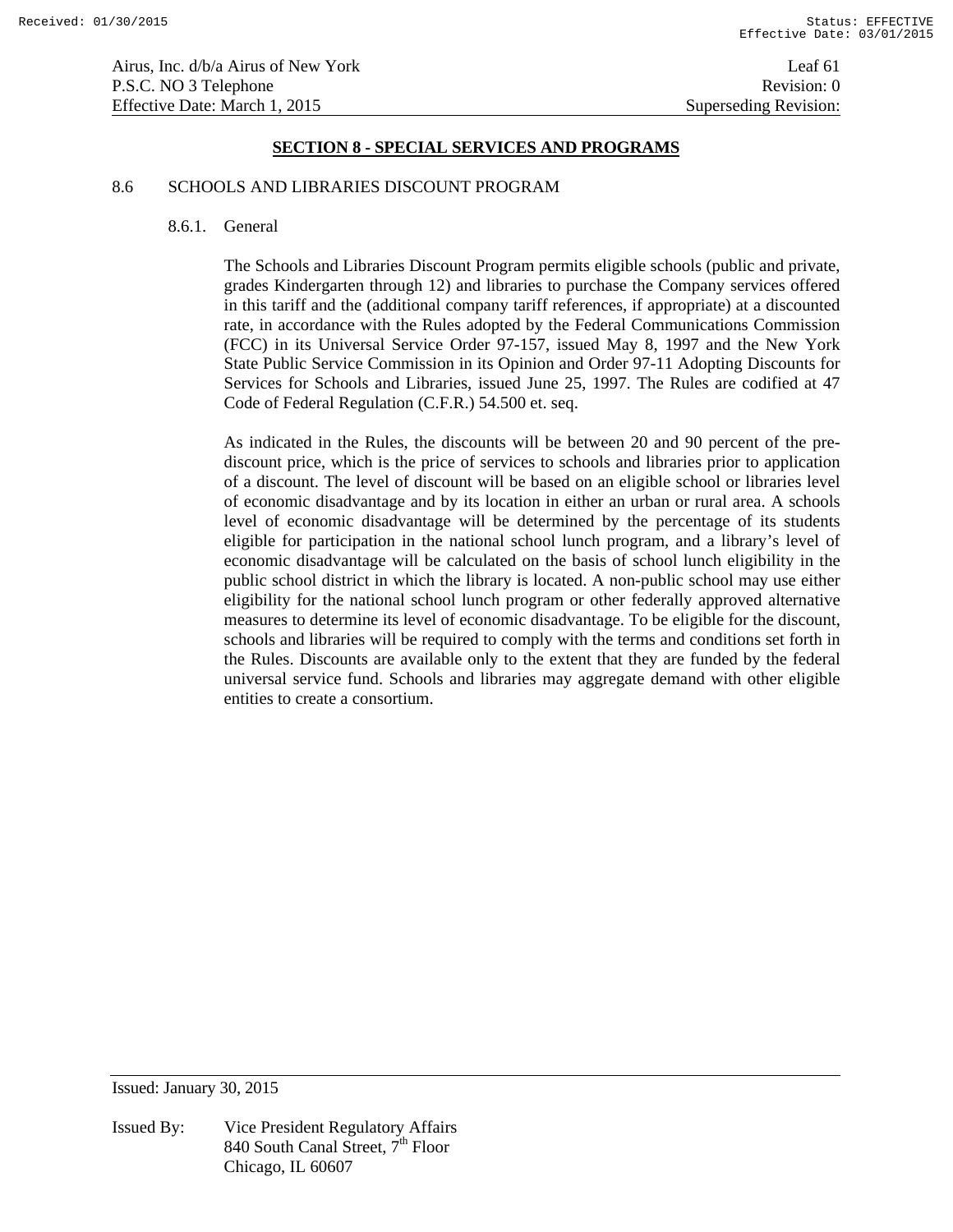Airus, Inc. d/b/a Airus of New York Leaf 62 P.S.C. NO 3 Telephone Revision: 0 Effective Date: March 1, 2015 Superseding Revision:

#### **SECTION 8 - SPECIAL SERVICES AND PROGRAMS**

#### 8.6 SCHOOLS AND LIBRARIES DISCOUNT PROGRAM (continued)

- 8.6.2. Regulations
	- A. Obligation of eligible schools and libraries
		- 1. Requests for service
			- a. Schools, libraries and consortia shall participate in a competitive bidding process for all services eligible for discounts, in accordance with any state and local procurement rules.
			- b. Schools, libraries and consortia shall submit requests for services to the Schools and Libraries Corporation, as designated by the FCC, and follow established procedures.
			- c. Services requested will be used for educational purposes.
			- d. Services will not be sold, resold or transferred in consideration for money or any other thing of value.
	- B. Obligations of the Company
		- 1. The Company will offer discounts to eligible schools and libraries on commercially available telecommunications services contained in this tariff. Those services contained in this tariff that are excluded from the discount program, in accordance with the Rules, are included as an attachment to this tariff.
		- 2. The Company will offer services to eligible schools, libraries and consortia at prices no higher than the lowest price it charges to similarly situated non-residential customers for similar services (lowest corresponding price).
		- 3. In competitive bidding situations, the Company may offer flexible pricing or rates other than in this tariff, where specific flexible pricing arrangements are allowed, subject to New York State Public Service Commission approval.

Issued: January 30, 2015

Issued By: Vice President Regulatory Affairs 840 South Canal Street,  $7^{\text{th}}$  Floor Chicago, IL 60607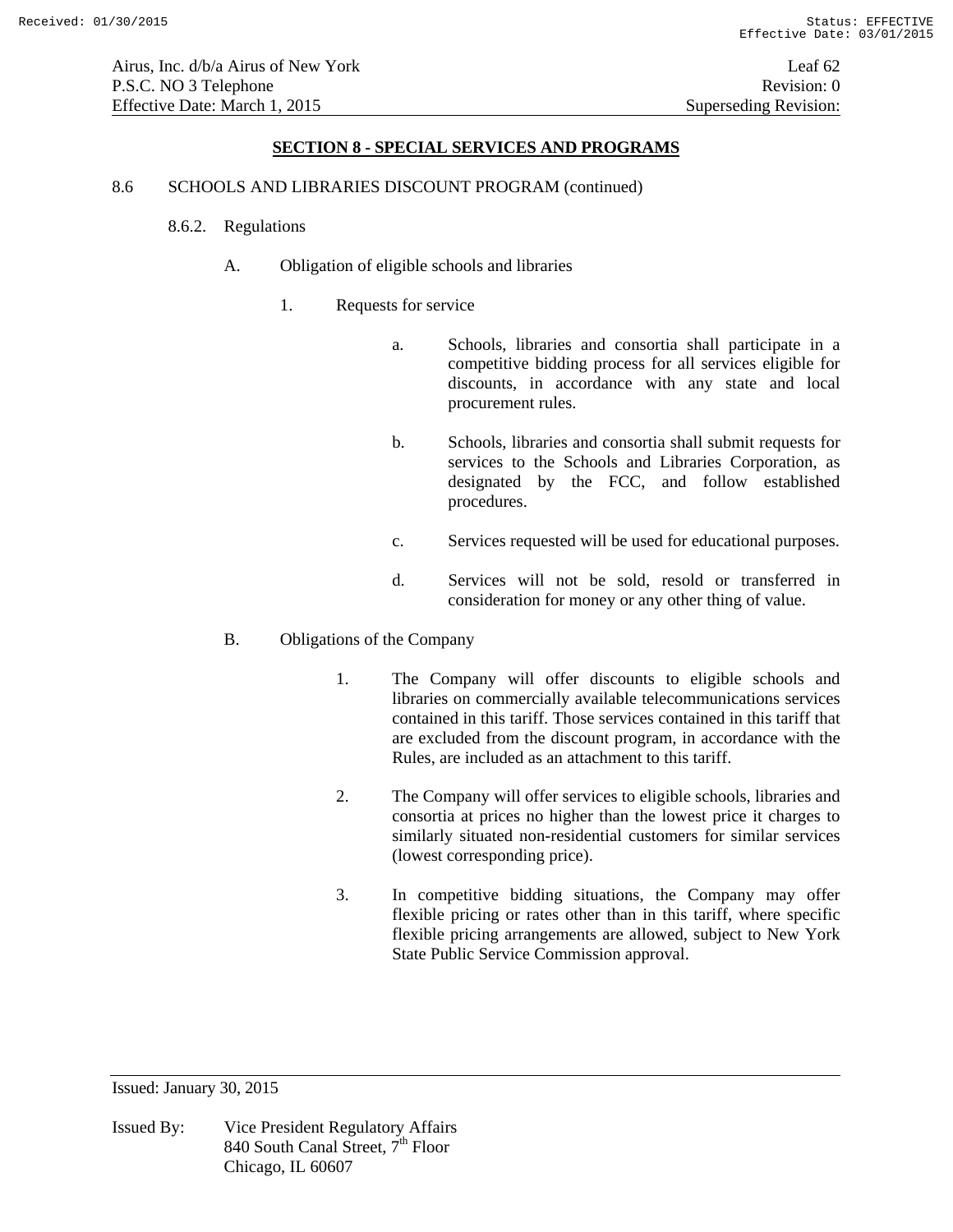#### 8.6 SCHOOLS AND LIBRARIES DISCOUNT PROGRAM (continued)

- 8.6.3. Discounted Rates for Schools and Libraries
	- A. Discounts for eligible schools, libraries and consortia shall be set as a percentage from the pre-discount price, which is the price of services to schools and libraries prior to application of a discount.
	- B. The discount rate will be applied to eligible intrastate services purchased by eligible schools, libraries or consortia.
	- C. The discount rate is based on each school or library's level of economic disadvantage as determined in accordance with the FCC Order or other federally approved alternative measures (as permitted by the Rules) and by its location in either an urban or rural area.
	- D. The discount matrix for eligible schools, libraries and consortia is shown in Attachment A to Section 8 below.

Issued: January 30, 2015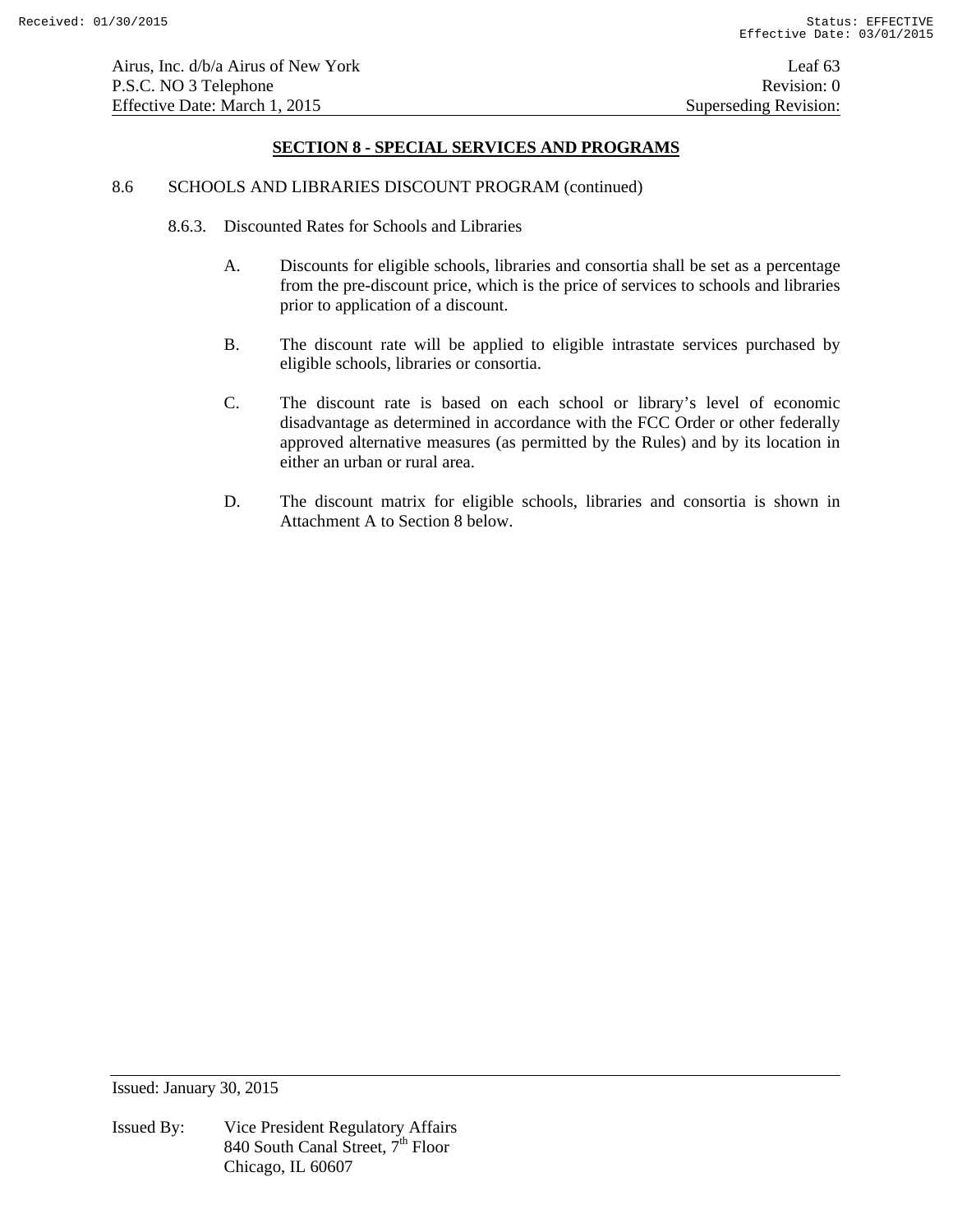#### 8.7 HEALTH CARE PROVIDERS SUPPORT PROGRAM

8.7.1. General

The purpose of the Health Care Providers Support Program is to enable public and nonprofit rural health care providers to have access to telecommunications services necessary for the provision of health care services at rates comparable to those paid for similar services in urban areas. The Health Care Providers Support Program offers eligible public and non-profit health care providers located in rural areas reduced rates for Company intrastate services, available in this Tariff. Such services must be purchased in accordance with the Rules adopted by the Federal Communications Commission (FCC) in its Universal Service Order 97-157, issued May 8, 1997 and the New York State Public Service Commission in its Order in Cases 94-C-0095 and 28425, issued November 4, 1997. The FCC Rules are codified at 47 Code of Federal Regulation (C.F.R.) 54.601 et. seq., and any amendments made thereto.

#### 8.7.2. Regulations

- A. To be eligible for the reduced rates, rural health care providers are required to comply with the terms and conditions set forth in the FCC Rules.
- B. Reduced rates are available only to the extent that they are funded by the federal universal service fund.
- C. Eligible rural health care providers may aggregate demand with other entities to create a consortium. Universal service support shall apply only to the portion of eligible services used by an eligible health care provider.

Issued: January 30, 2015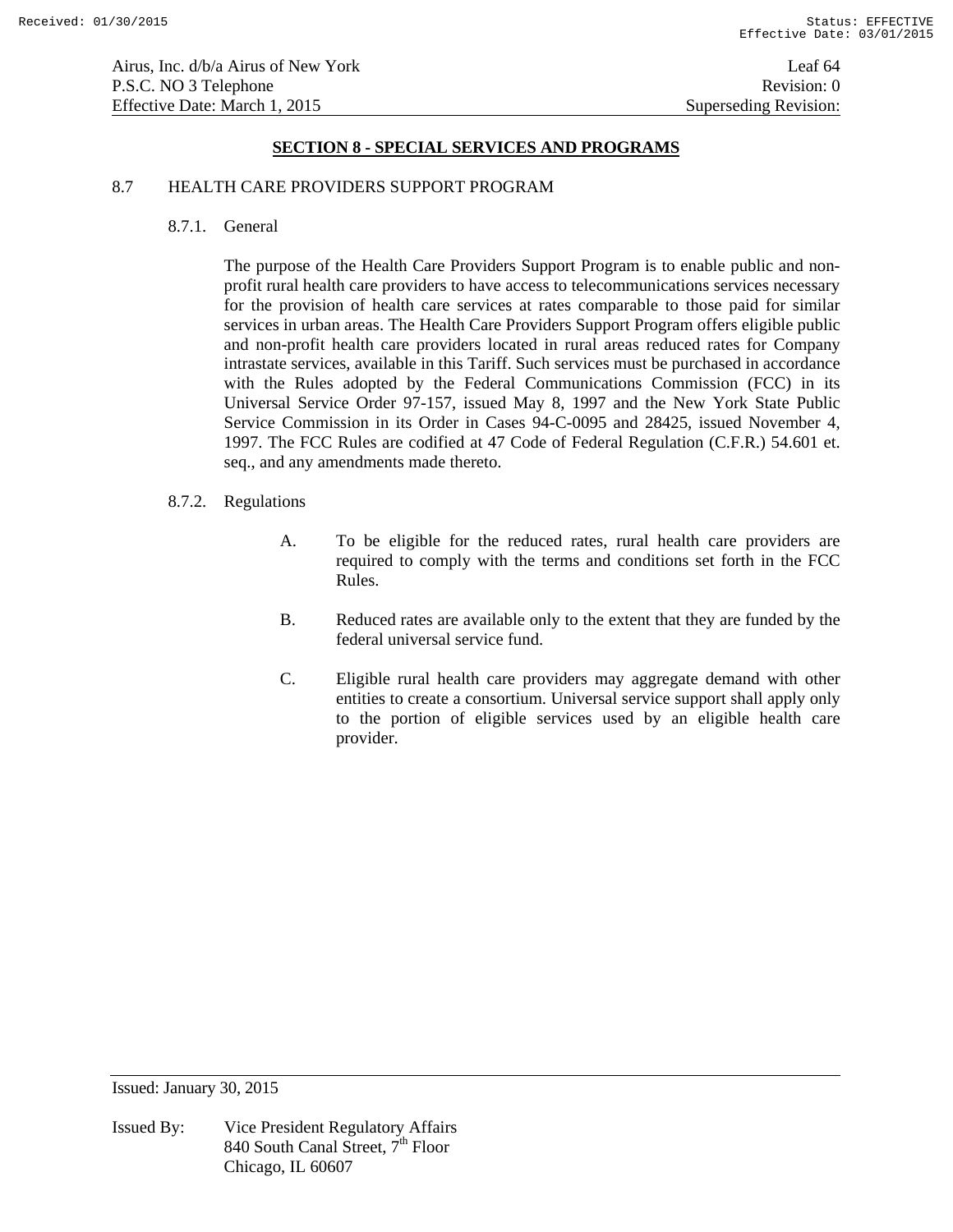Airus, Inc. d/b/a Airus of New York Leaf 65 P.S.C. NO 3 Telephone Revision: 0 Effective Date: March 1, 2015 Superseding Revision:

### **SECTION 8 - SPECIAL SERVICES AND PROGRAMS**

#### 8.7 HEALTH CARE PROVIDERS SUPPORT PROGRAM (continued)

- 8.7.2. Regulations (continued)
	- D. Responsibility of eligible health care providers
		- 1. Rural health care providers and consortia shall participate in a competitive bidding process for all services eligible for reduced rates in accordance with any state and local procurement rules.
		- 2. Rural health care providers and consortia shall submit requests for services to the program Administrator, as designated by the FCC, and follow established procedures.
		- 3. Services requested must be used for purposes related to the provision of health care services or instruction that the health care provider is legally authorized to provide under the law.
		- 4. A health care provider that cannot obtain toll free access to an Internet Service Provider and who is eligible for support for limited toll-free access under the Rules must certify that it lacks toll-free Internet access and that it is an eligible health care provider.
		- 5. Services cannot be sold, resold or transferred in consideration for money or any other thing of value.

#### E. Responsibility of the Company

- 1. The Company shall offer the rates and charges as specified in Section 3, to eligible health care providers to the extent that facilities and services are available and offered in the tariffs specified in 1 preceding.
- 2. The Company shall offer services to eligible rural health care providers and consortia at prices no higher than the highest urban rate as defined in the FCC Order and Rules.
- 3. In competitive bidding situations, where specific flexible pricing arrangements are allowed, the Company may offer flexible pricing (to determine the reduced rate) subject to New York State Public Service Commission approval.

Issued: January 30, 2015

Issued By: Vice President Regulatory Affairs 840 South Canal Street,  $7^{\text{th}}$  Floor Chicago, IL 60607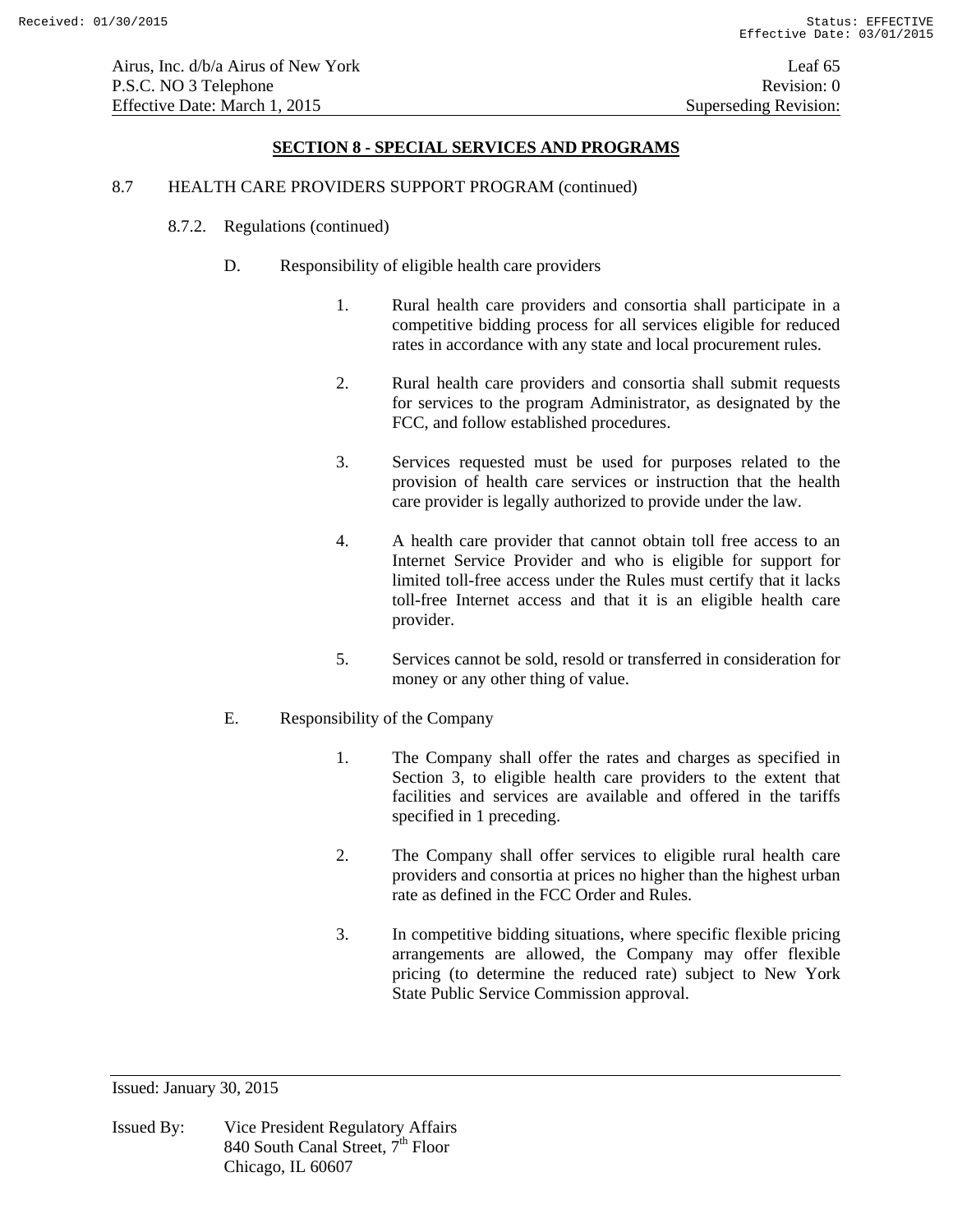#### 8.7 HEALTH CARE PROVIDERS SUPPORT PROGRAM (continued)

#### 8.7.3. Rates and Charges

The following price adjustments will be available to eligible rural health care providers, except subparagraph C., which shall be available to all eligible health care providers, regardless of location;

- A. A reduced rate for telecommunications services, using a bandwidth capacity of up to 1.544 Mbps, not to exceed the highest tariffed or publicly available rate charged to a commercial customer for a similar service provided over the same distance in the nearest city In New York State with a population of at least 50,000.
- B. An exemption from some mileage charges for any telecommunications services, using a bandwidth capacity of up to 1.544 Mbps, that is necessary for the provision of health care services. The exempted mileage includes the distance between the rural health care provider and the most distant perimeter of the nearest city in New York State with a population of 50,000 or more, less the standard urban distance, which is the maximum average diameter of all cities with population of 50,000 or more in the state.
- C. Each eligible health care provider that cannot obtain toll-free access to an Internet service provider is entitled to receive toll charge credits for toll charges imposed for connecting to an Internet service provider as per the FCC Rules. Such toll charge credits are available pursuant to applicable toll tariffs.

Issued: January 30, 2015

Issued By: Vice President Regulatory Affairs 840 South Canal Street,  $7^{\text{th}}$  Floor Chicago, IL 60607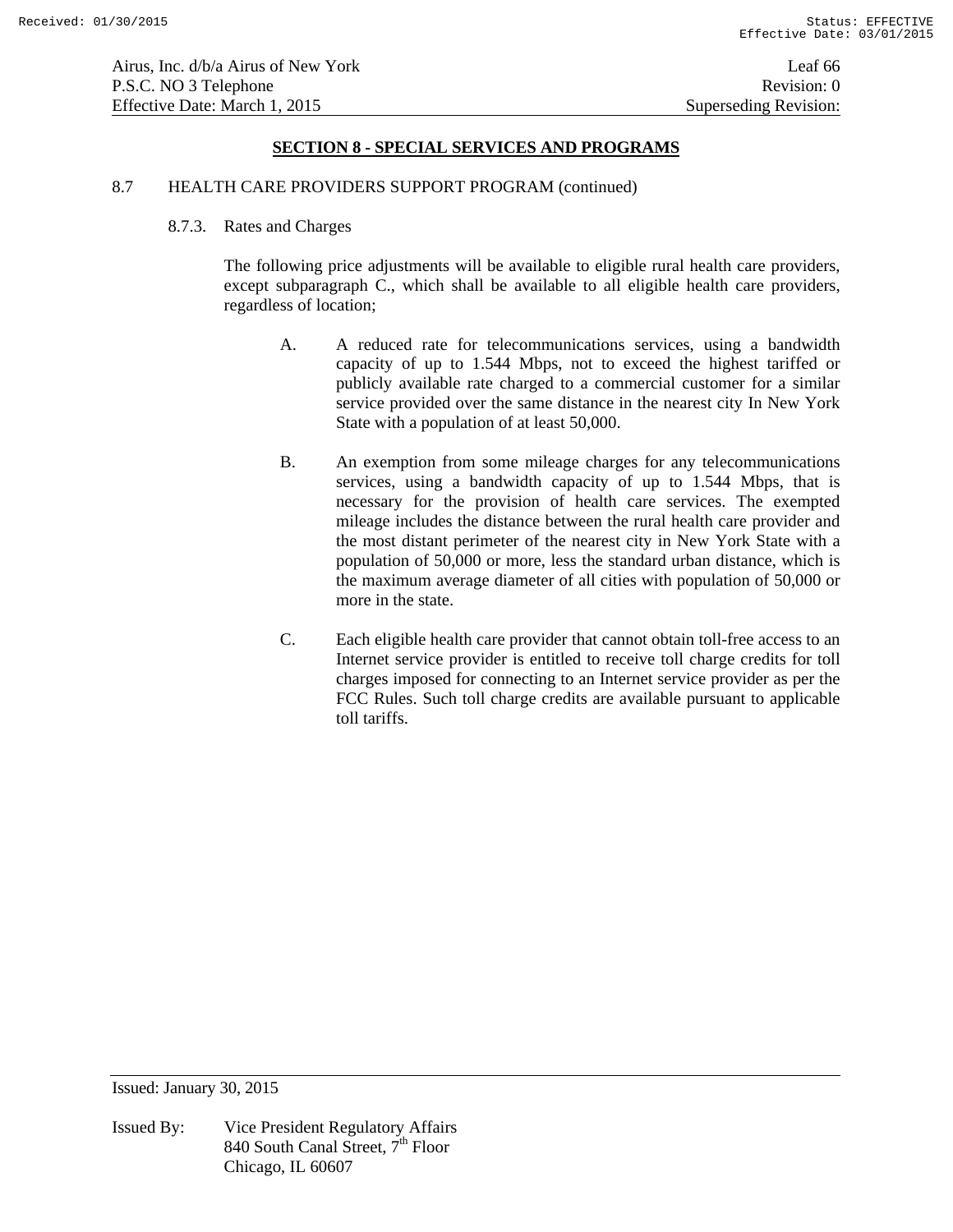Airus, Inc. d/b/a Airus of New York Leaf 67 P.S.C. NO 3 Telephone Revision: 0<br>Effective Date: March 1, 2015 Superseding Revision: 0 Effective Date: March 1, 2015

# **SECTION 8 - SPECIAL SERVICES AND PROGRAMS**

# **ATTACHMENT**

# A. SERVICES INELIGIBLE FOR SCHOOLS AND LIBRARIES DISCOUNT

1. Voice Mail Services

# B. SCHOOLS AND LIBRARIES DISCOUNT MATRIX

| <b>HOW DISADVANTAGED</b>                                    | % DISCOUNT LEVEL                |                                 |
|-------------------------------------------------------------|---------------------------------|---------------------------------|
| % of students eligible for<br>national school lunch program | <b>URBAN</b><br><b>DISCOUNT</b> | <b>RURAL</b><br><b>DISCOUNT</b> |
| $<$ 1                                                       | 20                              | 25                              |
| $1-19$                                                      | 40                              | 50                              |
| 20-34                                                       | 50                              | 60                              |
| 35-49                                                       | 60                              | 70                              |
| 50-74                                                       | 80                              | 80                              |
| 75-100                                                      | 90                              | 90                              |

Issued: January 30, 2015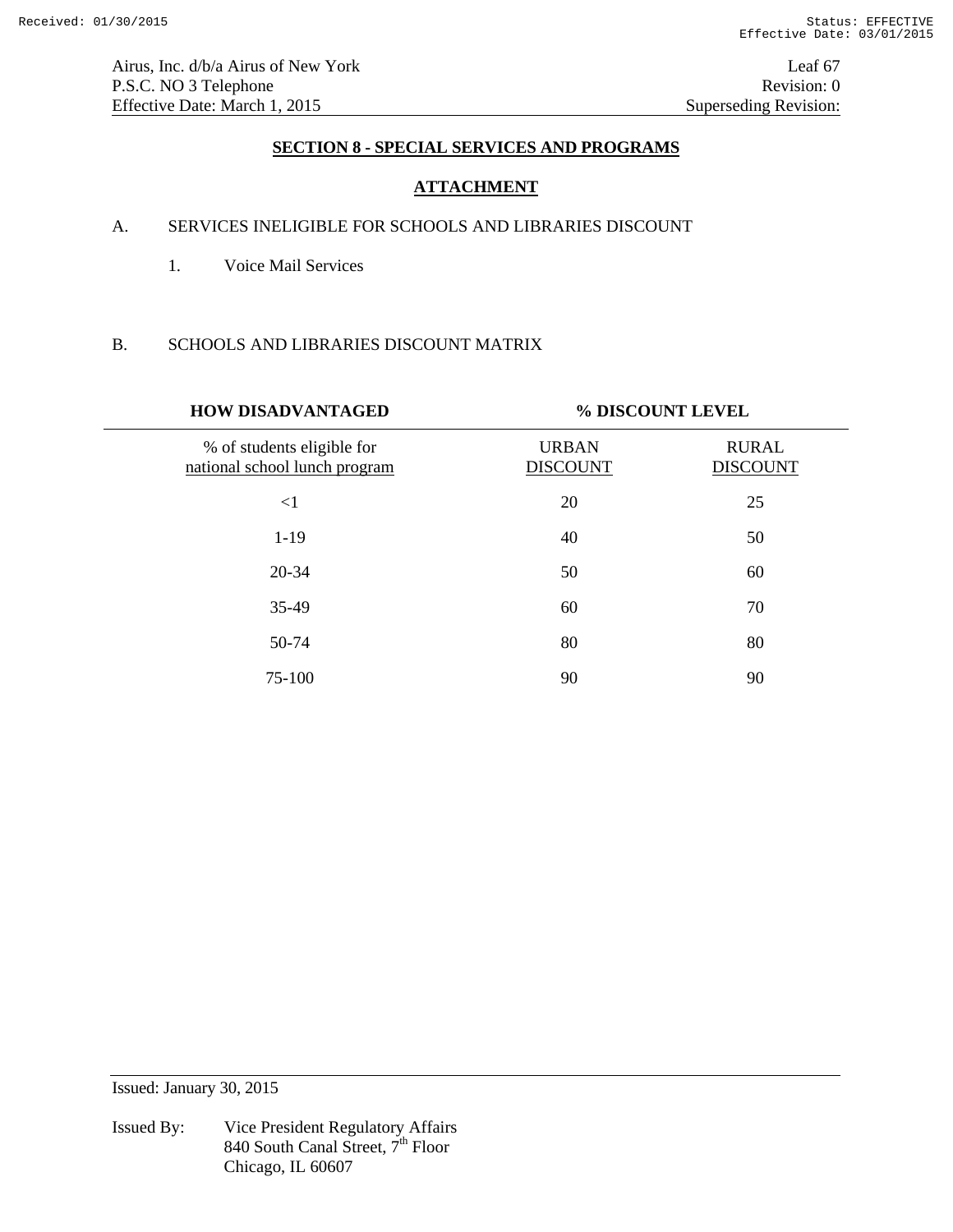# **SECTION 9 - SPECIAL ARRANGEMENTS**

#### 9.1 INDIVIDUAL CASE BASIS (ICB) ARRANGEMENTS

 Rates for ICB arrangements will be developed on a case-by-case basis in response to a bona fide request from a customer or prospective customer for service, which vary from tariffed arrangements. Rates quoted in response to such requests may be different for tariffed service than those specified for such service in the Rate Attachment. ICB rates will be offered to customers in writing and will be made available to similarly situated customers.

# 9.2 CUSTOMIZED PRICING ARRANGEMENT (CPAs) OFFERINGS

The Company may offer CPAs to eligible customers. Each CPA is customized to meet the specific needs of a customer. Rates quoted are different from the tariffed rates. CPA rates must be provided under contract to a customer and the contract filed with the Commission.

Issued: January 30, 2015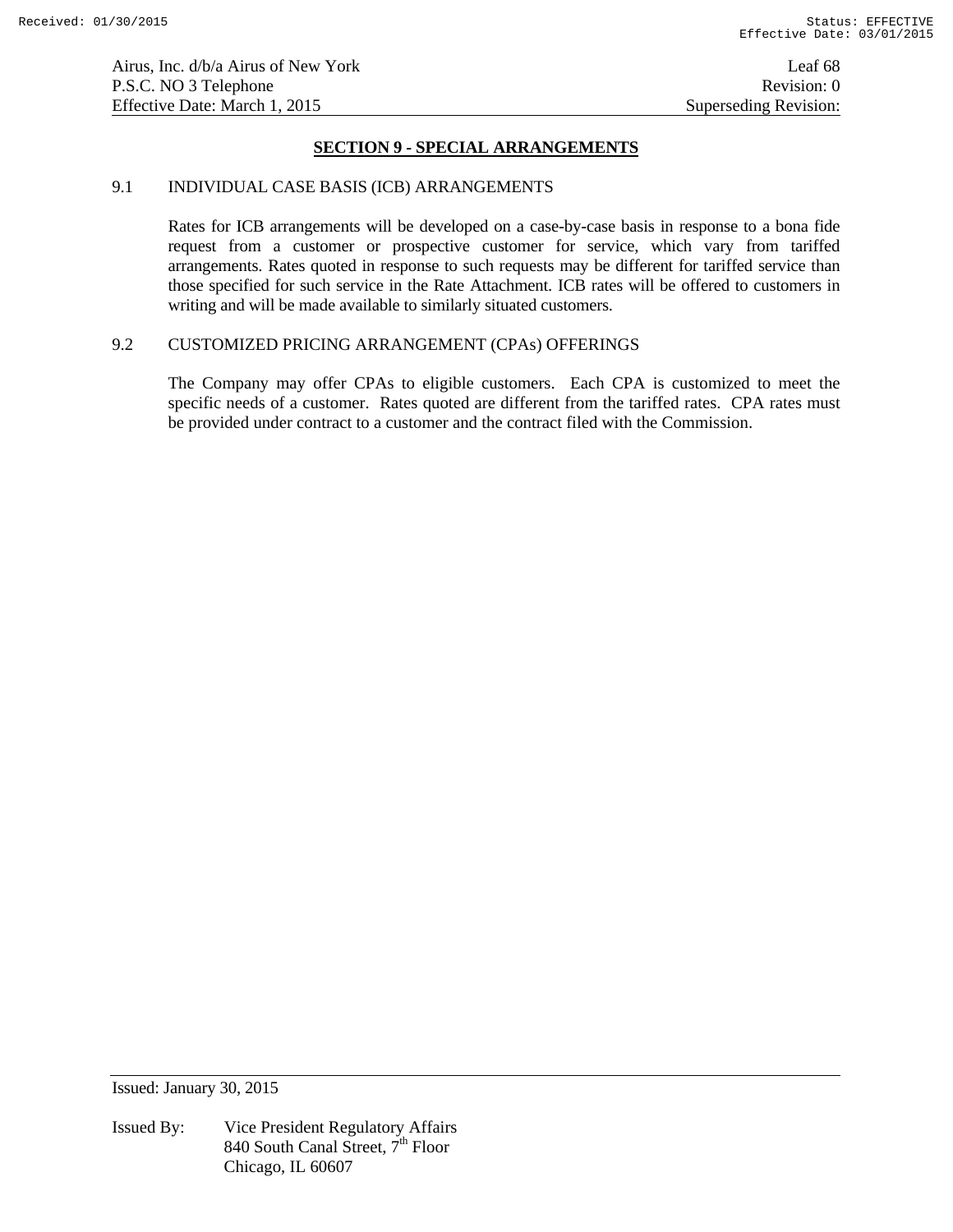# **SECTION 10 -LOCAL CALLING AREAS**

### 10.1 General

The Company adheres to the local calling areas of Verizon.

Issued: January 30, 2015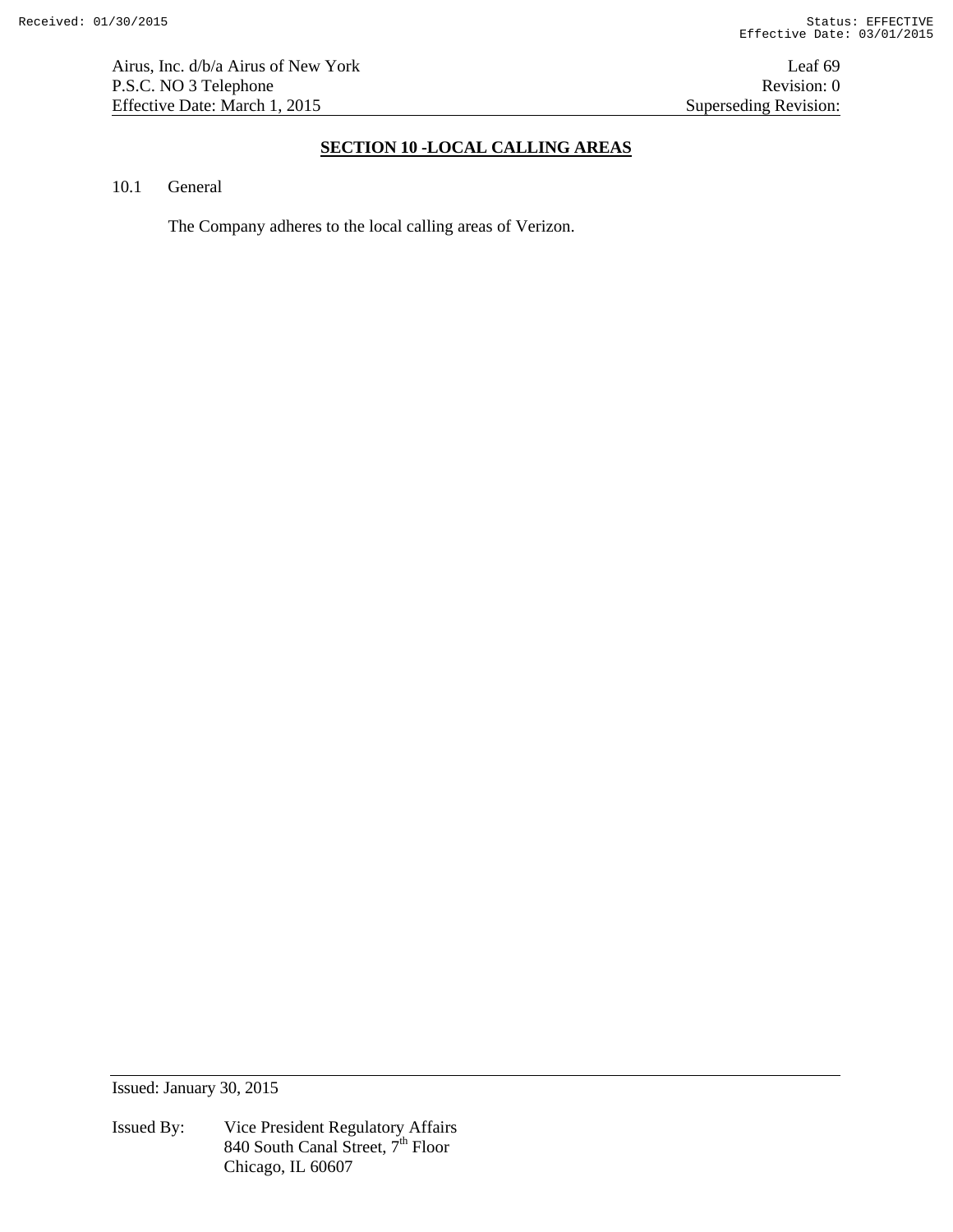# **SECTION 11 – EXPLANATION OF TERMS**

### ADVANCE PAYMENT

A part or all of a payment required before the start of service.

### **AGENCY**

For 911 or E911 service, the government agency(s) designated as having responsibility for the control and staffing of the emergency report center.

### ALTERNATE ROUTING ("AR")

Allows E911 calls to be routed to a designated alternate location if (1) all E911 exchange lines to the primary PSAP (see definition of PSAP below) are busy, or (2) the primary PSAP closes down for a period (night service).

#### ANALOG

A transmission method employing a continuous (rather than a pulsed or digital) electrical signal that varies in amplitude or frequency in response to changes of sound, light, position, etc., impressed on a transducer in the sending device.

### APPLICANT

Refers to an individual, partnership, corporation, association, or government agency who applies to the Company for any new or additional telephone service.

## **ASYNCHRONOUS**

Transmission in which each information character is individually synchronized usually by the use of startstop elements. The gap between each character is not of a fixed length.

#### AUTHORIZED USER

A person, corporation or other entity that is authorized by the Company's customer to utilize service provided by the Company to the customer. The customer is responsible for all charges incurred by an Authorized User

# AUTOMATIC NUMBER INDENTIFICATION (ANI)

A feature that provides the automatic transmission of a seven or ten digit number and information digits to customers to identify the calling party or station.

### ATTENDANT

An operator of a PBX console or telephone switchboard.

# AUTOMATIC LOCATION IDENTIFICATION ("ALI")

The name and address associated with the calling party's telephone number (identified by ANI as defined below) is forwarded to the PSAP for display. Additional telephones with the same number as the calling party's (secondary locations, off premises, etc.) will be identified with the address of the telephone number at the main location.

Issued: January 30, 2015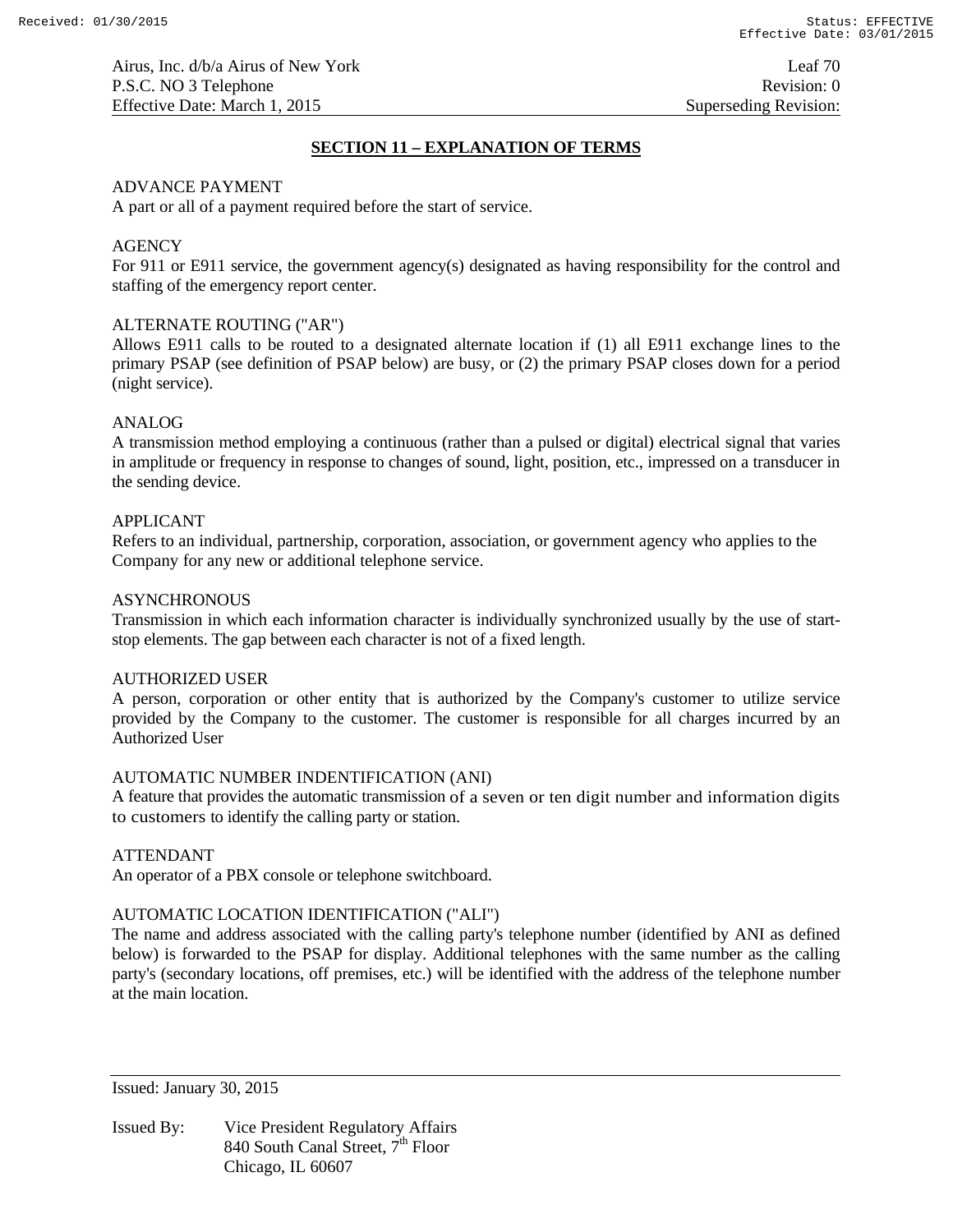# **SECTION 11 – EXPLANATION OF TERMS**

### AUTOMATIC NUMBER IDENTIFICATION ("ANI")

A system whereby the calling party's telephone number is identified and sent forward with the call record for routing and billing purposes.

# BUILDING

A structure enclosed within exterior walls or fire walls, built, erected and framed of component structural parts and designed for permanent occupancy.

### BUSINESS HOURS

Refers to the time after 8:00 A.M. and before 5:00 P.M., Monday through Friday excluding holidays.

# CALL INITIATION

The point in time when the exchange network facility are initially allocated for the establishment of a specific call.

# CALL TERMINATION

The point in time when the exchange network facility allocated to a specific call is released for reuse by the network.

# CALLING PARTY NUMBER

(CPN) means a Signaling System 7 parameter whereby the ten (10) digit number is used to identify the calling or originating party.

### **CHANNEL**

A point-to-point directional path for digital transmission. A channel may be furnished in such a manner as the Company may elect, whether by wire, fiber optics, radio or a combination thereof and whether or not by means of single physical facility or route. One 1.544 Mbps Service is equivalent to 24 channels.

### CHANNEL CONVERSION

The termination of 1.544. Mbps Service at a customer's location with conversion of the digital signal to 24 analog voice grade circuits. Channel Conversion can be furnished by the customer.

### COMPANY

AIRUS, INC. d/b/a AIRUS OF NEW YORK, unless otherwise clearly indicated from the context.

### **COMMISSION**

The New York State Public Service Commission.

# COMPLETED CALL

A call which the Company's network has determined has been answered by a person, answering machine, fax machine, computer modem device, or other answering device.

Issued: January 30, 2015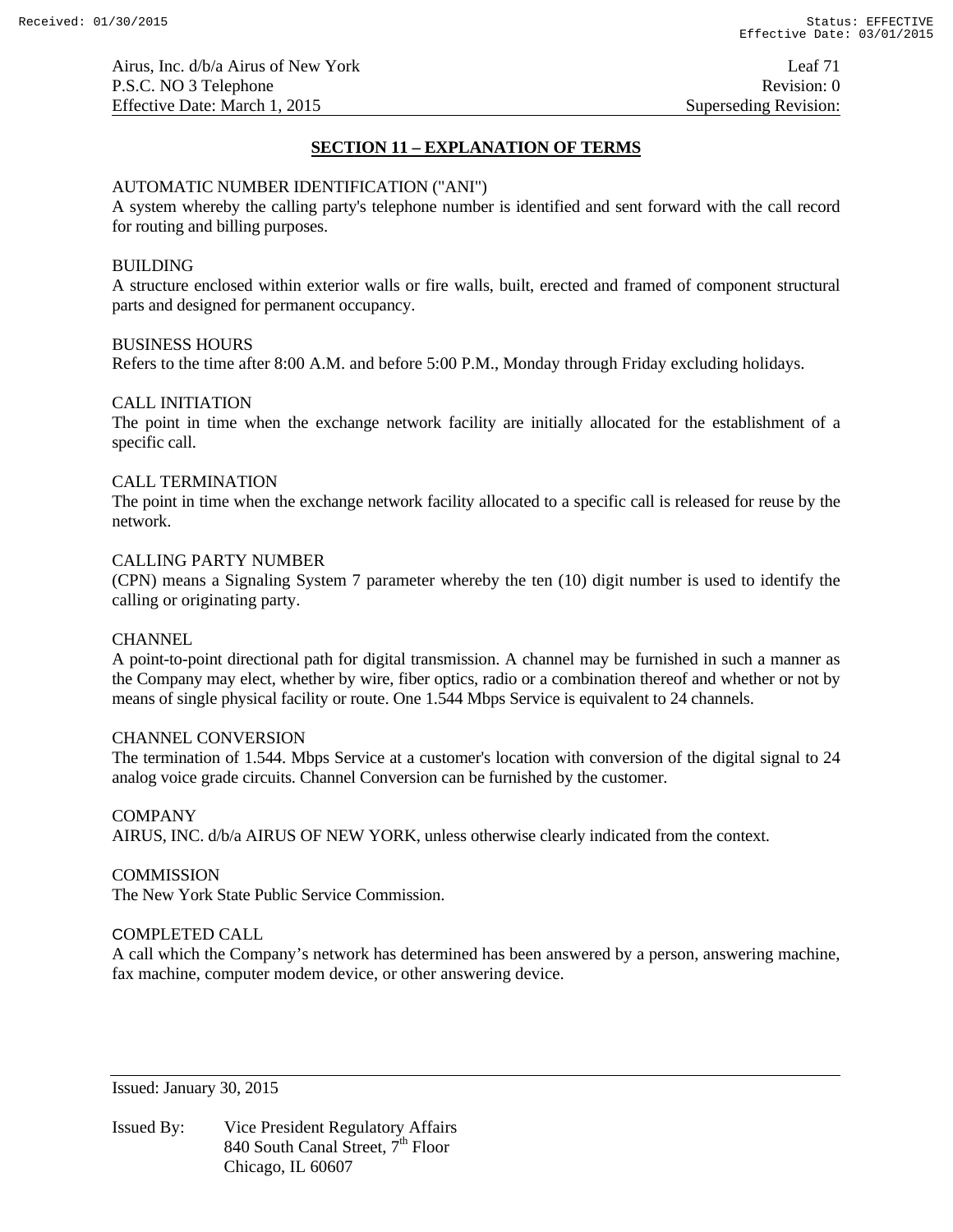# **SECTION 11 – EXPLANATION OF TERMS**

### **CUSTOMER**

The person, firm, corporation, or other entity that orders service pursuant to this Tariff and utilizes service provided under Tariff by the Company. A customer is responsible for the payment of charges and for compliance with all terms of the Company's Tariff.

# CUSTOMER PREMISES EQUIPMENT (CPE)

Equipment provided by the customer for use with the Company's services. CPE can include a station set, facsimile machine, key system, PBX, or other communication system.

# CUSTOMER PROPRIETARY NETWORK INFORMATION (CPNI)

Information that relates to the quantity, technical configuration, type, destination, location, and amount of use of a telecommunications service subscribed to by any customer of a the Company and that is made available to the Company by the customer solely by virtue of the Company-customer relationship; and information contained in the bills pertaining to telephone exchange service or telephone toll service received by a customer of a carrier; except that such term (CPNI) does not include subscriber list information.

### DELINQUENT OR DELINQUENCY

Refers to an account for which payment has not been paid in full on or before the last day for timely payment.

### DEMARCATION POINT

The physical dividing point between the Company's network and the customer.

# DIRECT INWARD DIAL ("DID")

A service attribute that routes incoming calls directly to stations, by-passing a central answer point.

# DIRECT OUTWARD DIAL ("DOD")

A service attribute that allows individual station users to access and dial outside numbers directly.

### DIGITAL

A method of storing, processing and transmitting information through the use of distinct electronic or optical pulses that represent the binary digits (bits) 0 and 1. Digital transmission/switching technologies employ a sequence of discrete, individually distinct pulses to represent information, as opposed to the continuously variable signal of analog technologies.

### EMERGENCY SERVICE NUMBER ("ESN")

A unique code, assigned by the Company, used to define specific combinations of police, fire and/or ambulance jurisdictions, or any other authorized agency, which are designated by the customer.

Issued: January 30, 2015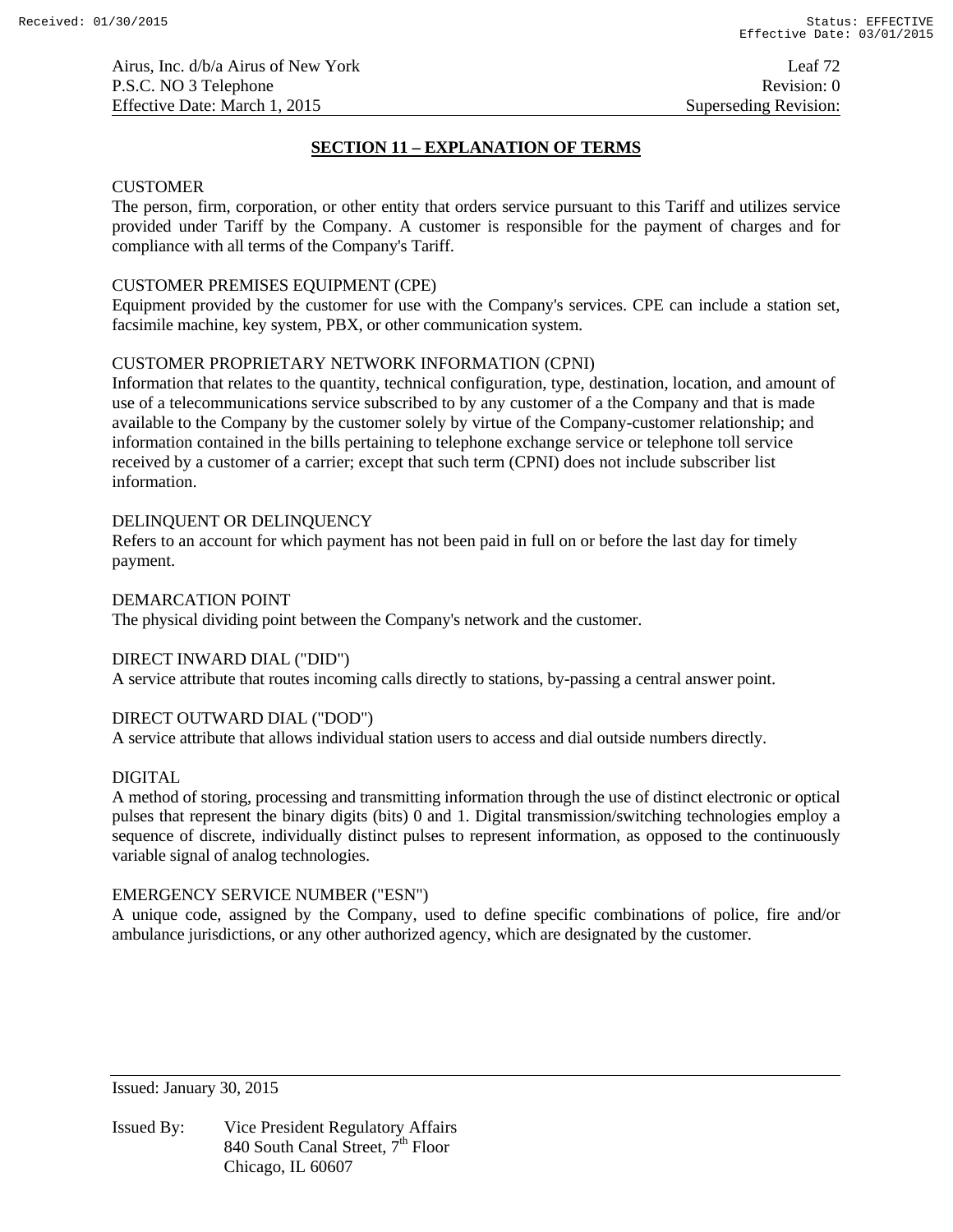# **SECTION 11 – EXPLANATION OF TERMS**

### END USER

A customer of the Company's local exchange service who is not a carrier. End users can include a business, company or enhanced service providers (including but not restricted to, internet service providers, conference calling providers, and Voice over Internet Protocol service providers) or other entities.

## E911 SERVICE AREA

The geographic area in which the government agency will respond to all E911 calls and dispatch appropriate emergency assistance.

## E911 CUSTOMER

A governmental agency that is the customer of record and is responsible for all negotiations, operations and payment of bills in connection with the provision of E911 service.

## ERROR

A discrepancy or unintentional deviation by the Company from what is correct or true. An "error", can also be an omission in records.

### EXCHANGE

An area, consisting of one or more central office districts, within which a call between any two points is a local call.

### FINAL ACCOUNT

A customer whose service has been disconnected who has outstanding charges still owed to the Company.

## FLAT RATE SERVICE

The type of exchange service provided at a monthly rate with an unlimited number of calls within a specified primary calling area.

### GRANDFATHERED

Services ordered under the provisions of this tariff but are no longer available to new customers.

### GROUND START

Describes the signaling method between the PBX/key system interface and the Company's switch. It is the signal requesting service.

### HANDICAPPED PERSON

A person who is legally blind, visually handicapped or physically handicapped, under the following definitions from the Federal Register (Vol. 35 #126 dated June 30, 1970).

## LEGALLY BLIND

A person whose visual acuity is 20/200 or less in the better eye with correcting glasses, or whose widest diameter of visual field subtends an angular distance no greater than 20 degrees.

Issued: January 30, 2015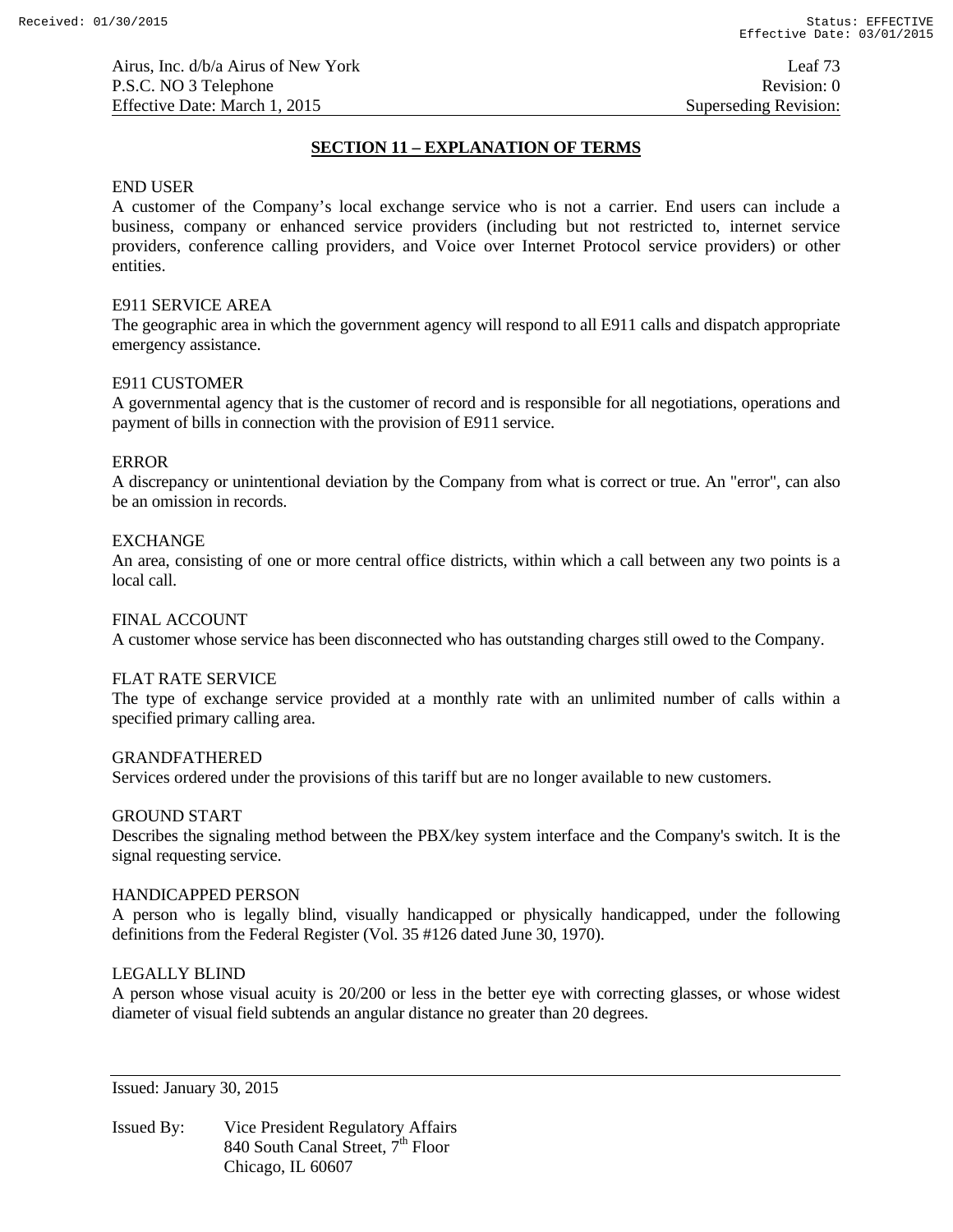Airus, Inc. d/b/a Airus of New York Leaf 74 P.S.C. NO 3 Telephone Revision: 0 Effective Date: March 1, 2015 Superseding Revision:

## **SECTION 11 – EXPLANATION OF TERMS**

### VISUALLY HANDICAPPED

A person whose visual disability, with correction and regardless of optical measurement with respect to legal blindness, are certified as unable to read normal printed material.

### PHYSICALLY HANDICAPPED

A person who is certified by competent authority as unable to read or use ordinary printed materials as a result of physical limitation, or a person whose disabling condition causes difficulty with hand and finger coordination and use of a coin telephone.

#### HANDICAPPED PERSON

hen used in connection with a person having a speech or hearing impairment that requires that they communicate over telephone facilities by means other than voice is defined below:

Hearing - a person with binaural hearing impairment of 60% or higher on the basis of the procedure developed by the American Academy of Otolaryngology (A.A.0.) as set forth in "Guide for Conservation of Hearing in Noise" 38-43, A.A.0., 1973; "guides to the Evaluation of Permanent Impairment" 103-107, American Medical Association, 1971.

Speech - a person with 65% or higher of impairment on the basis of the procedure recommended by the American Medical Association's Committee on Rating of Mental and Physical Impairment to evaluate speech impairment as to three categories: audibility, intelligibility and functional efficiency, as set forth in "Guides to the Evaluation of Permanent Impairment" 109-III, American Medical Association, 1971.

### HUNTING SERVICE

Refers to an arrangement to search multiple lines of the same class of service and of the same customer for a vacant line for each incoming call.

### INCOMING SERVICE GROUP

Two or more central office lines arranged so that a call to the First line is completed to a succeeding line in the group when the first line is in use.

### INDIVIDUAL CASE BASIS

A condition in which the regulations (if applicable), rates and charges for an offering under the provision of this tariff are developed based on the circumstance in each case.

#### INTERFACE

That point on the premises of the subscriber at which provision is made for connection of facilities provided by someone other than the Company to facilities provided by the Company.

### INTEROFFICE MILEAGE

The segment of a line that extends between the central offices serving the originating and terminating points. **SECTION 11 – EXPLANATION OF TERMS**

Issued: January 30, 2015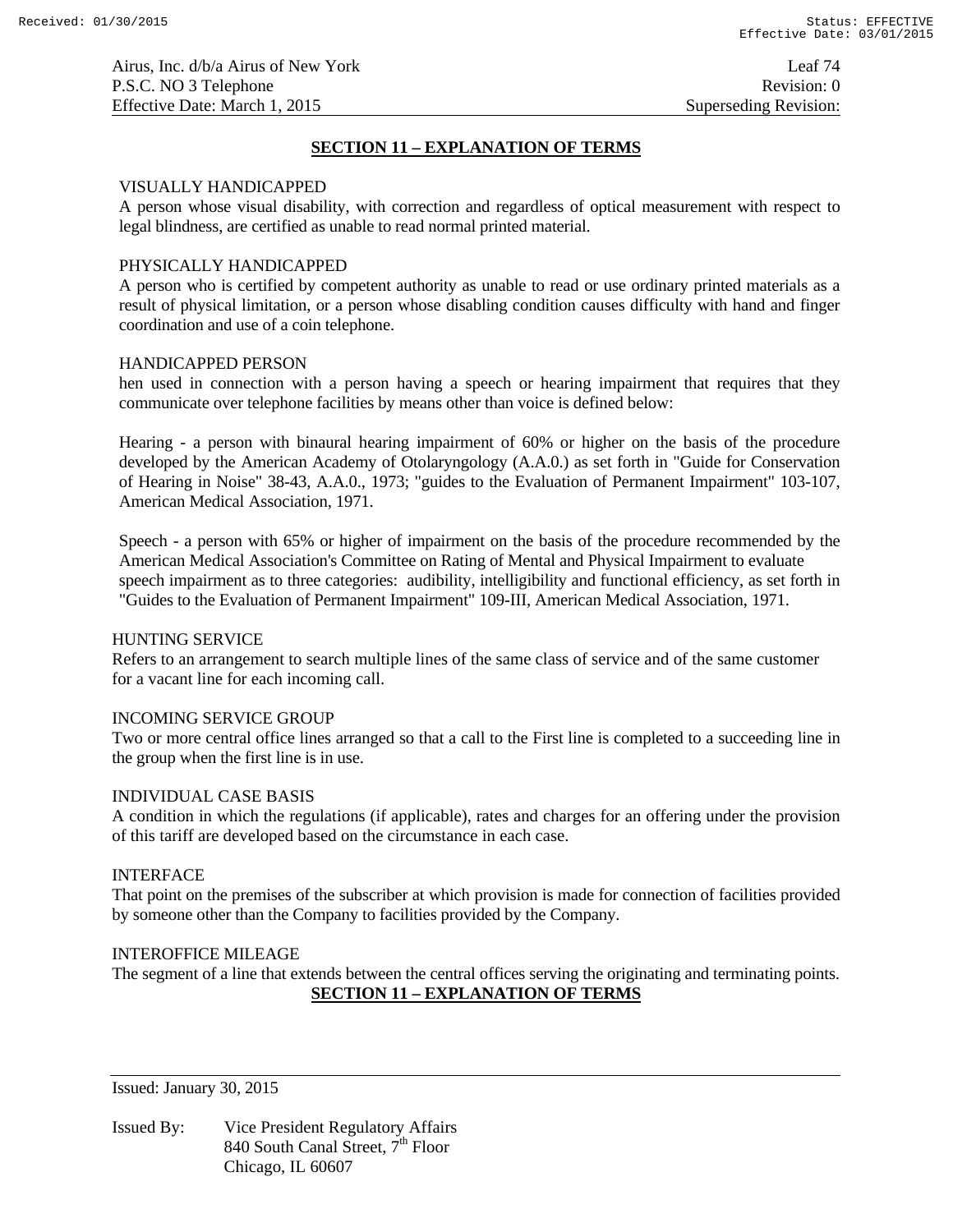Airus, Inc. d/b/a Airus of New York Leaf 75 P.S.C. NO 3 Telephone Revision: 0 Effective Date: March 1, 2015 Superseding Revision:

## **SECTION 11 – EXPLANATION OF TERMS**

### INTERRUPTION

The inability to complete calls, either incoming or outgoing or both, due to Company facilities malfunction or human errors.

## JOINT USER

A person, firm, or corporation that uses the telephone service of the company's customer as provided in Section 1 of the Tariff.

#### KILOBIT

One thousand bits.

### LATA

A Local Access and Transport Area established pursuant to the Modification of Final Judgment entered by the United States District Court for the District of Columbia in Civil Action No. 82-0192; or any other geographic area designated as a LATA in the NATIONAL EXCHANGE CARRIER ASSOCIATION, Inc.. TARIFF F.C.C. NO. 4.

#### LINK

The physical facility from the network interface on an end-user or carrier's premises to the point of interconnection on the main distribution frame of the Company's central office.

#### LEASED CHANNEL

A non-switched electrical path used for connection of equipment furnished by the subscriber to equipment furnished by the subscriber or the Company for a specific purpose.

#### LOCAL CALL

A call, which, if placed by a customer over the facilities of the Company, is not, rated as a toll call.

### LOCAL CALLING AREA

The area, consisting of one or more central office districts, within which a subscriber for exchange service may make telephone calls without a toll charge.

#### LOCAL SERVICE

Telephone exchange service within a local calling area.

### LOCAL NUMBER PORTABILITY (LNP)

The ability to move telephone number(s) from one service provider to another

### LOOPS

Segments of a line that extend from the serving central office to the originating and to the terminating point.

Issued: January 30, 2015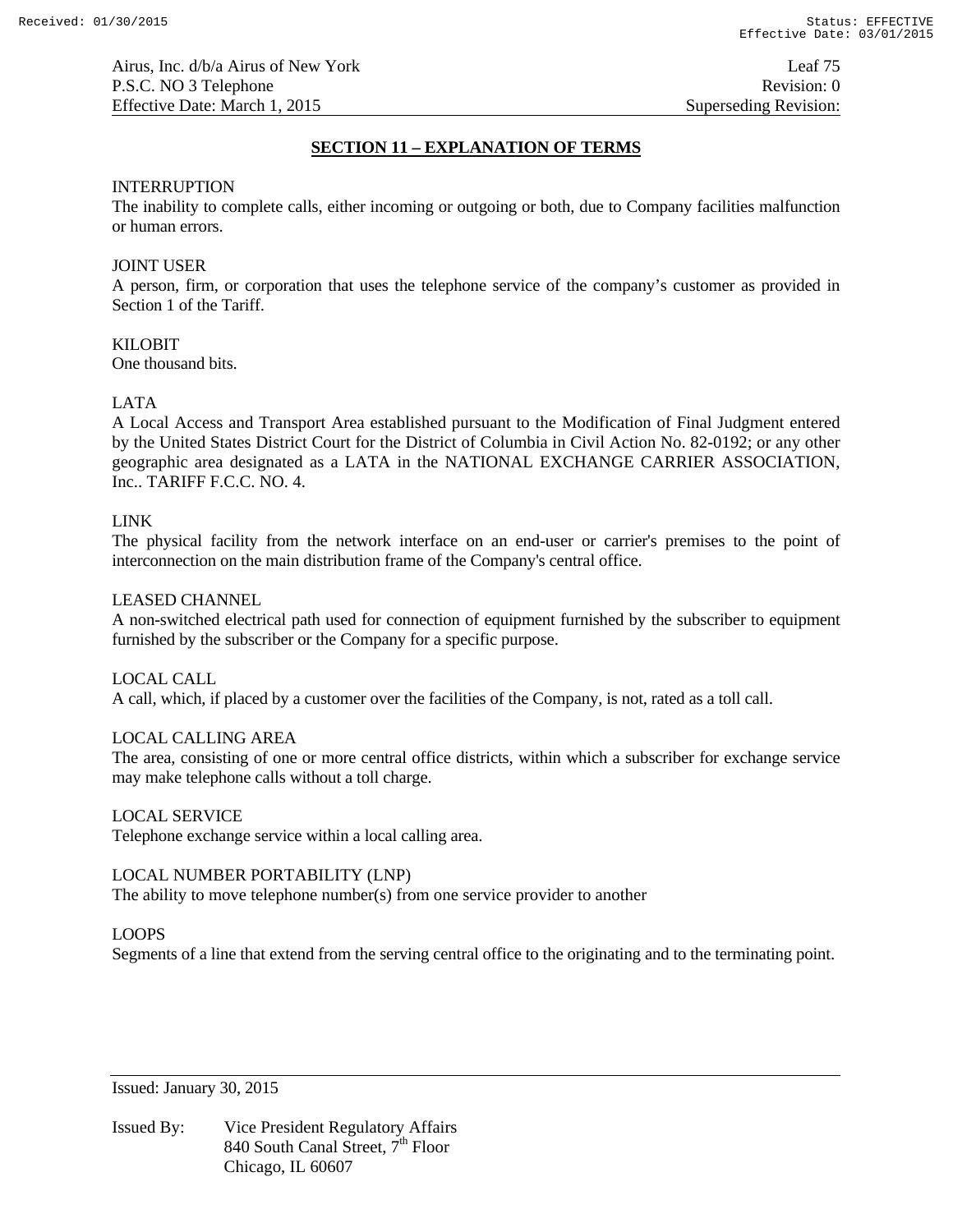# **SECTION 11 – EXPLANATION OF TERMS**

### LOSS

The value placed on injury or damages due to an accident caused by another's negligence, a breach of contract or other wrongdoing.

# MEGABIT

One million bits.

# MESSAGE RATE SERVICE

A type of exchange service provided at a monthly rate with an additional charge for local calling based on the usage of the local network. One completed call is equal to one message.

## **MOVE**

The disconnection of existing equipment at one location and reconnection of the same equipment at a new location in the same building or in a different building on the same premises.

**MOUS** Minutes of Use

MRC Monthly Recurring Charge

## MULTI-FREQUENCY ("MF")

An inter-machine pulse-type used for signaling between telephone company switches, or between telephone company switches and PBX/key systems.

### MULTILINE HUNT

A method of call signaling by which a call placed to one number is subsequently routed to one or more alternative numbers when the called number is busy.

### NETWORK CONTROL SIGNALING

The transmission of signals used in the telecommunications system which perform functions such as supervision (control, status and charging signals), address signaling (e.g. dialing), calling and called number identification, audible tone signals (call progress signals indicating re-order or busy conditions, alerting) to control the operation of switching machines in the telecommunications system.

### NETWORK CONTROL SIGNALING UNIT

The terminal equipment furnished, installed and maintained by the Telephone Company for the provision of network control signaling.

### NODE

The location to which digital channels are routed and where access is provided to such lines and associated equipment for testing.

Issued: January 30, 2015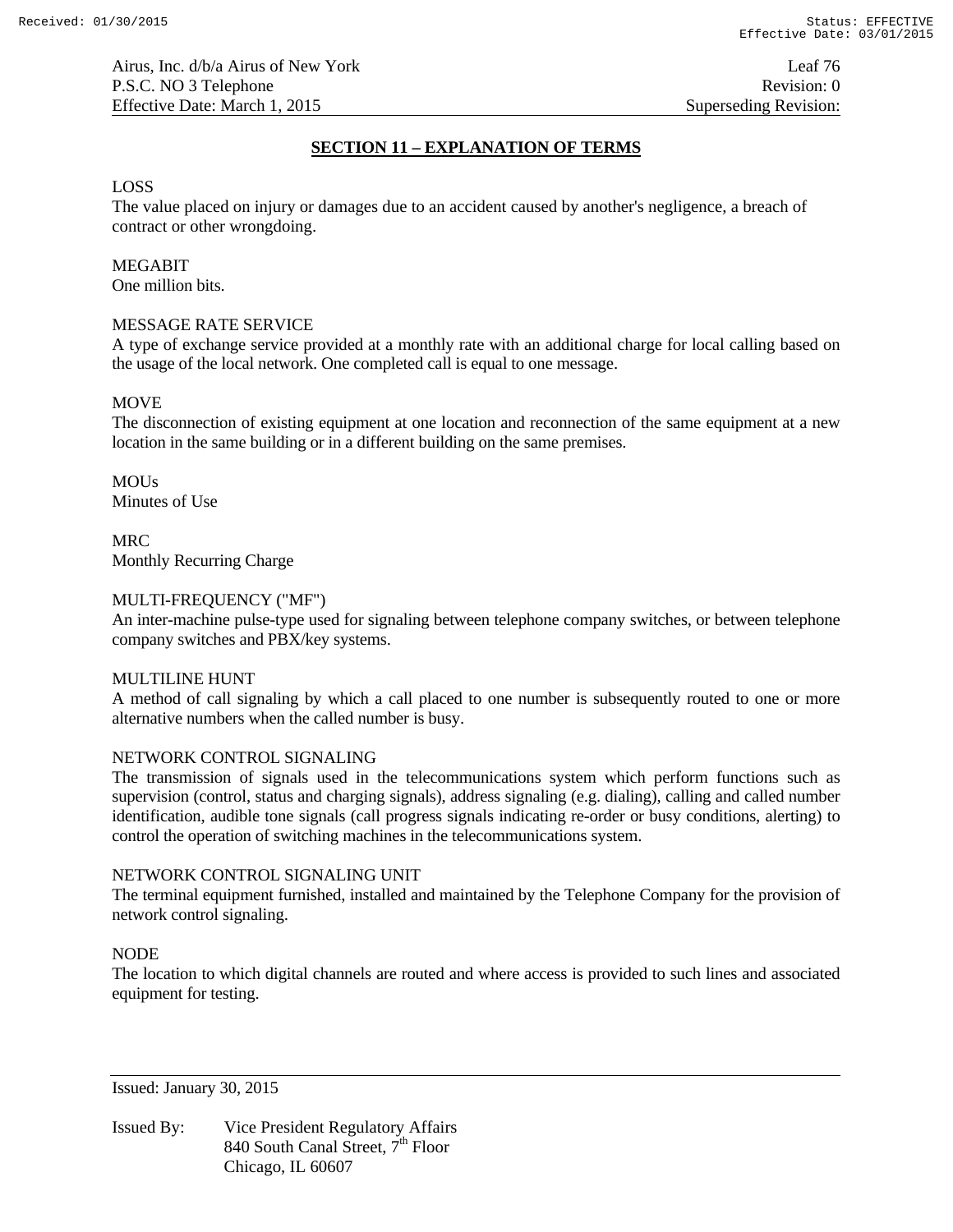# **SECTION 11 – EXPLANATION OF TERMS**

### NON-PUBLISHED OR UNLISTED SERVICE

Refers to service that is not accompanied by inclusion of the Customer's name, address, or telephone number in a published directory or directory assistance data base.

## NRC

Non-Recurring Charge refers to a one-time charge associated with given service or item of equipment which applies on a per-service and/or per item basis each time the service or item of equipment is provided.

## PBX

A private branch exchange.

# PORT

A connection to the switching network with one or more voice grade communications channels, each with a unique network address (telephone number) dedicated to the customer. A port connects a link to the public switched network.

### PREMISES

The space occupied by a customer or authorized user in a building or buildings or contiguous property not separated by a public right of way.

### PRIVATE BRANCH EXCHANGE SERVICE

Service providing facilities for connecting central office trunks and tie lines to PBX stations, and for interconnecting PBX station lines by means of a switchboard or dial apparatus.

## PUBLIC ACCESS LINE SERVICE

Service providing facilities for a customer owned coin operated telephone ("COCOT").

## PUBLIC SAFETY ANSWERING POINT ("PSAP")

An answering location for E911 calls originating in a given area. A PSAP may be designated as primary or secondary, which refers to the order in which calls are directed for answering. Primary PSAPs respond first; secondary PSAPs receive calls on a transfer basis only and generally serve as a centralized answering location for a particular type of emergency call.

### RATE CENTER

A geographic reference point with specific coordinates on a map used for determining mileage when calculating charges.

## REFERRAL PERIOD

The time frame during which calls to a number which has been changed will be sent to a recording which will inform the caller of the new number.

Issued: January 30, 2015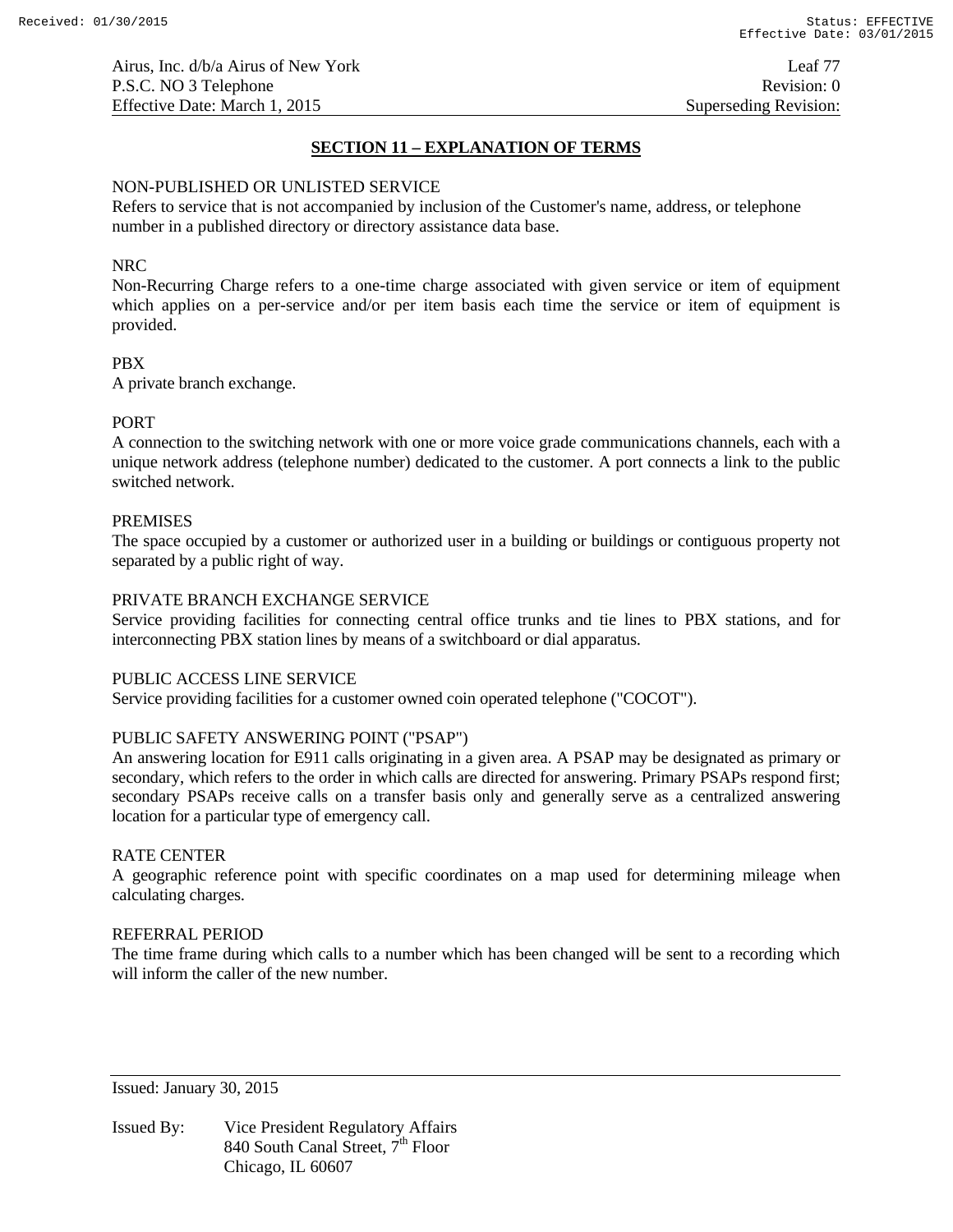Airus, Inc. d/b/a Airus of New York Leaf 78 P.S.C. NO 3 Telephone Revision: 0 Effective Date: March 1, 2015 Superseding Revision:

## **SECTION 11 – EXPLANATION OF TERMS**

#### RESALE OF SERVICE

The subscription to communications service and facilities by one entity and the reoffering of communications service to others (with or without `adding value') for profit.

### SAME PREMISES

All space in the same building in which one subscriber has the right of occupancy, and all space in different buildings on contiguous property when occupied solely by the same subscriber. Foyers, hallways and other space for the common use of all occupants of a building are considered the premises of the operator of the building.

### SERVICE

Refers to any telecommunications service(s) provided by the Company under this tariff.

#### SERVING CENTRAL OFFICE

The central office from which local service is furnished.

#### SERVICE COMMENCEMENT DATE

The first date on which the Company notifies the Customer that the requested service or facility is available for use, unless extended by the Customer's refusal to accept service which does not conform to standards set forth in the Service Order or this tariff, in which case the Service Commencement Date is the date of the Customer's acceptance. The Company and the Customer may mutually agree on a substitute Service Commencement Date.

#### SERVICE ORDER

The request for access services, written, electronic, implied or executed by the Customer and the Company in the format devised by the Company.

### SHARING

An arrangement in which several users collectively use communications service and facilities provided by a carrier, with each user paying a pro-rata share of the communication related costs.

### **STATION**

Each telephone on a line and where no telephone associated with the line is provided on the same premises and in the same building, the first termination in station key equipment or a jack for use with a portable telephone.

#### **SUSPENSION**

Suspension of service for nonpayment is interruption of outgoing service only. Suspension of service at the subscriber's request is interruption of both incoming and outgoing service.

## **SYNCHRONOUS**

Transmission in which there is a constant time interval between bits, characters or events.

# **SECTION 11 – EXPLANATION OF TERMS**

Issued: January 30, 2015